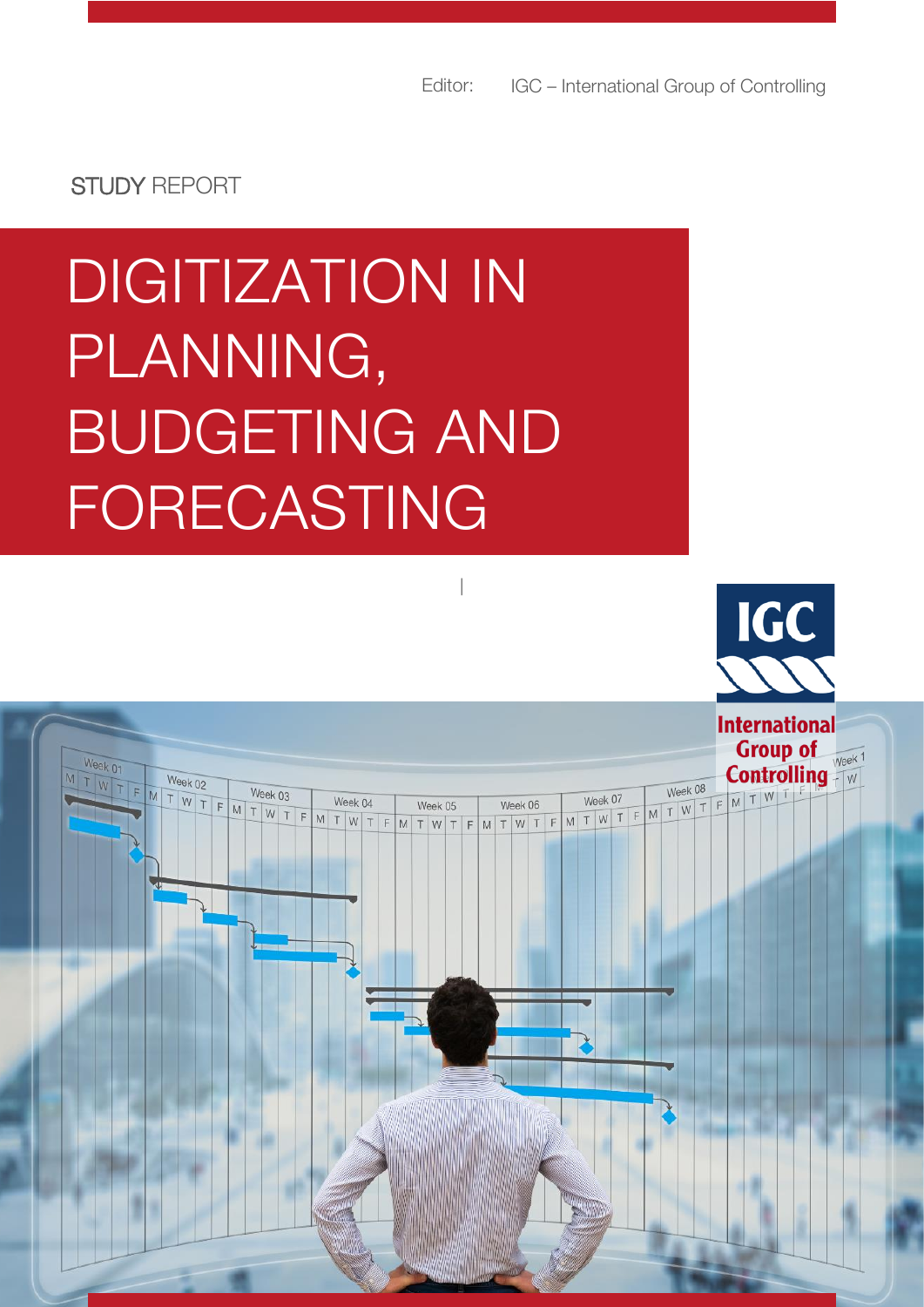

### Imprint

### Editor:

IGC – International Group of Controlling Tigerbergstraße 9 CH-9000 St. Gallen

#### Authors:

Prof. Dr. habil. Patrick Ulrich Prof. Dr. Robert Rieg

### Cover & layout:

Akademia Controllingu Sp. z o.o. Towarowa 35/403A 61-896 Poznań

As of: May 2022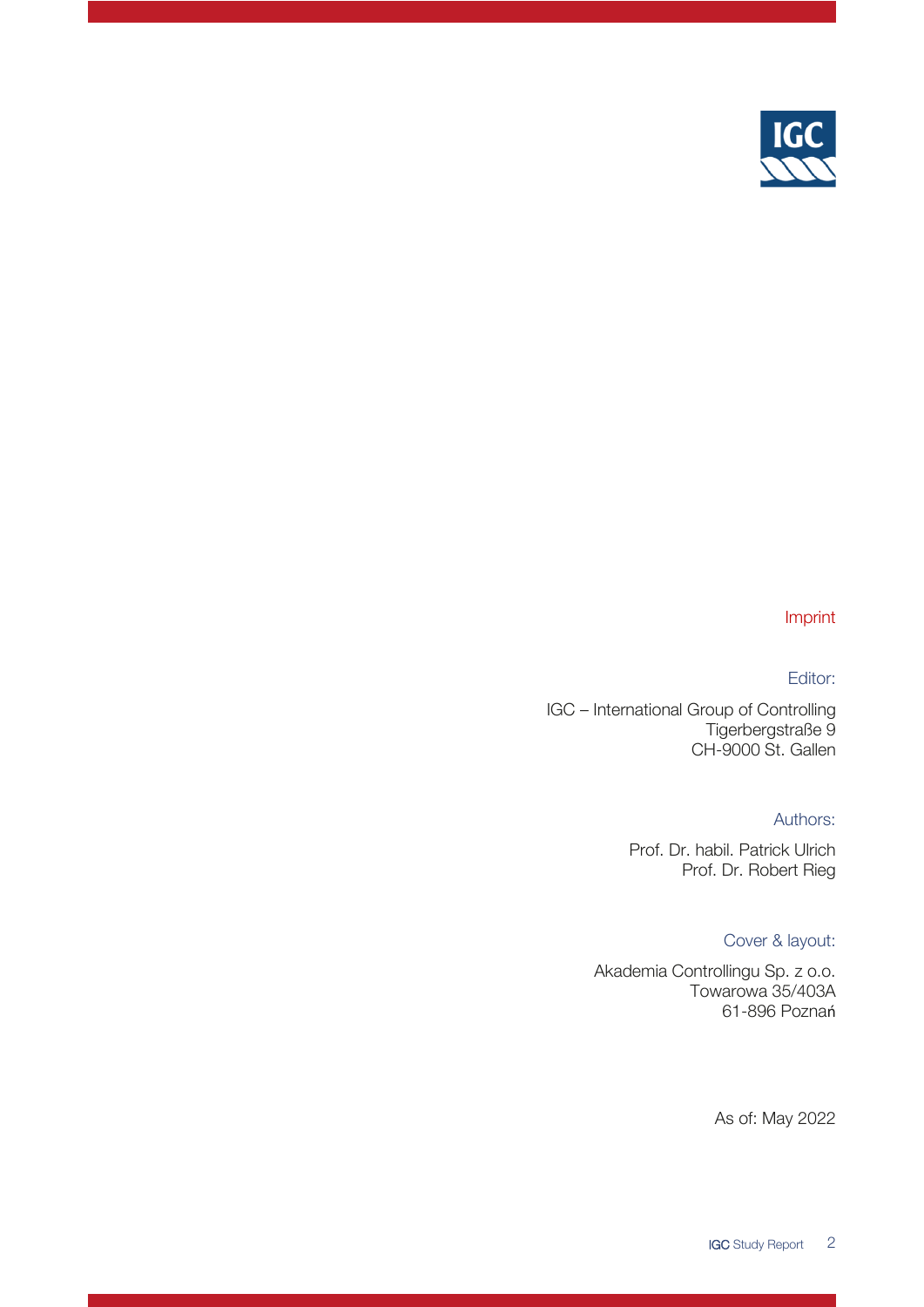### <span id="page-2-0"></span>MANAGEMENT SUMMARY

This study sets out to explore the application of digital instruments and digitalized processes in corporate planning, budgeting and forecasting. Digital instruments encompass statistical methods, business analytics and the like while digitalized processes are either fully automated and done by a software or bots perform previous manual tasks with robotic process automation. Planning, budgeting and forecasting are especially suitable for this discussion because they involve many sets of information and consume many resources in firms.

In the area of operational planning and budgeting, the following technologies for digitization are primarily mentioned in the literature: Big Data, Predictive Analytics, Business Analytics. In addition, the possibility of using artificial intelligence (AI for short) is discussed, especially in forecasting.

Use cases in practice range from the introduction of specific tools for digitization to the implementation of a company-wide integrated planning, budgeting and forecasting solution with AI and analytics components, which can be used for simulation purposes, for example.

Companies pursue a variety of goals with the introduction of technologies in planning, budgeting and forecasting. Besides reducing variances and improving the quality of planning and forecasting, there is also a push to increase automation and the associated reduction in costs.

It is apparent that the current state of digitization in planning, budgeting and forecasting is low and the adoption of technologies is still limited. Only a small proportion of the companies surveyed reported that they already had experience with the technologies mentioned above. This holds except for the use of driver models and scenario planning which are more widespread.

Proven methods are primarily used for planning and budgeting (traditional planning, classic budgeting). However, rolling planning and, in some cases, better budgeting are gaining in relevance.

The study hints to several roadblocks for digitization. The main obstacles are the lack of knowledge and insufficient capacities. Problems of acceptance and an insufficient information base are also a challenge. The case for introducing digital technologies is also hard to make, especially in regard to financial outcomes.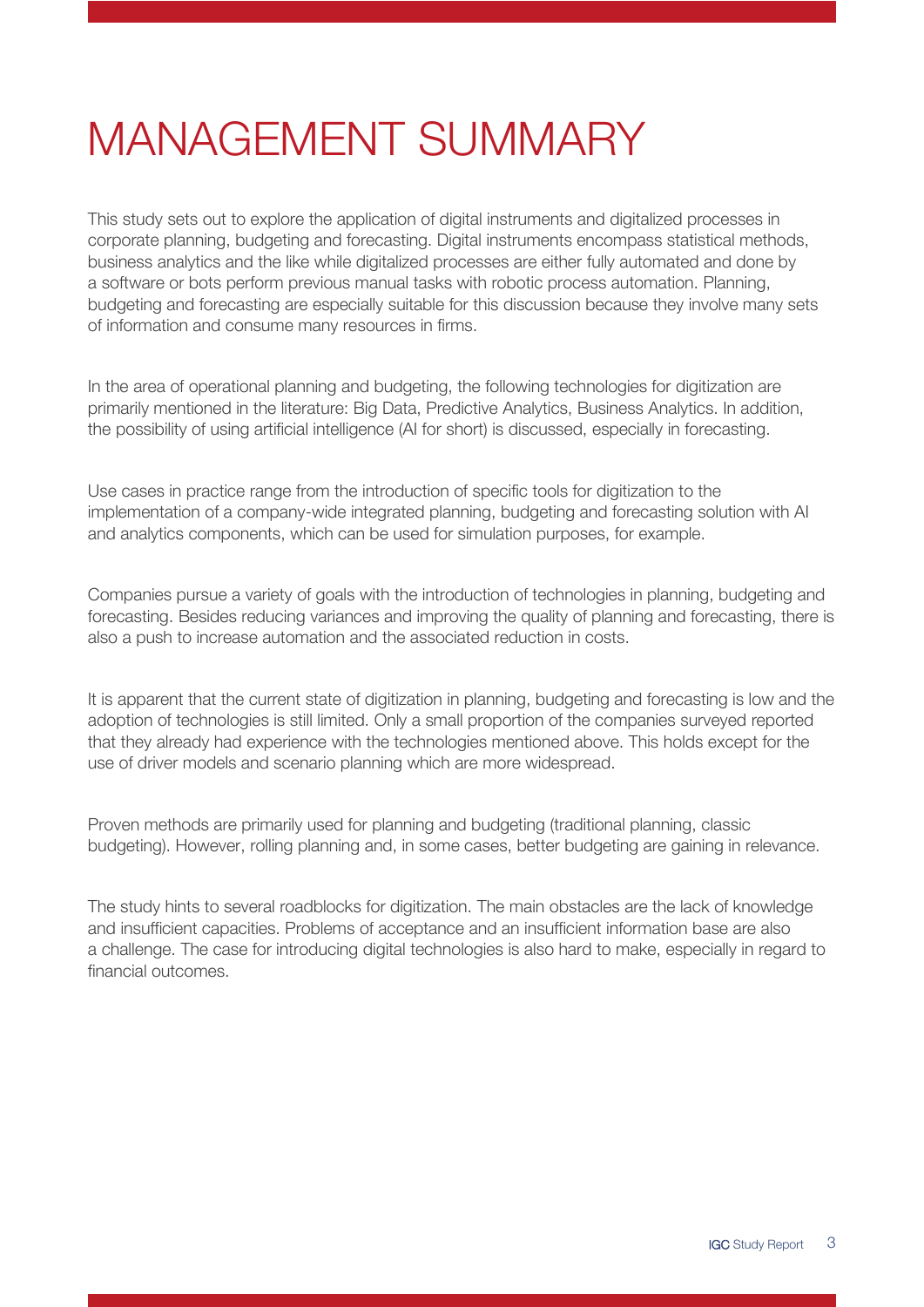### TABLE OF CONTENTS

| 1.             |     |  |  |  |  |  |  |  |  |
|----------------|-----|--|--|--|--|--|--|--|--|
| $\overline{2}$ |     |  |  |  |  |  |  |  |  |
|                | 2.1 |  |  |  |  |  |  |  |  |
|                | 2.2 |  |  |  |  |  |  |  |  |
|                | 2.3 |  |  |  |  |  |  |  |  |
| $\mathbf{3}$   |     |  |  |  |  |  |  |  |  |
|                | 3.1 |  |  |  |  |  |  |  |  |
|                | 3.2 |  |  |  |  |  |  |  |  |
|                | 3.3 |  |  |  |  |  |  |  |  |
| 4              |     |  |  |  |  |  |  |  |  |
| 5              |     |  |  |  |  |  |  |  |  |
| 6              |     |  |  |  |  |  |  |  |  |
| $\overline{7}$ |     |  |  |  |  |  |  |  |  |
| 8              |     |  |  |  |  |  |  |  |  |
| 9              |     |  |  |  |  |  |  |  |  |
| 10             |     |  |  |  |  |  |  |  |  |
| 11             |     |  |  |  |  |  |  |  |  |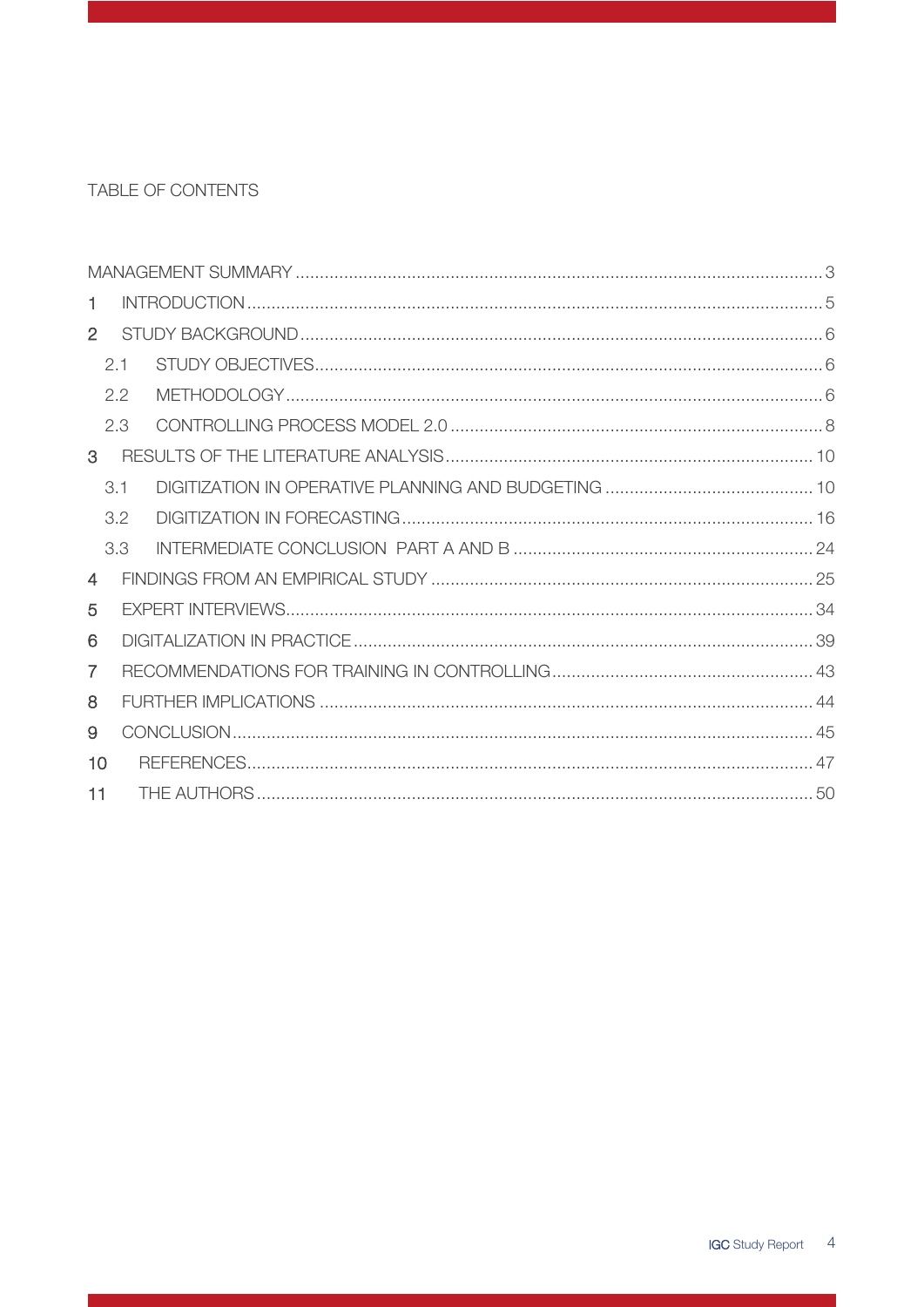## <span id="page-4-0"></span>1 INTRODUCTION

Digitization in planning, budgeting and forecasting has become increasingly relevant in recent years. Previous studies have already shown the enormous potential offered by digitization in this main process of the IGC Controlling Process Model 2.0. However, the consistent use of digitization in this area is not yet to be found in practice. Often, only first steps towards digitization can be identified. In order to increase digitization in planning, budgeting and forecasting in the future, it is relevant to understand technologies and create awareness of possible barriers. In addition to looking at the potentials and implementation status of the subprocesses of planning, budgeting and forecasting, the desired benefits of digitization and the existing competencies in controlling are presented in this study. Special attention is paid to the roadblocks in order to understand and overcome them in management digital change. The results of this study document the potential of digitization, provide support for increasing digitization in planning, budgeting and forecasting and creating long term potential for success.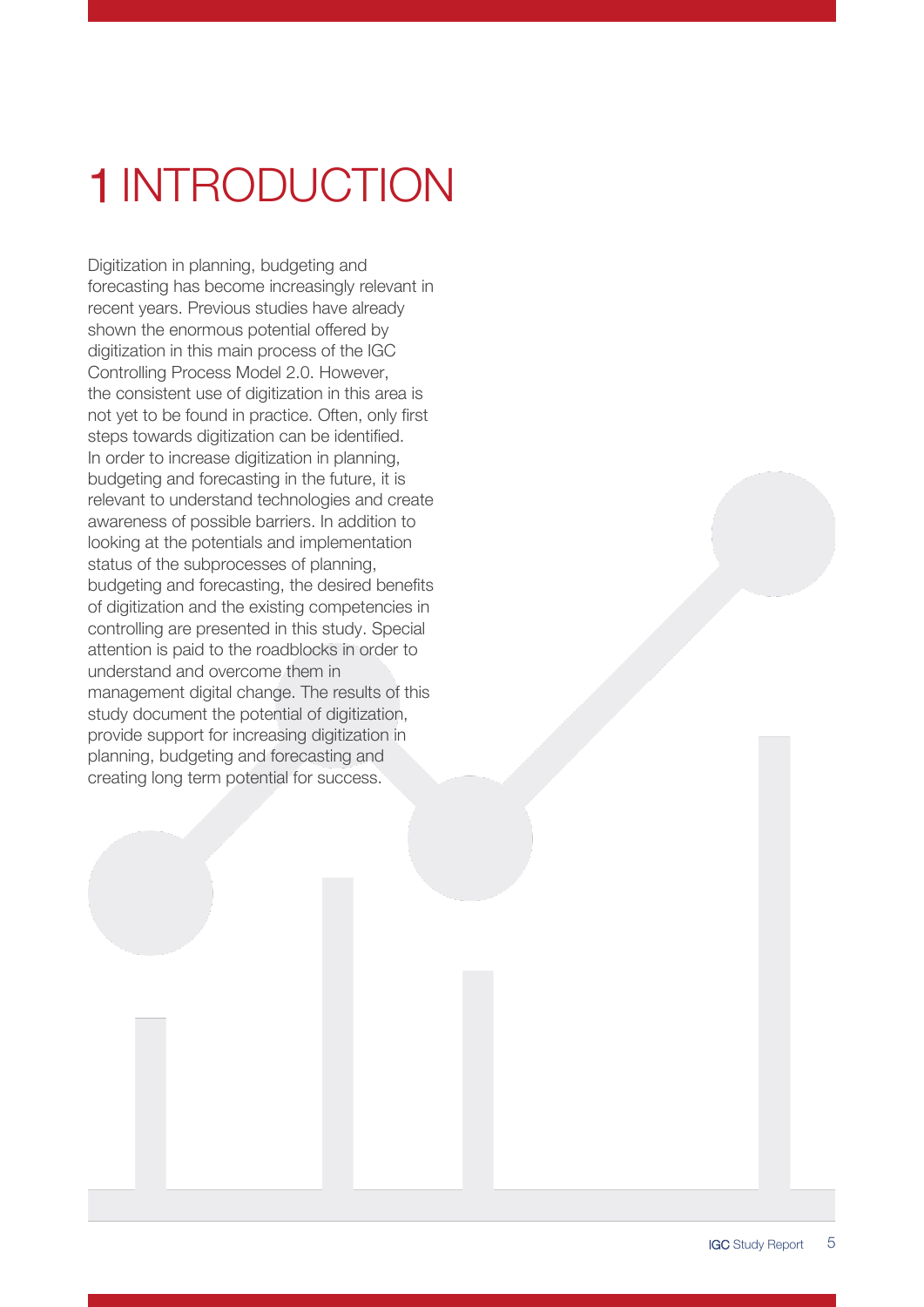### <span id="page-5-0"></span>2 STUDY BACKGROUND

### <span id="page-5-1"></span>2.1 STUDY OBJECTIVES

The study at hand focuses on digitization in planning, budgeting and forecasting. Based on the processes of the IGC Controlling Process Model 2.0, the status quo and potentials of digitization are examined. This is done through a systematic literature analysis (SLA) and an empirical survey with a standardized questionnaire, as well as expert interviews.

The following research questions are examined:

- 1. Are the processes of the IGC Controlling Process Model 2.0 reflected in practice?
- 2. What is the level of implementation of digital technologies in Controlling in general?
- 3. What advantages and potential for success do companies hope to gain from digital technologies in planning, budgeting and forecasting?
- 4. What are the roadblocks in firms that hinder using digital technologies in planning, budgeting and forecasting?
- 5. What skills are required for the digital transformation in planning, budgeting and forecasting?

### <span id="page-5-2"></span>2.2 METHODOLOGY

The study combines three approaches: Systematic literature analysis (SLA), questionnaires and expert interviews. All three approaches are then triangulated to form the final study.

### Systematic literature analysis (SLA)

The systematic literature analysis (SLA) is conducted by a structured filtering process to identify relevant literature. Initially, all literature in EBSCO-, ECONBIZ- and JSTOR-databases containing specific search terms were listed. Subsequently, this list is filtered in a multistage-process in order to sort out duplicate or irrelevant literature. Finally, the systematic literature analysis results in the relevant literature which is included into this study.

The following table shows a summary of the filtering process (table 1).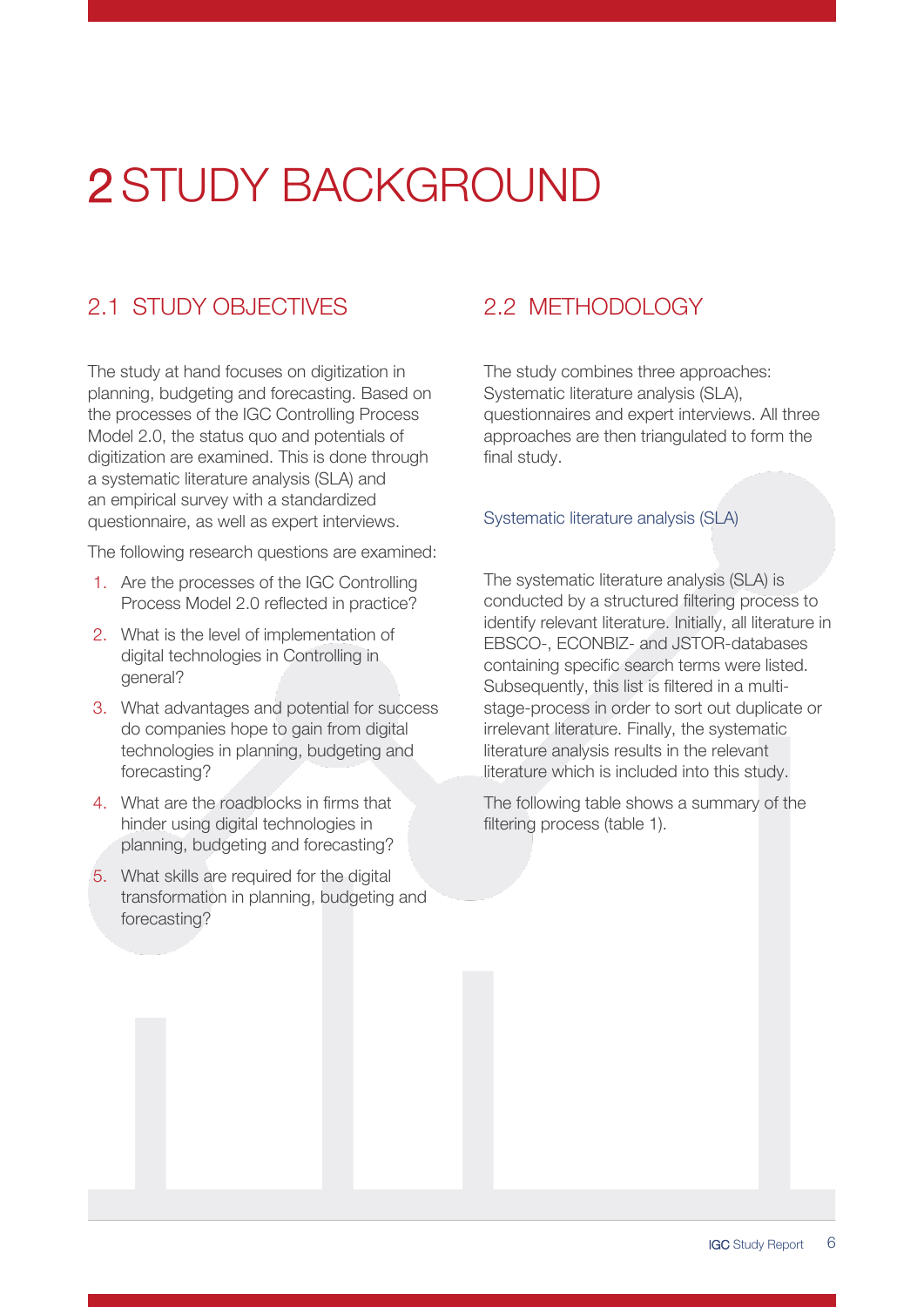| Primary<br>Keyword 1 | $^+$ | Primary<br>Keyword 2 | Sum of all literature in<br>EBSCO-, ECONBIZ-<br>and JSTOR-databases | <b>Potentially</b><br>relevant<br>literature | Relevant<br>literature |
|----------------------|------|----------------------|---------------------------------------------------------------------|----------------------------------------------|------------------------|
| digit*;              |      |                      | 277;                                                                |                                              |                        |
| $\Pi^*$ ;            |      | plan <sup>*</sup>    | 1768;                                                               |                                              |                        |
| technol*             |      |                      | 1268                                                                | 63                                           |                        |
| digit*;              |      |                      | 19;                                                                 |                                              |                        |
| $\Pi^*$ ;            |      | budget*              | 424;                                                                |                                              |                        |
| technol*             |      |                      | 107                                                                 |                                              |                        |
| digit*;              |      |                      | 21;                                                                 |                                              |                        |
| $\Pi^*$ ;            |      | forecast*            | 392;                                                                |                                              |                        |
| technol*             |      |                      | 385                                                                 |                                              |                        |
| digit*;              |      |                      | 2;                                                                  | 33                                           |                        |
| $ \mathsf{T}^*;$     |      | Prognose*            | З;                                                                  |                                              |                        |
| technol*             |      |                      |                                                                     |                                              |                        |

Table 1. Process of strategic literature analysis (SLA)

### **Questionnaires**

In order to light up the topicality and trends of digitization in planning, budgeting and forecasting, we conducted an empirical survey on current issues in this context between August and September 2021. The high interest of corporate practice in this topic can be seen in the response of 381 usable online questionnaires, although not all respondents completed the questionnaire completely. The questionnaire contained 33 questions, which were divided into eight sections. First, information about the company and the respondents were requested. Then, the embedding of the controlling function in the company organization was asked. Following that, the focus was placed on the controlling processes in planning, budgeting and forecasting in order to query their digitization potential, implementation status and

reference projects in the subsequent steps. The next step examines the competencies. The last section asked for information on the success of controlling.

Among the companies surveyed, 43% report sales of less than 100 million Euro. 44% are active in the manufacturing sector and 25% in the service sector. Also, 95% of the questionnaires were completed by employees at various hierarchical levels in the finance department.

### Expert interviews

Besides that, we complemented the survey with in-depth expert interviews. A total of four experts were recruited and all interviews were transcribed. At the end, more than 40 pages of transcribed interviews were jointly analysed in an iterative process. The statements are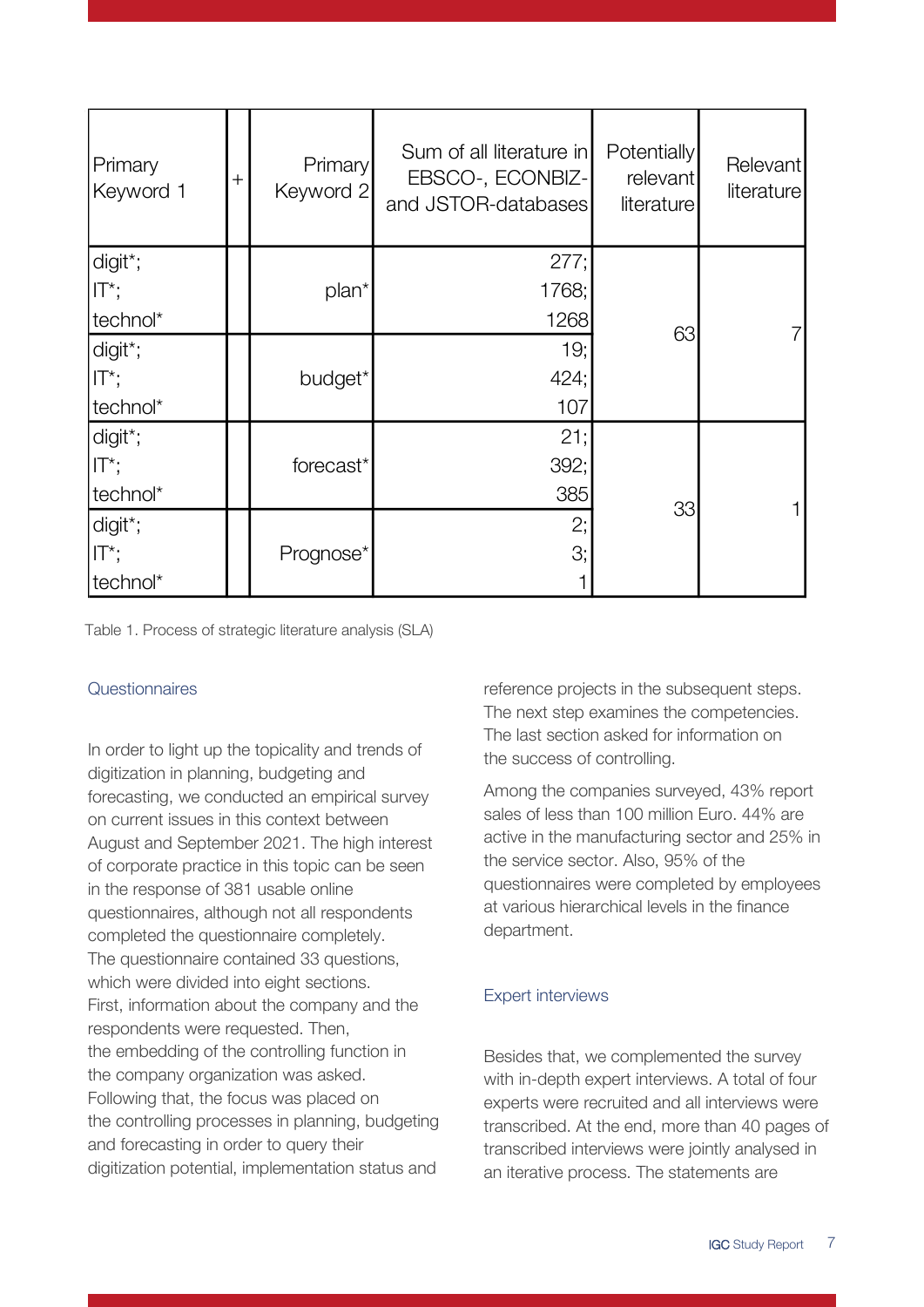integrated into the study through concrete application examples and personal quotes. The following experts were interviewed as part of the study:

- Mr. Alpha, Partner at a consulting firm
- Mr. Beta, Senior Manager Controlling with a large industrial enterprise
- Mr. Gamma, Director Group Controlling at a large industrial corporation
- <span id="page-7-0"></span>Mr. Delta, Partner at a consulting firm

### 2.3 CONTROLLING PROCESS MODEL 2.0

The Controlling Process Model 2.0 (figure 1) was developed in 2017 by the International Group of Controlling (IGC) based on the Controlling Process Model 1.0 (2011). The following changes in version 2.0 were made:

- Combining planning, budgeting and forecasting
- Separation of project controlling and investment controlling
- New subprocess Data Management
- Function Controlling as second dimension
- Management control process now includes all subprocesses



Figure 1. Controlling Process Model 2.0 (based on International Group of Controlling 2017, p. 20)

The Controlling Process Model is based on the IGC Controlling Definition and the IGC Controller Mission Statement. It is also based on the quality standards of the IGC and ICV for controlling (DIN SPEC 1086).

This study focuses on the main process "Planning, Budgeting and Forecasting". This includes planning, controlling, coordination, forecasting and exploration functions. Planning and budgeting should promote the systematic discussion of goals,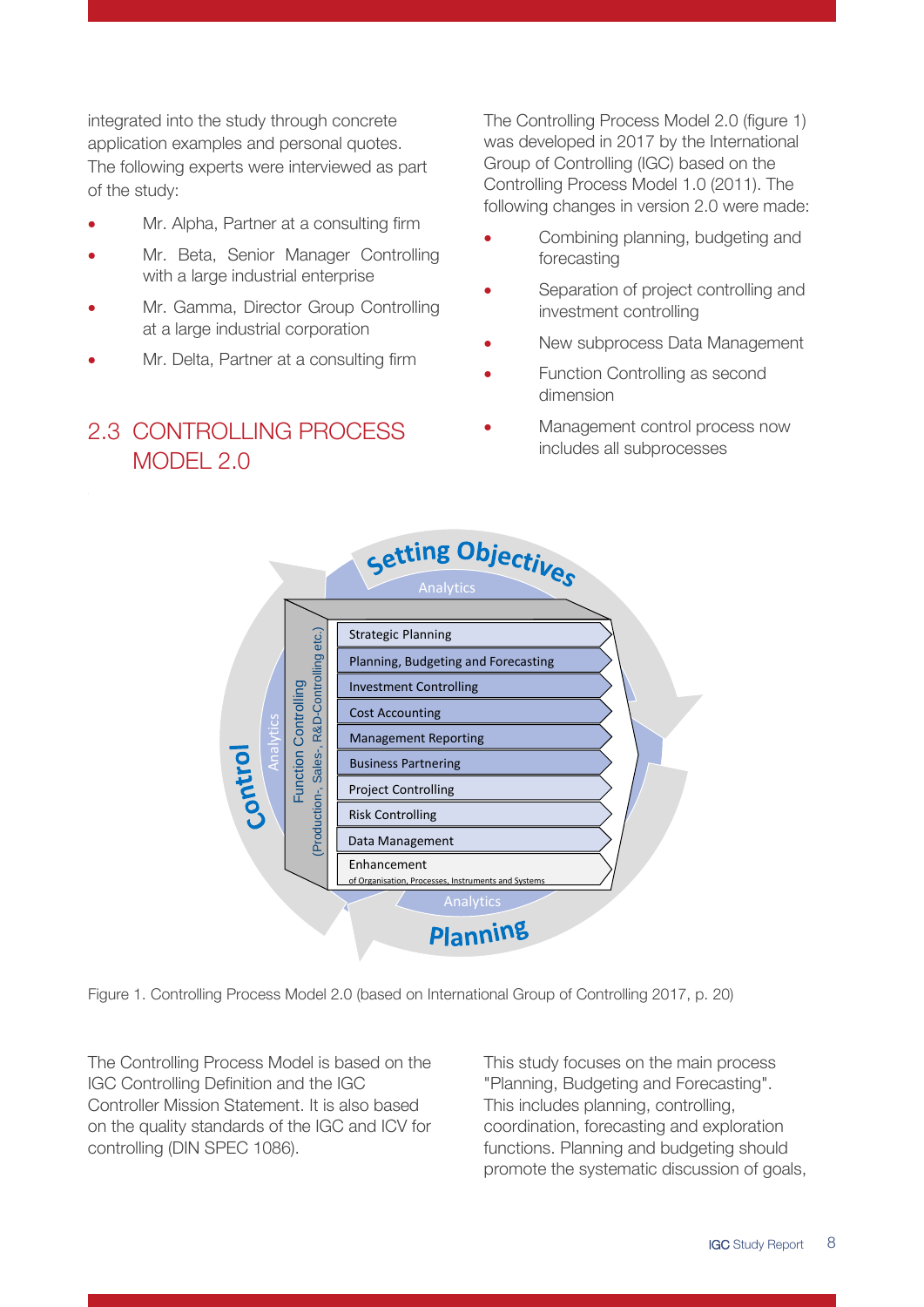measures and budgets within the organization. This supports management in achieving the short- and medium-term goals derived from the strategic objectives. It also includes the profit- and liquidity-oriented management of the business units. Forecasting is intended to provide early information on deviations from the plan so that measures can be taken. In addition to the consideration of financial and nonfinancial information, this also includes, for example, simulation and scenario considerations.

The main process "Planning, Budgeting and Forecasting" comprises the following subprocesses:

- Set-up of the process
- Establish and communicate planning premises and top-down goals
- Create, summarize and consolidate individual plans and budgets
- Review results of planning, adjust plans as needed and adopt plan
- Create/update forecast, compare with last forecast/plan/budget and analyse variances
- Develop countermeasures

(International Group of Controlling 2017, p. 29 ff.)

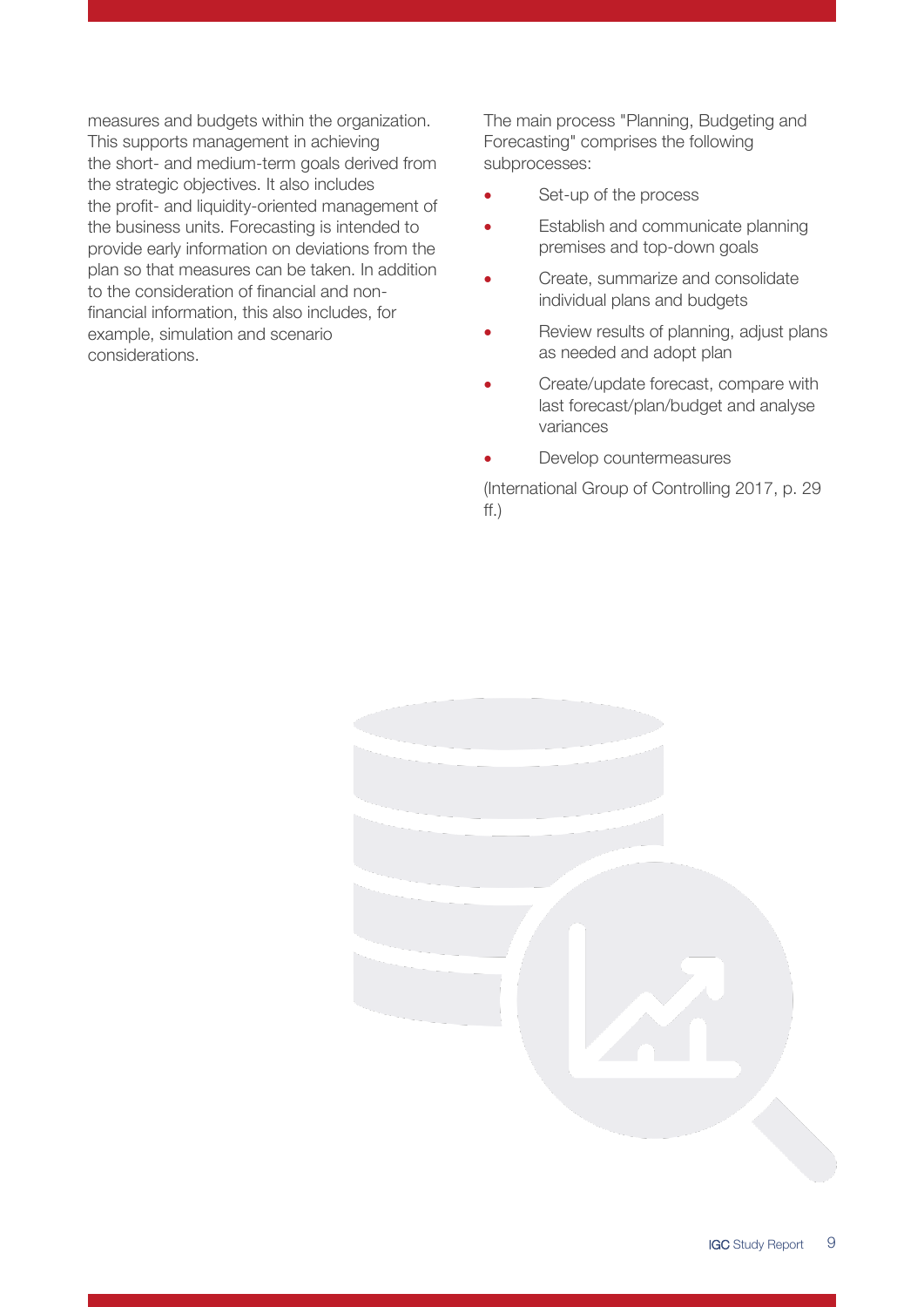### <span id="page-9-0"></span>3RESULTS OF THE LITERATURE ANALYSIS

### <span id="page-9-1"></span>3.1 DIGITIZATION IN OPERATIVE PLANNING AND BUDGETING

Systematic literature analysis "Planning and Budgeting"

The systematic literature analysis regarding operative planning and budgeting, which was conducted by searching the EBSCO, ECONBIZ and JSTOR databases, resulted in a total of 3,863 hits. An initial screening of the literature found, led to the identification of 63 potentially relevant titles. To further narrow down the search and eliminate any non-relevant literature left, the titles were examined in detail by reading the abstract and, where necessary, by inspecting the entire article. The majority of the literature had to be labelled as non-relevant, as it dealt with the planning of the digitalization, strategic planning or was not thematically appropriate in general, as it was discussing e.g. IT planning. In the end, 7 relevant titles were identified and the key findings of each one is summarized in the following.

1. According to Baumöl and Perscheid, Business Analytics tools can enable management accountants to evaluate and interpret large amounts of data. In the authors' article in "Controlling", they further identified four maturity stages of Business Analytics in enterprises. The earliest stage is Descriptive Analytics, followed by Diagnostic Analytics and Realtime Analytics. The latest, most promising stage is Predictive Analytics, which generates forecasts, outperforming traditional methods in that area (Baumöl and Perscheid 2019, pp. 34-38).

- 2. In 2020, the digitization of budgeting was examined as part of an empirical study. The study is based on responses from 115 German companies with at least 100 employees and a minimum turnover of 30 million euros. It was determined that the use of business analytics in the budgeting process makes sense, as it is often, highly data driven. The use of business analytics can simplify the previously very cumbersome budgeting process. Likewise, the use of business analytics in the budgeting process is very positively associated (Bergmann et al. 2020, pp. 34-49).
- 3. In a study conducted in 2018, 30 financial management representatives from German companies were interviewed to examine planning in the digital age. In regard to planning challenges posed by the digitalization it was found, that the respondents consider quicker changes, digital business models, the incorporation of external data sources and an effective data management as the main hurdles to overcome. Besides that, the respondents attributed Advanced Analytics and RPA a high disruptive potential in planning and budgeting processes (Dillerup et al. 2019, pp. 46-52).
- 4. In a study conducted in 2002 among 296 Taiwanese enterprises, the relationship between a firm's strategy, the use of IT applications in planning and control functions and company performance as well as a number of impeding factors was examined. In a first step, the authors proved that a company's strategy has an influence on the use of IT applications. In a second step, the results indicated a strong positive relationship between the use of IT tools for planning and control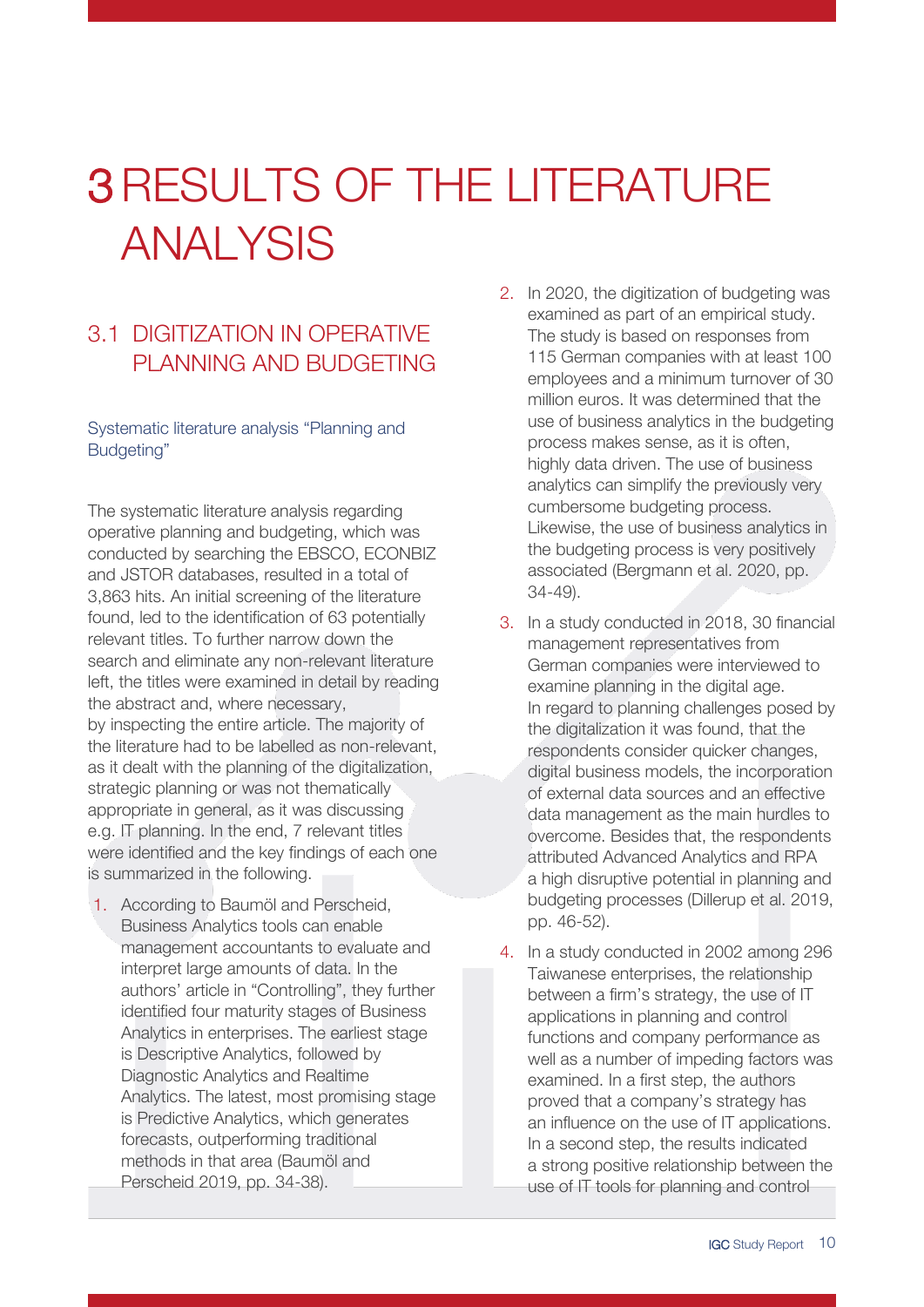functions and performance. Furthermore, it was demonstrated, that IT impediments like inadequate education, staff resistance and poor leadership harm the effectiveness of such IT tools (Duh et al. 2006).

- 5. Another article in the journal "Controlling" (2018) addressed the influence of digitalization tools on corporate planning. In practice, a shift from traditional and modern planning to digital planning is imminent. By using tools such as cloud planning platforms, companies can perform their planning in a more detailed and automated way. Furthermore, by providing many different scenarios, companies can better weigh their decisions against each other and better adapt to the new circumstances when changes occur (Kappes and Leyk 2018, pp. 4-11).
- 6. In an article published in "Controlling" in 2020, the impact of digitalization on the budgeting process was evaluated and supported with results of an empirical study. This empirical study consisted of 130 respondents who were surveyed using an online questionnaire at the beginning of 2019. It was found that 74% of respondents see added value in using Big Data in budgeting. Likewise, it showed that 81% agreed with the hypothesis that more accurate planning can be achieved with the use of Advanced Analytics (Koch et al. 2020, pp. 54-60).
- 7. In an article in the "Controlling & Management Review", the authors have identified the ability to adapt to new, digital business models and value drivers as a key challenge for planning and management accounting. Therefore, they propose a renewal of the used methods: Besides updating existing, lagging KPIs to leading KPIs, an agile controlling and the implementation of tools can make the planning process more flexible (Thaler and Pierer von Esch 2020, pp. 8-15).

Summary of key findings:

Using Business Analytics will allow companies to use larger amounts of data thanks to a high degree of automation and a faster processing.

This is especially beneficial for planning and budgeting as these processes are heavily data driven. According to one of the studies, respondents considered as main challenges: speed of changes, digital business models, the incorporation of external data and an effective data management. Another study found that a company's strategy influences the usage of IT tools. The presented results also indicated a positive correlation between using IT tools for planning and control functions and performance. This reasoning is supported as companies are able to perform a more detailed planning and budgeting process due to higher automation and the possibility to create more scenarios and therefore improving the decision as there are more options to choose from. Also, the increased number of scenarios allows a faster response to circumstantial changes in the company's environment.

Supplement to systematic literature analysis

### Books/Journals

- 1. In the book Management and Controlling by Petzold and Westerkamp published in 2020, the task areas of IT controlling were explained and their impact on corporate processes described. Today, IT controlling covers a much wider range of tasks than it was the case a few years ago. One of the main tasks of IT controlling is operational and strategic planning. The task there is to support management in terms of content, coordination, documentation and communication from all those affected (Amann et al. 2020, pp. 227-236).
- 2. Digitalization can bring great advantages to the budgeting and planning process.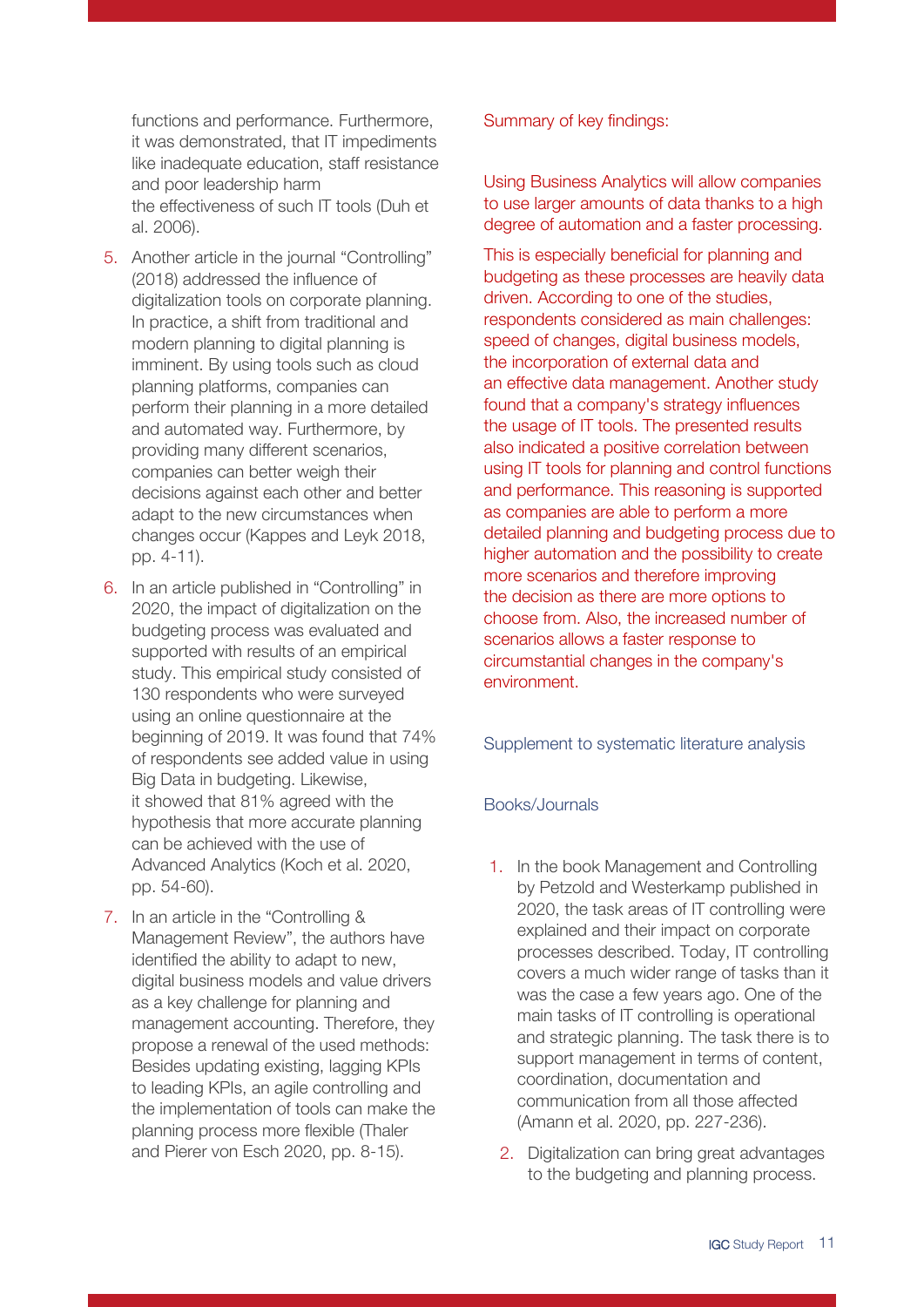This is the conclusion reached by authors Binder and Dillerup in their article in "Controller Magazin" from 2021. Modern technologies such as big data, advanced analytics, Industry 4.0, in memory computing and blockchain technologies can make planning more flexible and, above all, increase efficiency and effectiveness. In practice, Big Data technologies are especially in demand as companies use big data to run plausibility analyses (Binder and Dillerup 2021, pp. 73-79).

- 3. In 2019, Ronald Gleich, Michael Kappes and Jörg Leyk published a book on planning, budgeting, and forecasting, where they discussed, among other things, the impact of digitization on these processes. They found that by using modern tools in the budgeting process, it was possible to increase all four principles of modern budgeting (simplicity, flexibility, integration and participation, and addressee orientation). For example, by implementing modern tools, it was possible to link other business processes more easily with budgeting or to output data in greater detail (Gleich et al. 2019a, pp. 30-32).
- 4. Modern planning tools are still not widespread in practice, although they can be of great importance to the company for the planning and budgeting process. This problem was addressed in the book "Unternehmensplanung im Zeitalter der Digitalisierung"(2020). Although companies have been aware of technologies such as cloud computing, artificial intelligence, or Big Data for years, they are not really applied comprehensively in practice. This is, for example, due to a lack of capacity in implementation or a lack of knowledge. It is therefore particularly important to integrate the affected departments in the changes (Grund et al. 2020, pp. 11-21).
- 5. In the fourth issue of "Controller Magazin" from 2011, IT solutions in budgeting were presented in the first part of a two-part

report. It was noted that efficient planning is hardly conceivable without the help of IT. A modern example of this is planning with the help of data warehouse technologies, which make it possible to store a large amount of data. This has advantages for large companies, as they then have a much larger volume of data available for planning (Koschitzki et al. 2011, pp. 28-34).

- 6. A study published in "Controlling" in 2018 examined how the digital transformation is affecting the concept of "modern budgeting" in companies. The study included 109 participants and it showed that most respondents see their budgeting process as at least affected by the digital transformation. Moreover, with 69 points out of 100 points, the respondents also agree with the statement that the use of digital tools can simplify budgeting. (Nasca et al. 2018, pp. 37-45).
- 7. In an empirical study conducted in "Controlling" in 2015, the importance of big data in controlling was determined. Of the 154 participants, more than a quarter already use big data in controlling. Especially in the areas of operational planning and forecasting, 59% of the respondents see at least a rather large benefit. This is because Big Data can make the lengthy and timeconsuming planning process easier for employees. Big Data makes it possible to calculate many different scenarios quickly and provide data in real time. As a result, controlling receives better planning results to further process (Willmes et al. 2015, pp. 256-261).

### Summary of key findings:

The task of IT controlling has steadily increased in the last few years. The planning and budgeting process can profit from new technologies as the process can be made more flexible and efficiency and effectiveness can be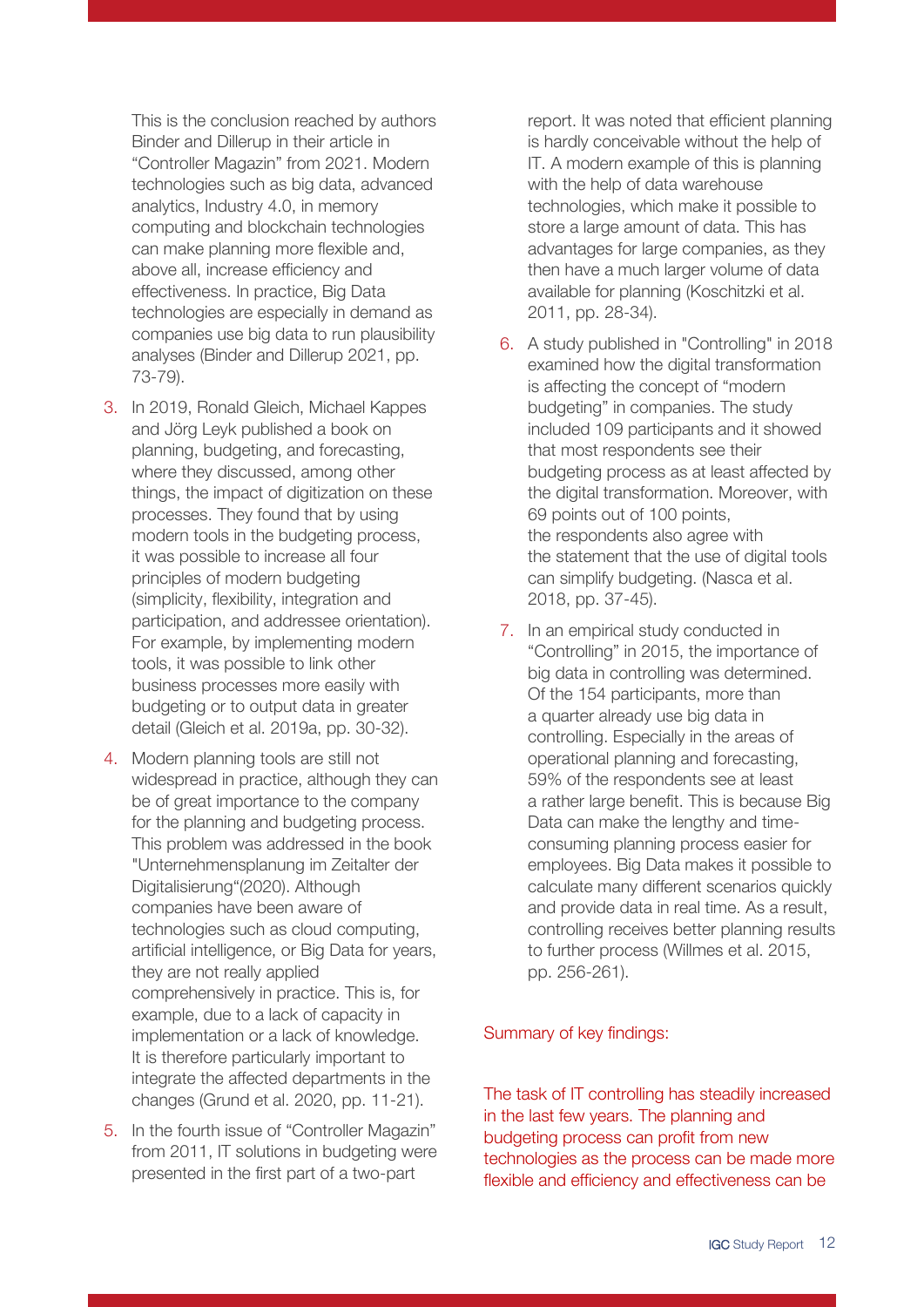increased. Also, the increased usage of IT tools allows an easier integration and interaction with other business processes, benefiting with a higher quality output. One of the references above stresses the fact that modern planning tools are not very widespread in practice, which is due to the lack of capacity for implementation or a lack of knowledge. An offered solution is that all relevant departments should be integrated in the implementation process. Especially larger companies can draw a greater benefit from using modern planning tools as they can take advantage of the fact that they have a larger amount of data available to include in their system. Several studies also have shown that the use of modern planning tools can simplify the planning and budgeting processes as well as help employees with lengthy and time-consuming processes, allowing them to focus on other tasks.

Additionally, real time updates can be provided with ease and Big Data can be used to calculate different scenarios quickly, resulting in an improved planning and budgeting process with better results.

#### Presentations at congresses

1. As part of the "29th Stuttgarter Controlling-Forum", Prof. Péter Horváth talked about the controlling in the digital age, where he laid an emphasis on the developments within the planning process. For instance, planning in the future will be part of an integrated IT-process, where Big Data will give traditional instruments a new dimension. One result of this development is the possibility to steer with live data in real-time, which will make the planning process more dynamic. The speaker also mentions that for enterprises to profit from the technological advancements, the controller himself is ought to develop from an accounting professional to a data professional (Horvath 2015).

### Consultant Studies

- 1. In September 2018, Deloitte published an article on how modern technologies affect the controller. The activities of planning and budgeting are affected by many technologies. As an example, the use of Robotic Process Automation was mentioned, through which repetitive controlling processes can be easily automated. This leads to a broad data collection, which can be very helpful for planning or budgeting (Deloitte 2018, pp. 1-3).
- 2. Digital transformation in controlling was discussed in another study by the Lucerne University of Applied Sciences and Arts. In this empirical study from 2016, 223 Swiss companies were surveyed in various ways. The participants indicated that they see potential for improvement in planning, but also in budgeting and forecasting. An improvement in the speed of information processing in this area is seen by 85% of the respondents as at least rather strong. This improvement would probably lead, above all, to companies being able to plan better in order to adapt quicker to environmental changes (Egle and Keimer 2021, pp. 25-26).
- 3. Deloitte published a study in cooperation with the Lucerne University of Applied Sciences and Arts that looked at the digitalization of Swiss controlling. A total of 210 Swiss controllers were surveyed for the study. It was found that only 32% of the respondents estimate automation in operational planning and budgeting to be between 50-100%. According to their selfassessment, 42% of the respondents had a degree of automation of 25% or less (Keimer et al. 2018, pp. 5-39).
- 4. In an empirical study conducted in 2015, ACCA together with the auditing firm KPMG assesses the performance management of companies and the provision of its gathered information to the CFO to support the budgeting, planning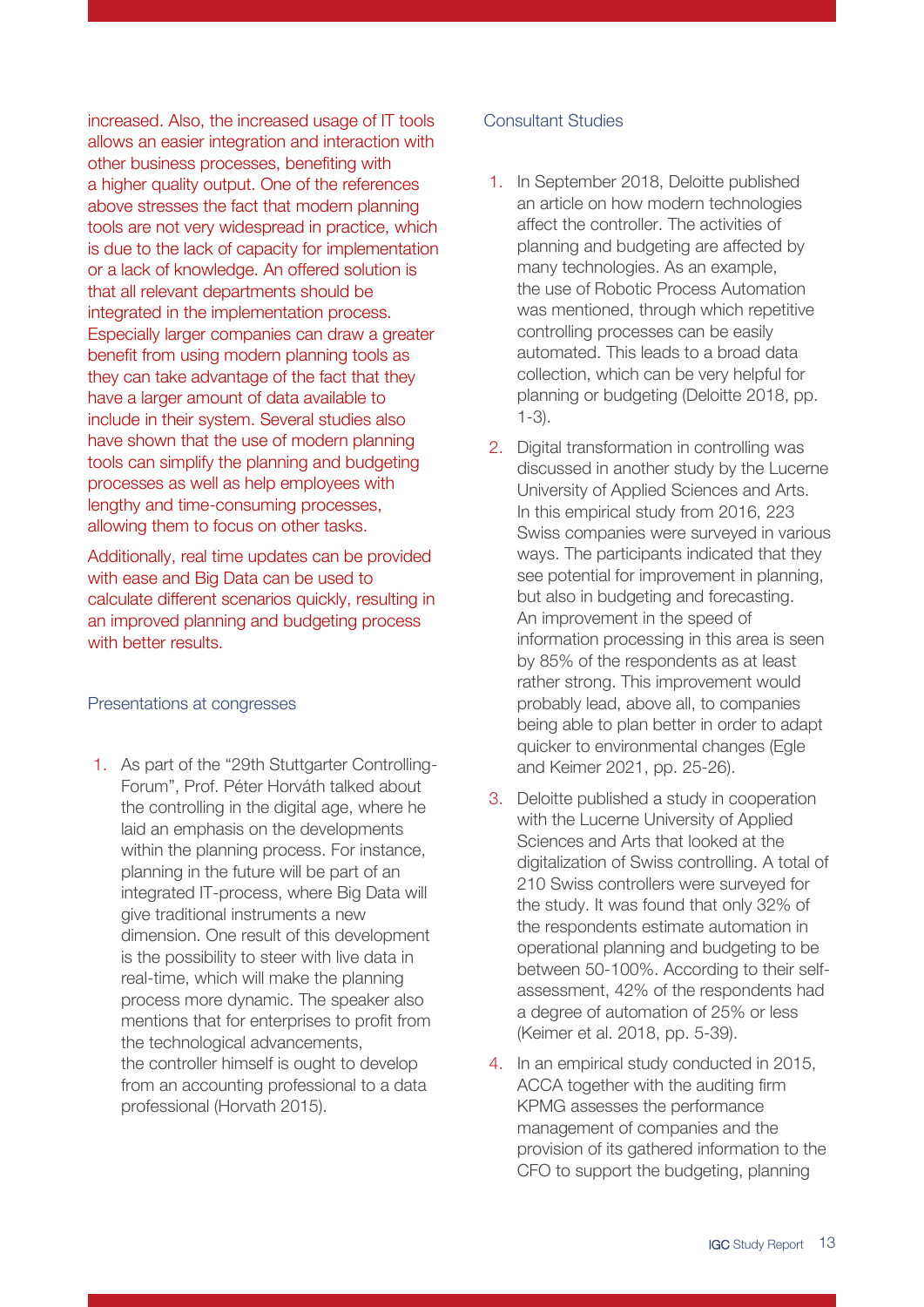and forecasting process. More than 900 professionals in finance from over 50 countries took part in the study. It was found that 41% of the respondents stated that their company has not yet made any further investments in planning tools, outside of Microsoft Excel. This is the case even though these tools can easily capture and process data (O´Mahony and Lyon 2015, pp. 4-17).

- 5. In 2015, PwC conducted an empirical study on digital transformation in controlling, in which 36 large medium-sized companies participated between October 2014 and December 2014. With 35 questions, the study also looked at operational planning and budgeting, among other things. It is true that the use of IT tools is intended to relieve controllers of the burden of data collection and evaluation in order to have more time for the functional analysis of the data. However, according to the survey results, this has not yet been achieved. With 2.3 points on a scale of one to four, many still do not have enough time for this. It was also noted that optimizing the budgeting process is a key challenge (Rasch and Koß 2015, pp. 9-24).
- 6. In an empirical study conducted in 2014, the auditing firm KPMG examined the use of big data in controlling. A total of 154 companies from German-speaking countries took part in the study. The study showed that more than half of the participating companies (59%) see a rather large benefit of big data for operational planning and forecasting. 20% are neutral, while the remaining 21% see no benefit from big data for operational planning and forecasting (Willmes and Hess 2014, pp. 7- 13).
- 7. Deloitte conducted a study together with Heilbronn University in which 115 respondents participated who either work in science or in practice. They addressed the fact that current planning processes are very resource intensive. With the latest technologies, Industry 4.0 makes it

possible to include a much wider range of data in planning. Technologies such as big data or advanced analytics in particular can be very helpful here but are still used too little in practice (Witzeman and Epstein 2019, pp. 1-2).

### Summary of key findings:

RPA can help automate repetitive controlling processes, increase the data collected and support the planning and budgeting process. Respondents of one study see as one of the strongest points for using digital technologies that the speed of information processing will increase and that will allow the company more flexibility and faster reaction to environmental changes. In another study it was found that only 32% estimate their own degree of automation for their planning and budgeting process being between 50 - 100%. 42% of the respondents even estimated it at 25% or less. This result is supported by another study where 41% of the respondents said that their company has not yet made any effort investing in modern tools although they are aware of the possible benefits. Additionally, the evaluated sources also supported the key finding that processes can be simplified, and employees freed for other task as modern tools would take over time-consuming tasks.

### Intermediate Conclusion

A total of 21 suitable publications were found in the literature search for the topic of digitization in operational planning and budgeting. Seven of them belong to the category of empirical papers, seven publications to the category of books/journals, and the remaining seven to the category of consultant studies (figure 2). The topic of technologies was found in all three categories and describes potential technologies that can be used for digitization in operational planning and budgeting. Here, the technologies Big Data, Advanced Analytics and Business Analytics were particularly frequent (figure 3).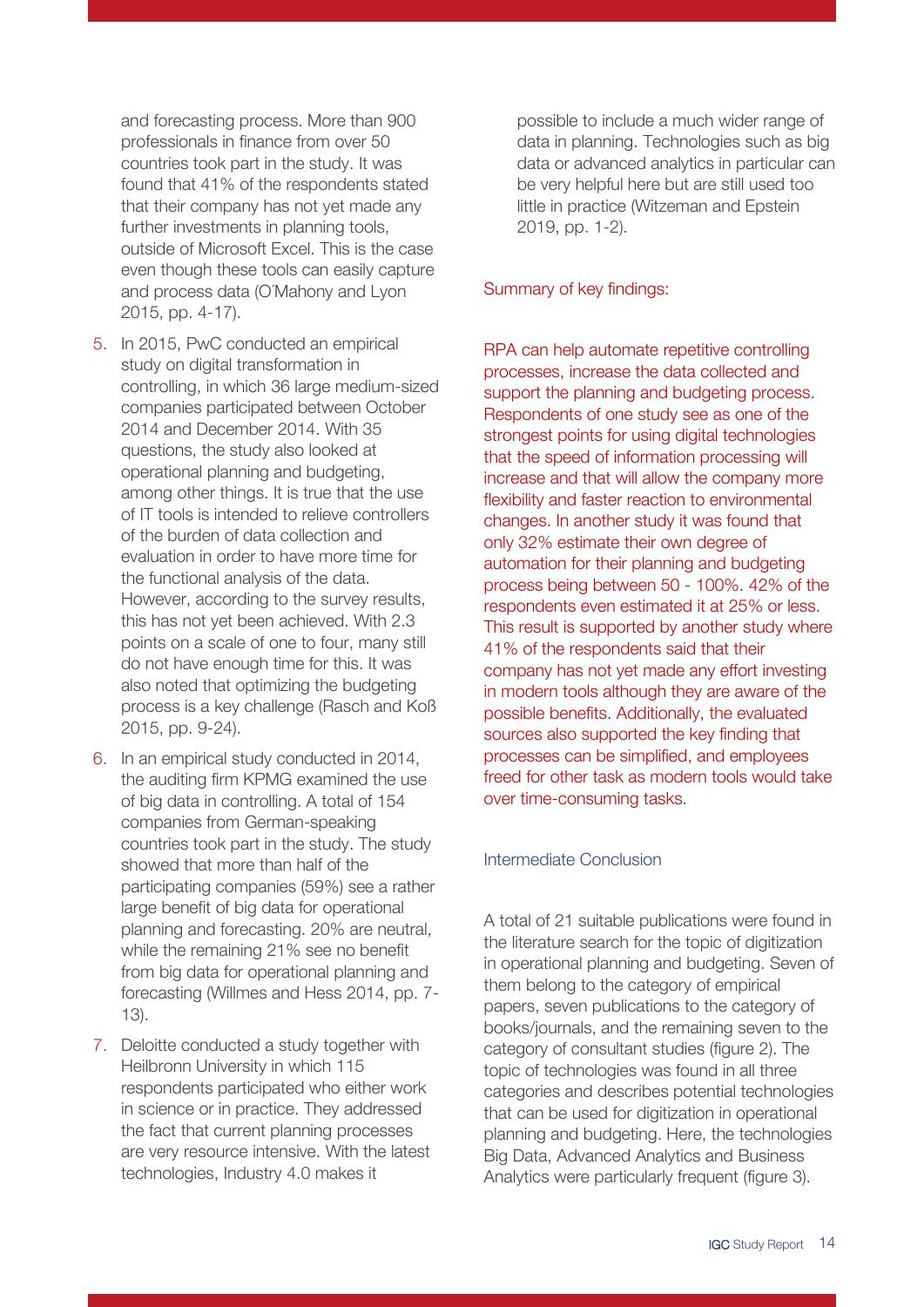

Books / Journals

Figure 2. Intermediate conclusion Planning and Budgeting

The possible challenges, but also the opportunities, were also discussed in all three categories. It became clear that companies can optimize the planning and budgeting process through the use of technologies. Possible

challenges arise primarily due to a lack of knowledge or insufficient capacities.

The current application status of technologies in operational planning and budgeting was addressed in the consultant studies and books



Figure 3. Technologies mentioned in literature related to operative planning and budgeting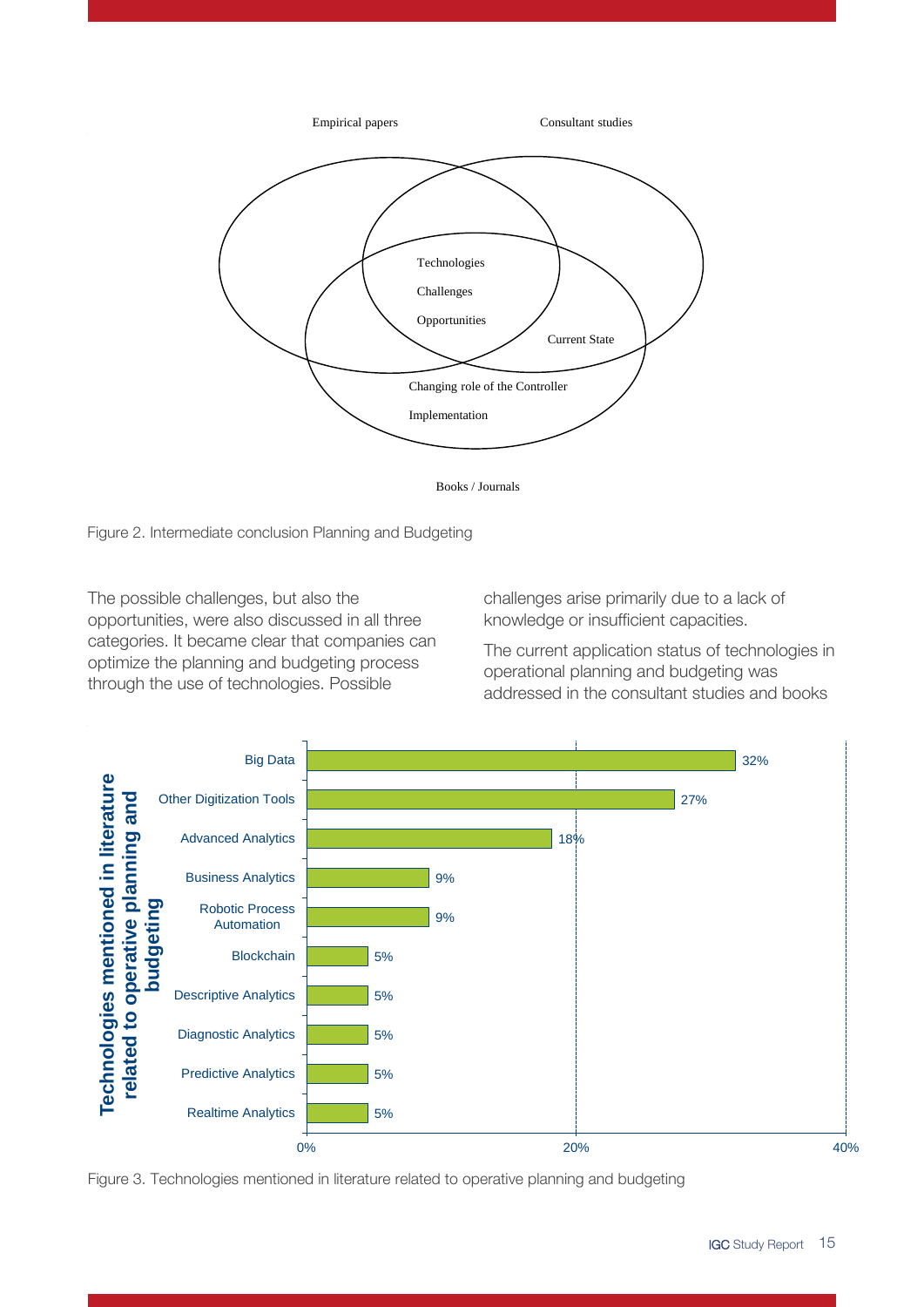/ journals. It was found that despite the great possibilities, the application rate is relatively low.

The changing role of the controller has only been addressed in books and journals. It describes how the controller should act in the future, should technologies be used in companies. Likewise, the implementation of technologies was only addressed in this category.

The following chart (figure 4) shows the frequency of individual technologies mentioned in the literature.

This figure illustrates the individual subject areas once again. They have been supplemented by the category of presentations at congresses. The topics of technologies and opportunities were addressed in all four, which is why the circle in the fifth column is completely filled. The challenges were not mentioned in the presentations, which is why the circle is only three-quarters full. The topics current state and the role of the controller were worked out in two categories, so that half of the circle is filled. The implementation of the technologies was

only discussed in the category books / journals, which is why only a quarter of the circle is filled in.

### <span id="page-15-0"></span>3.2 DIGITIZATION IN FORECASTING

### Systematic literature analysis "Forecasting"

The systematic literature analysis in regard to forecasting, which was conducted by searching the EBSCO, ECONBIZ and JSTOR database, resulted in a total of 804 hits. An initial screening of the literature found, led to the identification of 33 potentially relevant titles. To further narrow down the search and eliminate any non-relevant literature left, the titles were examined in detail by reading the abstract and, where necessary, by inspecting the entire article. The majority of the literature had to be labelled as non-relevant, as it was not thematically appropriate, since it was

|                       | Empirical<br>papers | Books/<br>Journals | Presentations<br>at congresses | Consultant<br>studies | $\rm SUM$ |
|-----------------------|---------------------|--------------------|--------------------------------|-----------------------|-----------|
| Technologies          |                     |                    |                                |                       |           |
| Challenges            |                     |                    |                                |                       |           |
| Opportunities         |                     |                    |                                |                       |           |
| Current state         |                     |                    |                                |                       |           |
| Role of<br>Controller |                     |                    |                                |                       |           |
| Implementation        |                     |                    |                                |                       |           |

Figure 4. The frequency of individual technologies mentioned in the literature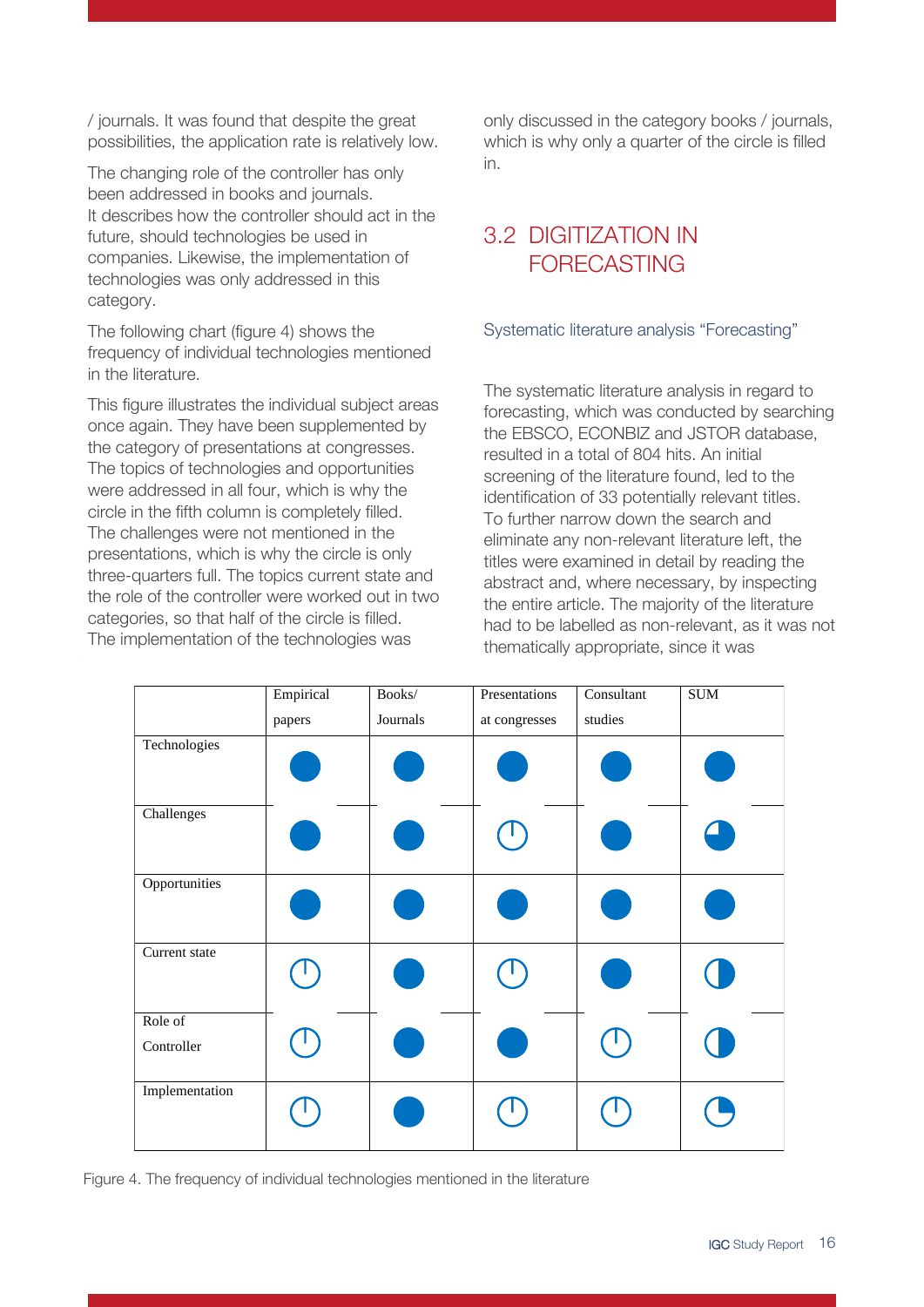discussing e.g., weather forecasting or the approximate life cycle of a specific technology. In the end, one relevant title was identified, and the key findings are summarized in the following.

1. Smith & Mentzer conducted a study among 216 forecasting professionals in manufacturing or distribution, where they collected responses via an email survey. The aim of the study was to examine the Forecasting Task-Technology Fit. Results indicated that forecasting support systems can increase the perceived quality of forecasts as well as their performance. On this basis, the authors concluded, that the beneficial potentials of accurate forecasts depend on forecast support systems, which in turn depend on the user's assessment of those systems. Thus, highlighting the importance of the user, the available data and the access to appropriate data (Smith and Mentzer 2010).

### Supplement to systematic literature analysis

- 1. The implementation and use of predictive analytics are the subject of an article by Holthoff & Decher from "Controlling" in 2020, in which it was described that predictive analytics is being used more and more frequently in forecasting. This is mainly explained by the higher availability of data, new technologies and more employees. The advantages lie primarily in greater accuracy and forecasting efficiency. However, interviews also revealed that a lack of know-how, but also missing data quantity and quality are seen as challenges for implementation. (Holthoff and Decher 2020, pp. 53-59)
- 2. In their scientific work from 2011, Lisa de Leon, Patricia D. Rafferty and Richard Herschel address the replacement of the annual budgeting process with the rolling forecast approach and the connection to business intelligence. The problem with the annual budget is that it is set once at the

beginning of the year and therefore cannot be flexible to changes. The concept of rolling forecasting enables the provision of many new forecasts, which consequently provide important information for decision making. Through the additional use of new technologies such as Big Data, it is possible to include and consider a large amount of data in these processes (Leon et al. 2012, pp. 6-12).

### Books/Journals

- 1. The automation of forecasting was discussed by Matthias Emler and Can Tunco in the IDL Dialog. It was noted that the forecasting process in many companies is still based on conventional and rather costly methods, even though increasing efficiency and effectiveness in this area is a fundamental goal of companies. By implementing certain IT levers, companies can automate their forecasting to a large extent and thus expand existing data and make more accurate forecasts, for example in the case of sales forecasts (Emler and Tunco 2017, pp. 10-16).
- 2. The forecasting process at Infineon Technologies AG was reviewed in an article published in "Controlling" in 2020. The company switched to a driver-based forecasting process so that decisions can now be made more quickly. For driverbased forecasting, software tools are required that have a wider range of functions than the classic spreadsheet. In the concrete case of Infineon AG, the tool "Dynaplan Smia" is used; in addition, the cooperation with "SAP BW" enables the provision of large amounts of data (Federmann et al. 2020, pp. 28-35).
- 3. The use of artificial intelligence can also boost forecasting, as described in a 2019 issue of "Controlling". According to studies, artificial intelligence can already make far more accurate forecasts than humans as of today. However, such forecasts are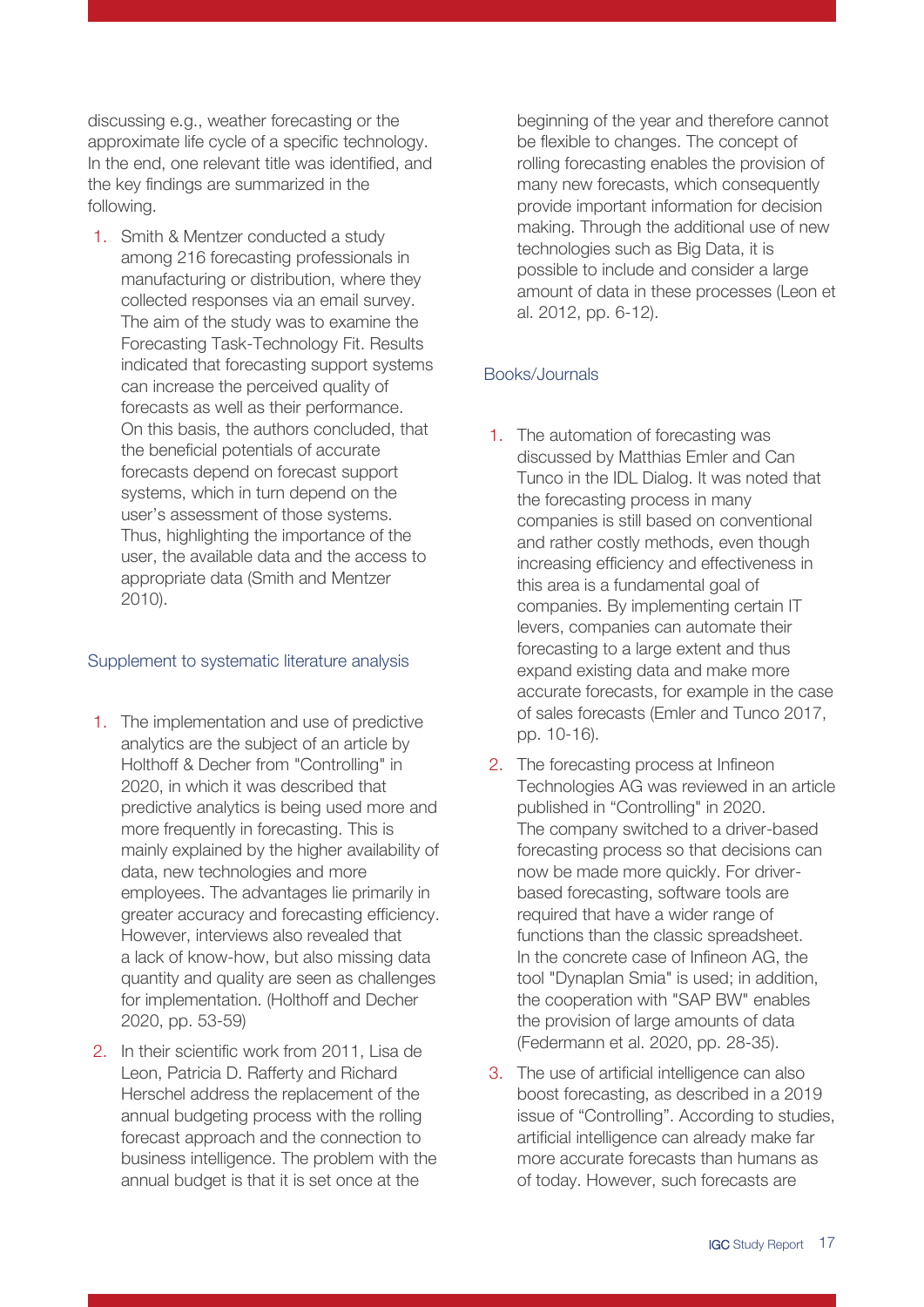largely based on existing data, which is why integrating human intelligence can also make a lot of sense. This is particularly the case when essential forecasts are calculated, and incalculable changes occur that the AI cannot consider due to a lack of data (Friedl 2019, pp. 35-38).

- 4. In the digitized forecasting process, the traditional forecasting process is enhanced with the use of Big Data and predictive analytics. As a result, the effort required is significantly reduced, forecasts are made available more quickly, and they are determined on an objective basis, thus disregarding political influencing factors (Gleich et al. 2019a, pp. 49-124).
- 5. As part of the 2020 publication "The digitalization of the controlling function", the new financial forecast was examined during the automation at SAP SE. It was noted that by using modern technologies, it was possible to make the forecast process significantly more efficient. Through predictive analytics, SAP can forecast annual results more accurately and provide data in real time. However, this digital transformation in the forecasting process will require an increase in competence in controlling and long-term management involvement in the future (Keimer and Egle 2020, pp. 26-38).
- 6. The transformation of controlling and the associated control processes was covered in the journal "Controlling" in 2016. With the use of Big Data and predictive analytics, companies can obtain data that is more precise than what conventional forecasts can provide. This more accurate data enables companies to consequently take more adequate measures to counter changes more efficiently (Kieninger et al. 2016, pp. 241-247).
- 7. Christian Langmann examines digitization in controlling in his 2020 publication. While the impact varies across controlling processes, both operational planning and forecasting are among the most affected. The use of Big Data and Predictive Analytics will lead to more accurate and

faster data, as illustrated by a practical example from RapidMiner in Forecast. There, incoming orders in the high doubledigit percentage range could be predicted correctly (Langmann 2019, pp. 9-25).

- 8. The use of big data in forecasting was also discussed in the first issue of the journal "Controlling" in 2021. Due to the large amount of data produced in the context of Industry 4.0, it makes a lot of sense to include this data in forecasting. The large volumes of data generated by Big Data can be processed with predictive analytics so that forecasts can be generated from them. These can then be applied as a basis for decision-making. Likewise, the use of technologies can increase accuracy and reduce discrepancies (Lingnau and Mayer 2021, pp. 37-41).
- 9. The application fields of business analytics were addressed in an article in the "Controlling" magazine from 2016. With the implementation of business analytics in the application fields of analysis, forecasting, optimization, simulation and radar, major improvements can be achieved. For example, the use of Big Data can generate high volumes of data. With the use of predictive analytics, these large amounts of data can be processed and thus generate information for the forecast. (Mehanna et al. 2016, pp. 502-507).
- 10. In 2016, an article appeared in the magazine "Controlling" focused on shortterm sales forecasting with the help of predictive analytics, using Infineon Technologies AG as an example. It was noted that predictive analytics is becoming increasingly relevant as companies in today's world have to consider a greater number of influencing factors. Using Infineon Technologies AG as a concrete example, the crawl charts were initially evaluated qualitatively with the help of interpretations from the various specialist departments. This was followed by quantitative modelling, which resulted in the company having more precise data for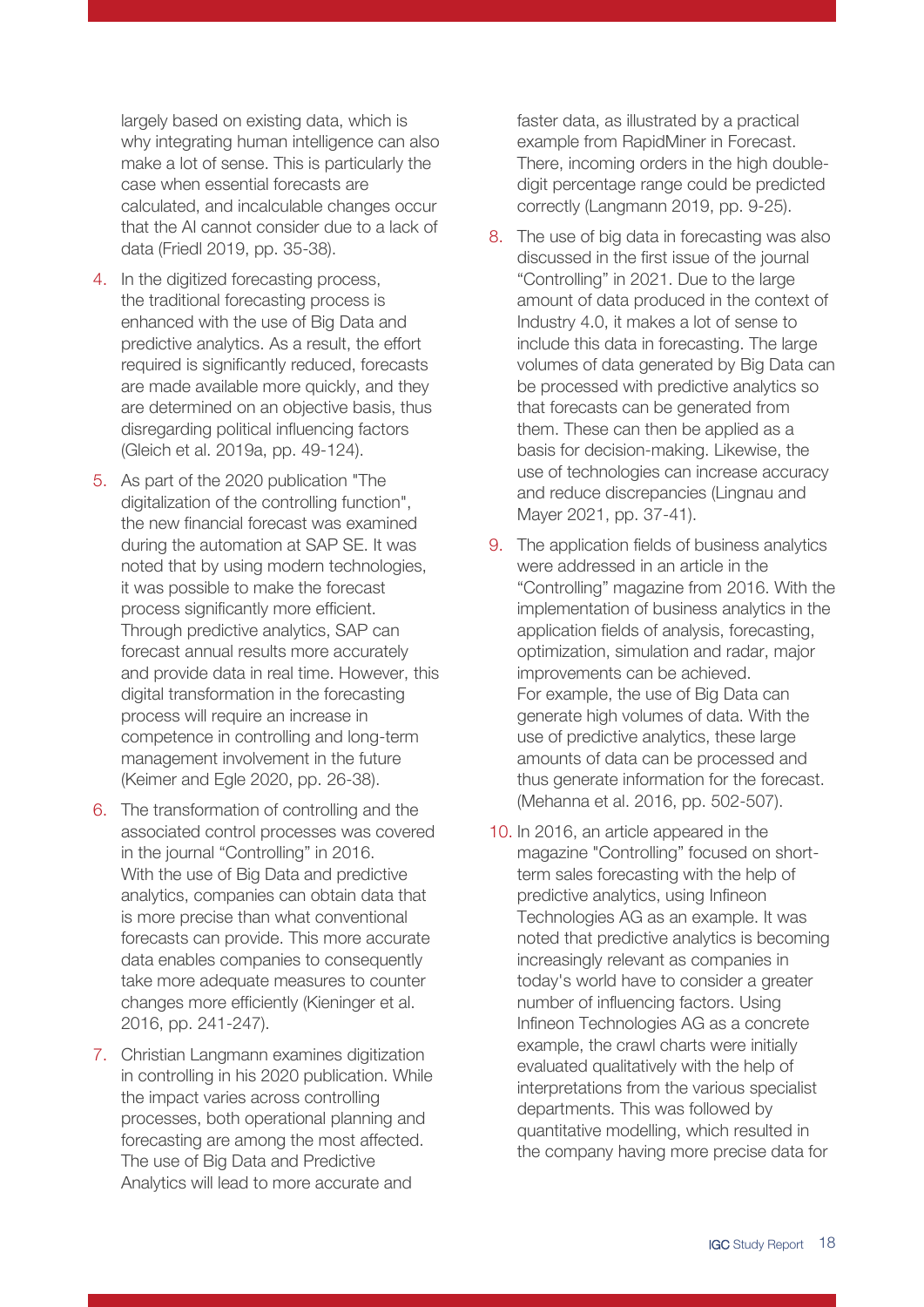short-term sales forecasting (Möller et al. 2016, pp. 509-517).

11. In the 2018 book "Planung und Reporting im BI-gestützten Controlling" by Dietmar Schön, among other things, technologies were presented that can be used to support the forecasting process. It was noted that companies will not only focus on Big Data technologies in terms of data evaluation, as this technology tends to evaluate data poorly. Business intelligence technologies will be used much more (Schön 2018, pp. 429-435).

#### Summary of key findings:

Although increasing the degree of automation in the forecasting process would improve the forecast accuracy due to the inclusion of more data, many companies still base their forecasts on conventional methods. Which is quite contradicting to companies' actual goals as companies have a big interest in being able to create forecasts with the highest possibly accuracy and avoid any kind of unexpected events. This rather slow change is also surprising as several studies have proven that forecasts from AI supported systems are more accurate than those done only by humans. But the best results, especially for essential forecasts, can be reached when AI and human intelligence work together as the AI can only work with data that is provided while the human could bring other scenarios into the equation for which there is no data available. Another positive effect of having a forecast created by AI is that it will be on a very objective basis, plus forecasts can be created faster and in real time changed through adjustment of the input data.

#### Presentations at congresses

1. During the "Controller Congress 2019" Christoph Knebel, Senior Business Analyst at bofrost talked about digitalized forecasting at bofrost, where a Machine Learning-based algorithm is used to

predict future revenue streams. An emphasis laid on the changing role of controllers: besides methodological understanding, controller are partially required, and to some point poised, to become Data Scientists, according to the speaker. This enables the controlling department to pull relevant data, build MLmodels, evaluate and interpret the results themselves (Knebel 2019).

- 2. As part of the "29th Stuttgarter Controlling Forum" Dr. Uwe Michel proposed some theses for the future of digitalized controlling. For one, the speaker claimed that forecasting will evolve from reactive analytics to proactive prognostics, making past-based analysis obsolete and increasing the importance for real-time predictions detached from fixed control cycles and over months condensed data. Furthermore, the speaker sees automatization in forecasting progressing from automizing only data pro-vision and pre-processing to the automatization of the entire forecasting process trough predictive models and algorithms (Michel 2015).
- 3. Stephanie Noeth-Zahn's presentation within the "34th Stuttgarter Controlling & Management Forum" discussed unlikely events with a significant economical impact ("black swans") and its implications for advanced analytics in forecasting. The socalled black swans are so relevant for forecasting because they tend to send just little signals indicating their arrival, however the impacts on a company or entire economy have the potential to be devastating. Therefore, the speaker presents an approach, where AI is used to pick up small signal to help improve the reliability of forecasts. The speaker further indicates that enterprises need to take more external data sources into account for the forecasting process (Noeth-Zahn 2020).
- 4. The "Congress der Controller 2015" featured a presentation by Erik Roßmeißl, Commercial Director at Wittenstein AG, about the challenges for forecasting posed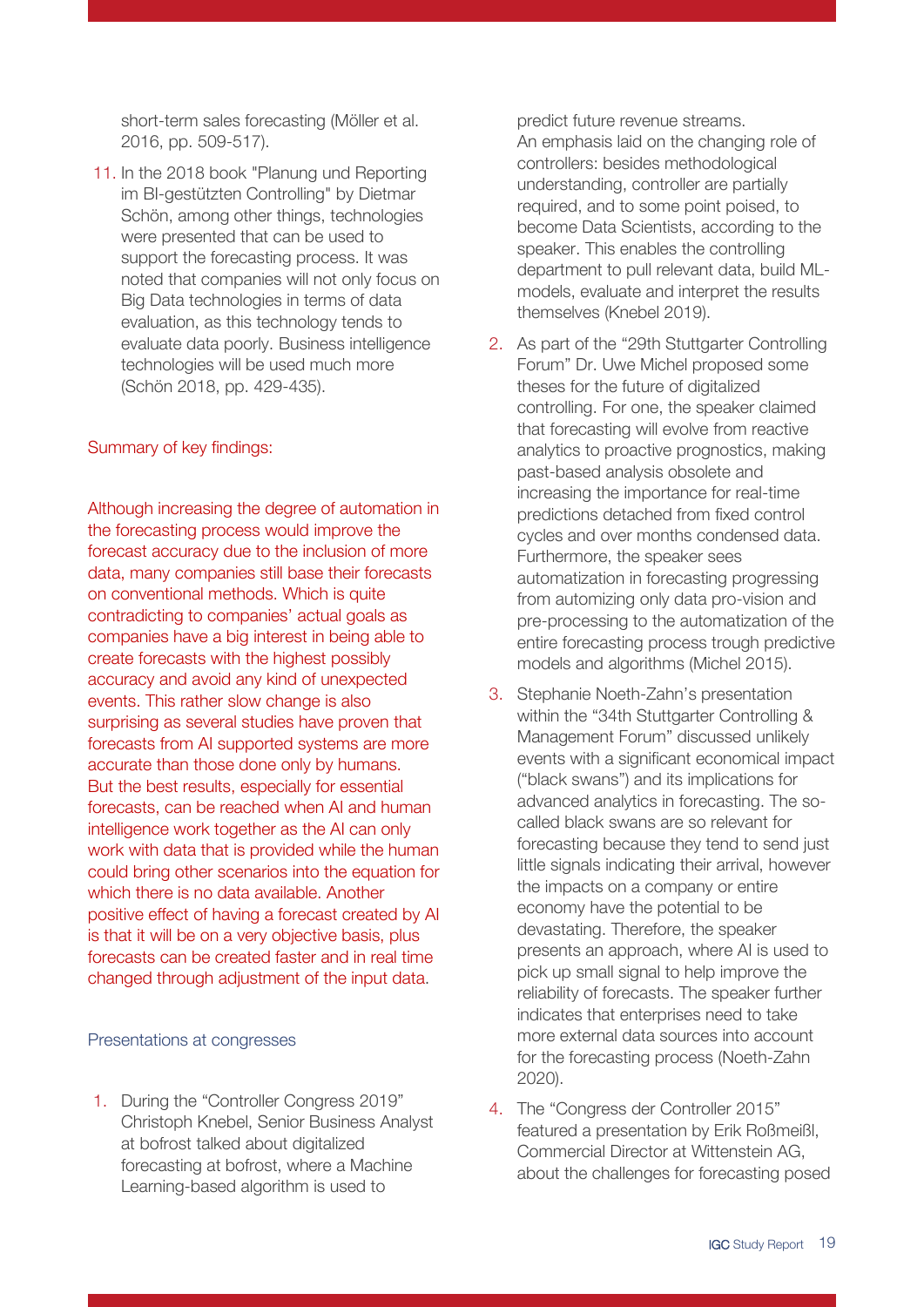by Industry 4.0. According to Roßmeißl, the digitalization of the industry will have a significant impact on planning and forecasting practices, such that planning will be much more reliant on forecasts, than on traditional planning. Furthermore, proven methods, like the Balanced Scorecard might need to be developed to more dynamic approaches. In this context, the concept of planning and forecasting for business/ financial years will also become obsolete (Roßmeißl 2015).

#### Summary of key findings:

The role of controllers is changing as controllers are required to develop a basic understanding how the digital technologies work. Therefore, it is necessary for them to take a step in the direction of Data Scientists. Another speaker claims that there will be a change for forecasting from reactive analytics to proactive prognostics, putting more emphasis on realtime predictions and less on past data-driven analysis. Enabling forecasts to be a task that can be done at any time and not following a fixed schedule cycle. According to one speaker AI can help to detect "black swans" (unlikely events with a significant economic impact) as there are usually small indicators/precursors available that announce their arrival, which could be picked up by AI and then be reflected in the forecasts. Additionally, one speaker thinks that in the future planning will be much more reliant on forecasts than on traditional planning and thinks that the current methods-in-use will need to be updated to a more dynamic approach.

### Consultant Studies

1. In PwC's paper "Reimagine forecasting" released in 2016 the auditing and consulting firm names three steps which are significant for CFOs to create a value added to their companies. In the first step, PwC states that organizations require to make a more

efficient use of their data sources and gives a model based on five factors to so. In the second step, it is essential to better integrate predictive analyses of leading industry and macro-economic trends combined with micro indicators regarding the behaviour of the customer. In the last step, PwC instructs to bring this changed forecast to practice and to utilize the value, which it provides for the company (Blase and Mannella 2016, p. 1).

- 2. Another finding from the 2015 study by KPMG and ACCA is that 69% either agree or strongly agree with the thesis that the process of traditional budgeting will change into a rolling forecasting within the next five years. Moreover, 66% believe that highly automated forecasting with only little manual interference will be used by companies in the future (Budnik et al. 2017, pp. 4-18).
- 3. The study by Deloitte and the Lucerne University of Applied Sciences and Arts regarding digitalization in Swiss controlling, which was mentioned earlier, revealed a further finding. The survey revealed that automation in the forecasting process was even lower than in operational planning and budgeting. Here, 72% of the respondents stated that the automation in their forecasting process was up to 50% (Keimer et al. 2018, p. 39).
- 4. KPMG published another study on digitization in accounting in 2020. The study is based on an online survey in which 311 people took part. It was then supplemented with 11 expert interviews. One of the questions asked was where companies are using artificial intelligence in accounting. Regarding forecasting, it was found that only 5% of respondents said, they used AI in forecasting. 24% said, it was being trialed while for a majority (52%) it was still not currently an issue (Kreher et al. 2020, pp. 8- 24).
- 5. Capgemini Consulting published a survey in 2015 in which the model "Digital Journey" is developed to support CFOs in assessing their status combined with the progress regarding the digitalization in their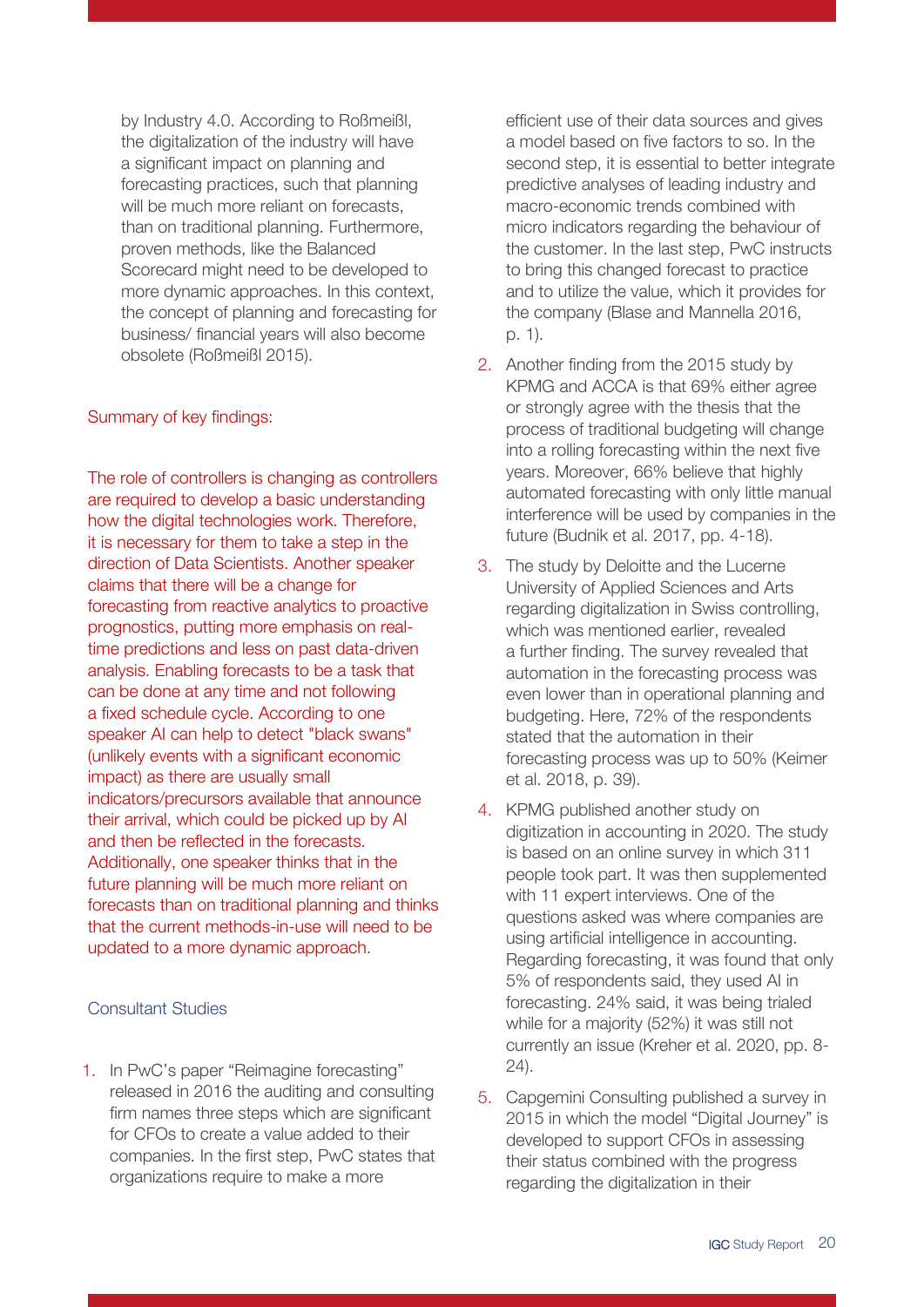departments. Information from over 100 CFOs or financial principals of European countries have been gathered. One important finding of this survey is that it is a key challenge for CFOs in the coming years to manage rising volumes of unstructured and structured data to be capable of giving better predictions and forecasts regarding the future and its business trends (Labbé et al. 2015, pp. 2-8).

- 6. A paper released by A Controlling consulting firm in 2017 shows the methology and use of digitalized forecasts. First it deals with the three main components of a digitalized forecast: data, algorithms and user interface. Next, it gives a procedure model to develop a digitalized forecast and last it shows two different examples of use for digital forecasts. The key finding of this paper is that these ways of using different components in order to create digitalized forecasts outperform the conventional and manual forecasts regarding their quality by far (Lips and Mayer 2017, pp. 3-7).
- 7. Deloitte addressed the topic of forecasting in a digital world in its 2018 magazine "Crunch time 6", describing how the use of algorithms in forecasting makes more and more accurate data available to companies. Likewise, forecasts can be made more accurately and in real time, and decisions are made on an objective basis. Companies also have many options available to them, so impacts from the market can be factored in more quickly (Merrill et al. 2018, pp. 12- 13).
- 8. In cooperation with Daimler Mobility a paper by BCG has been released in 2019 in which both parties are exchanging views on the idea of forward-looking steering of financial topics. Main findings were that there are multiple ways of how to apply the concept of forward-looking steering although there are five elements, which are essential to it and that dashboards are great for visualizing Forecasts and other analyses. It is also said that statistical Forecasts based on machine learning are at least equal to expert's

judgement in 70% of the cases (Unger and Rodt 2019, pp. 4-9).

- 9. In 2018, the consulting firm Protiviti published the paper "Seeing the Future more clearly" in which the challenges and opportunities of Financial Forecasting based on Machine Learning are discussed. According to this paper the use of Machine Learning within Financial Forecasting leads to a faster and more accurate development of Forecasts as well as the capability of using far more data to create them. In addition, it enables analysts to work on value-adding tasks instead of mundane assignments (Seasongood et al. 2018, pp. 1-3).
- 10. The auditing and consulting firm PwC released their "Predictive Excellence Study" together with experts from the Justus-Liebig-Universität in 2020, in which the influence of poor Forecasting is quantified and analysed. 7743 ad-hoc notifications between 2000 and 2018 have been gathered and analysed with the help of artificial intelligence and machine learning resulting in a company value destruction of €228 million, on average, due to a poorly managed financial Forecasting. Furthermore, total net savings of €70-85 million over five years would be generated for an average company listed on the stock market if introducing a forecasting tool driven by data (Werner et al. 2020, pp. 4-12).

### Summary of key findings:

An efficient handling of the available data and well-integrated analytics are the foundation for a good forecast, which can create additional value for the company. In one study 69% of the respondent agreed that the process of traditional budgeting will evolve into a rolling forecasting in the next five years. In the same study also 66% of the respondents believe that forecasting will be highly automated. The current degree of automation for forecasting is even lower than that of operational planning and budgeting. Only 5% of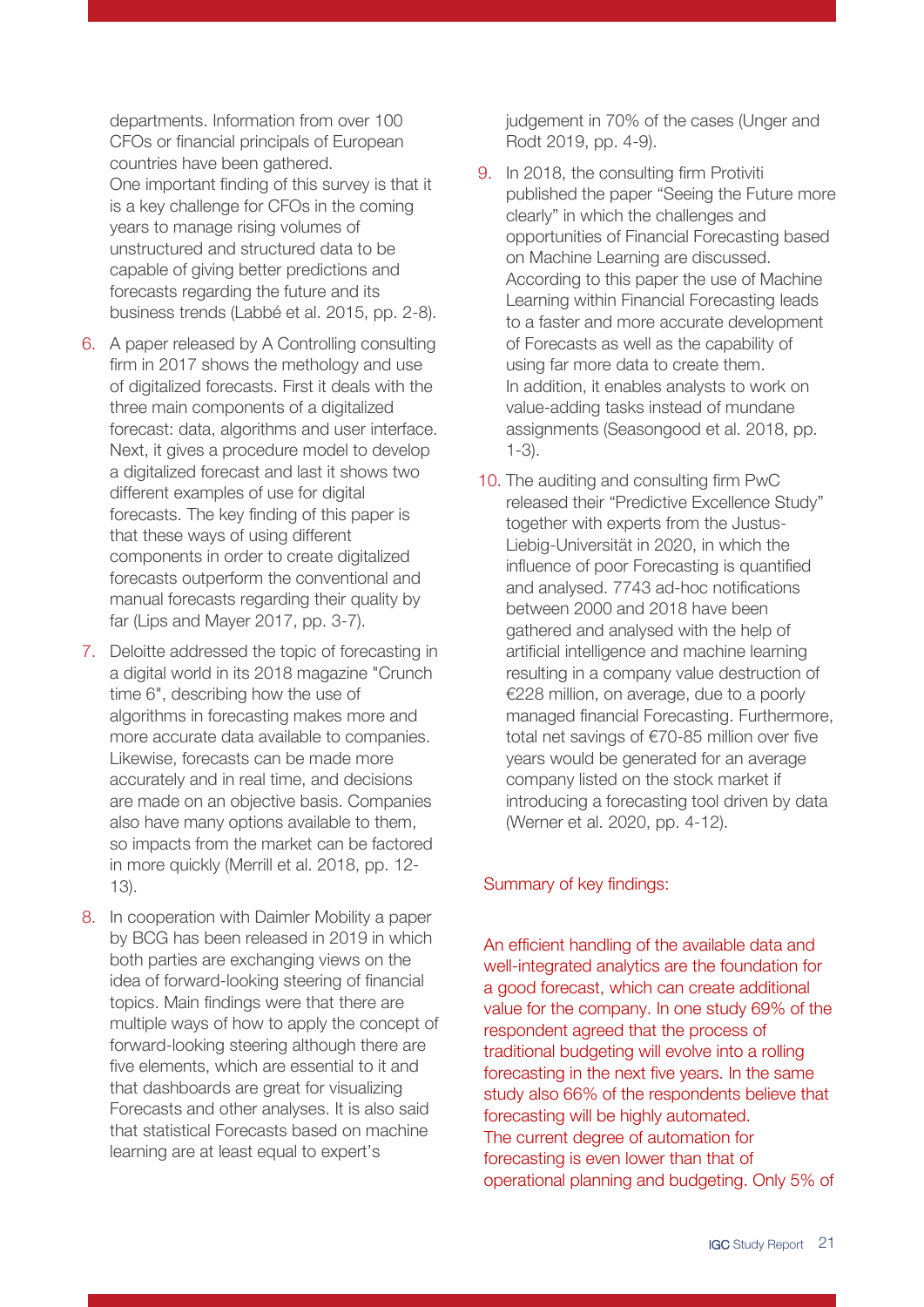respondents in a study said, that they are using AI in forecasting, 24% said it was in a trial period and more than 50% said that is currently not an issue at all. Another study identified that one of the biggest challenges will be how companies will handle the increasing amount of data that is available to them in a structured or unstructured way and how they can be used for better forecasts. Similar to the planning and budgeting process, the usage of AI can allow employees to focus on other tasks while mundane assignments will be handled by AI. Another study revealed that a poorly managed financial Forecasting can destroy the value of a company by 228 million euros on average and an average listed company could make a total net savings of 70-85 million euros over five years if they would introduce a forecasting tool driven by data.

#### Intermediate conclusion

A total of 24 suitable publications were found in the literature search for the topic of digitization in forecasting. Three of them are empirical

papers, eleven publications are books/journals, and the remaining ten are consultant studies (figure 5). The topics of technologies (figure 6), which are/ will be in use, opportunities and challenges of digitalization in forecasting were found in all three categories. To sum up, it can be stated that with technologies like predictive analytics (AI) amounts of data can be analysed to increase the accuracy and robustness of forecasts. Possible challenges arise primarily due to a lack of knowledge or insufficient capacities.

Discussions about future developments and changes of the forecasting induced by an ongoing digitalization were found in empirical papers and consultant studies. A prominent finding was that companies have to move on from annual forecasting periods to a rolling forecast.

The current status of using technologies in forecasting was addressed in consultant studies and books / journals. It was found that despite the great possibilities, the current level of usage is relatively low.

The changing role of the controller has only been addressed in books and journals. It was



Books / Journals

Figure 5. Intermediate conclusion Forecasting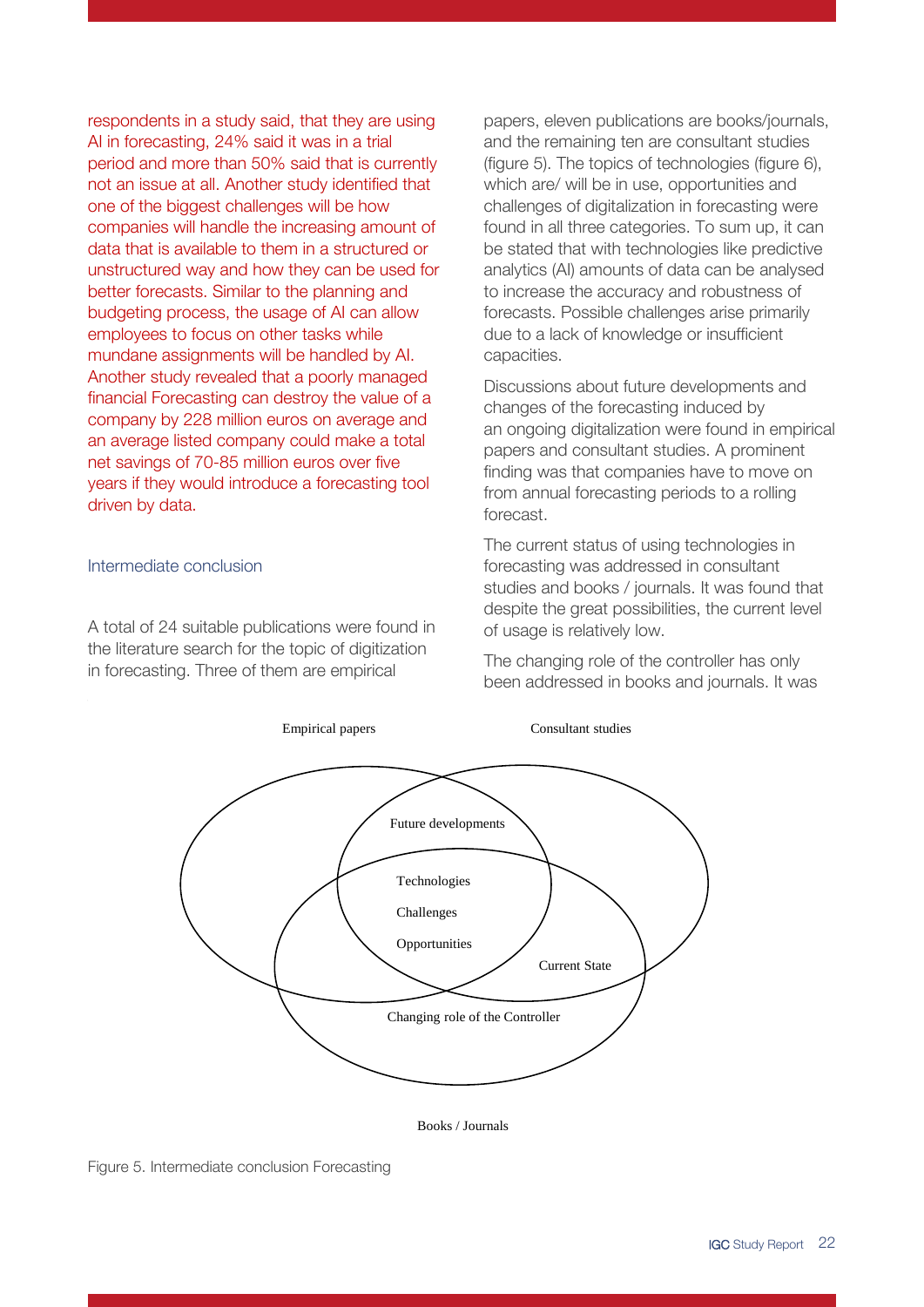

Figure 6. Technologies mentioned in literature related to forecasting

argued that with new technologies and a more data-reliant forecasting process, the controller of the future has to expand his capabilities to also become a data scientist.

The chart presented in figure 7 shows the frequency of individual technologies mentioned in the literature.

This graphic illustrates the individual subject areas. They have been supplemented by the category of presentations at congresses.

The topics of technologies, opportunities and challenges were addressed in all four, which is why the circle in the fifth column is completely filled. The future developments were only



Figure 7. The frequency of individual technologies mentioned in the literature.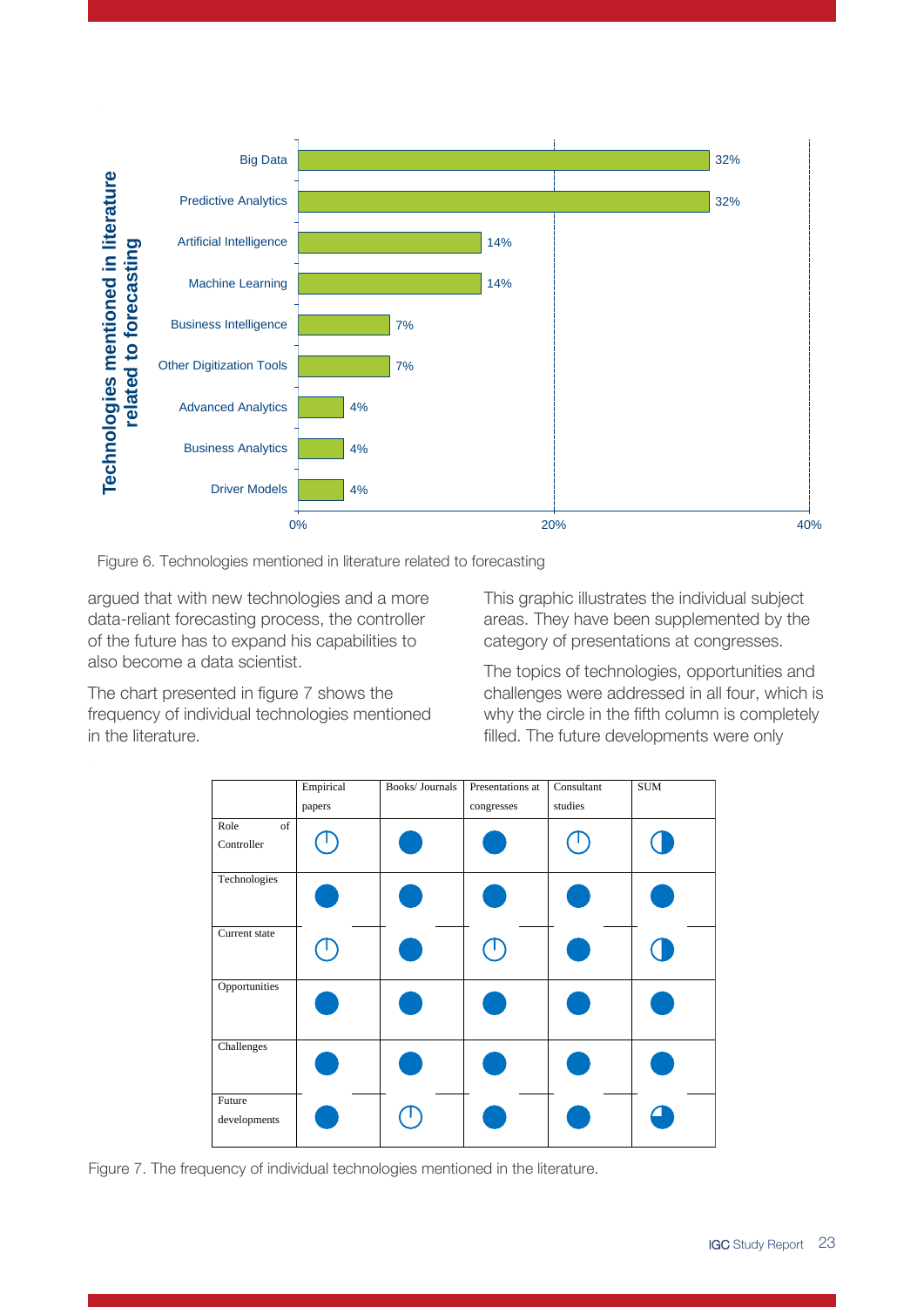mentioned in three of the four categories, which is why the circle is only three-quarters full. The topics current state and the role of the controller were worked out in two categories, so that half of the circle is filled.

### <span id="page-23-0"></span>3.3 INTERMEDIATE **CONCLUSION** PART A AND B

The literature research of the topic digitalization in operative planning and budgeting as well as in forecasting has yielded a total of 22 and 28 sources, respectively (figure 8). Besides a systematic literature analysis, three source types were searched particularly: publications in books/ journals, presentations at congresses and consultant studies. It is apparent, that operational planning and budgeting shared many similar topics when compared to

forecasting. The relevant technologies, opportunities, challenges and the current state of the digitalization of the particular process as well as the changing role of the controller were addressed in both fields.

However, there were also topics, that were only addressed in the literature of one of the researched fields. For one thing, the implementation process of the relevant technologies was only examined in regard to the digitalization of operative planning and budgeting. On the other hand, future developments and implications of a more digitalized proves were only discussed in sources about forecasting.



Figure 8. Combined intermediate conclusion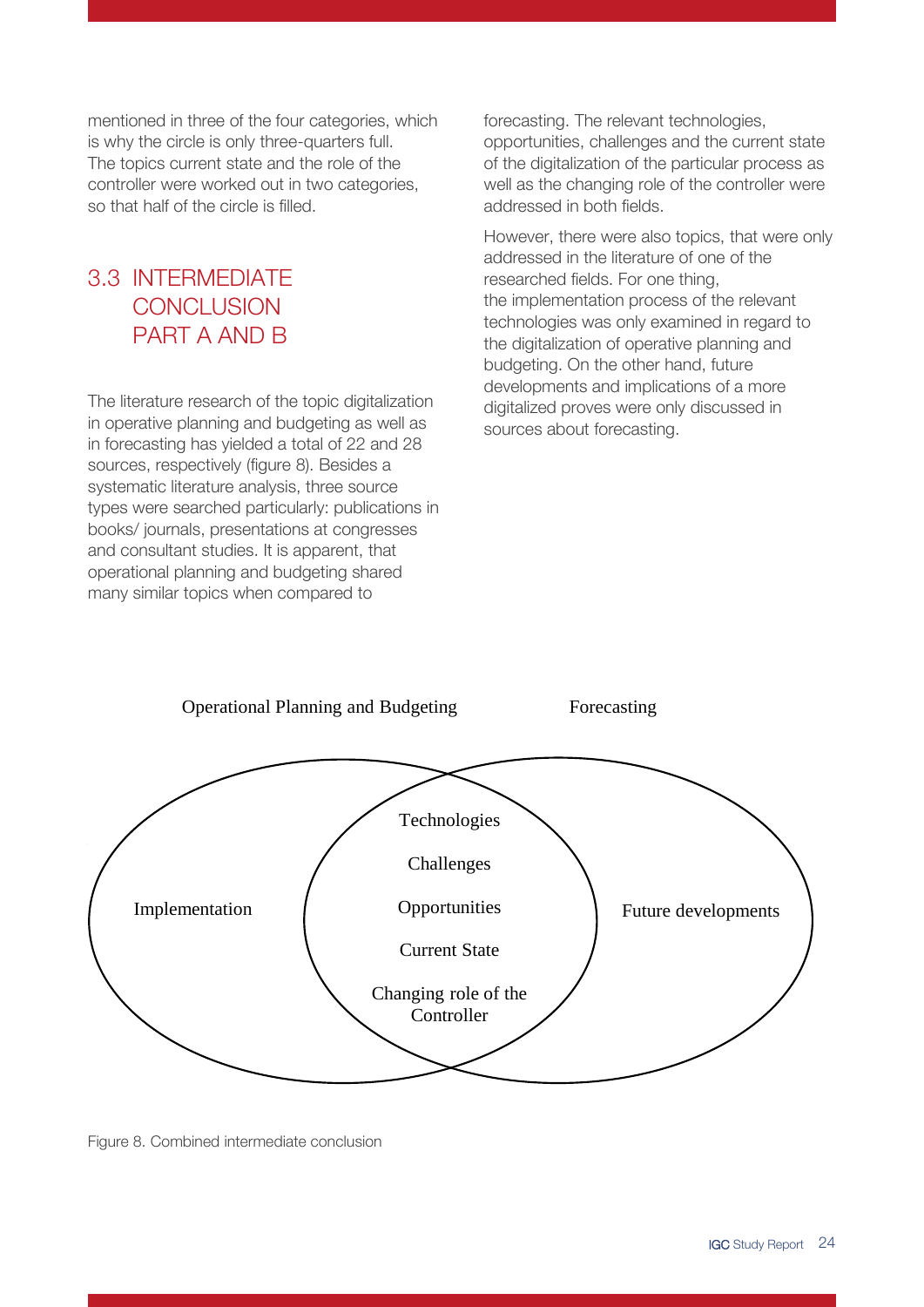## <span id="page-24-0"></span>4 FINDINGS FROM AN EMPIRICAL **STUDY**

The second approach in this study is a standardized questionnaire. Selected results of the questionnaire are presented below. At the beginning, the tasks performed by the controlling department are presented (figure 9).



Figure 9. Tasks of the controlling department

Most controlling departments perform the tasks of planning, budgeting, and forecasting, as well as management reporting and costing. Data management and risk controlling play a minor role.

IGC Study Report 25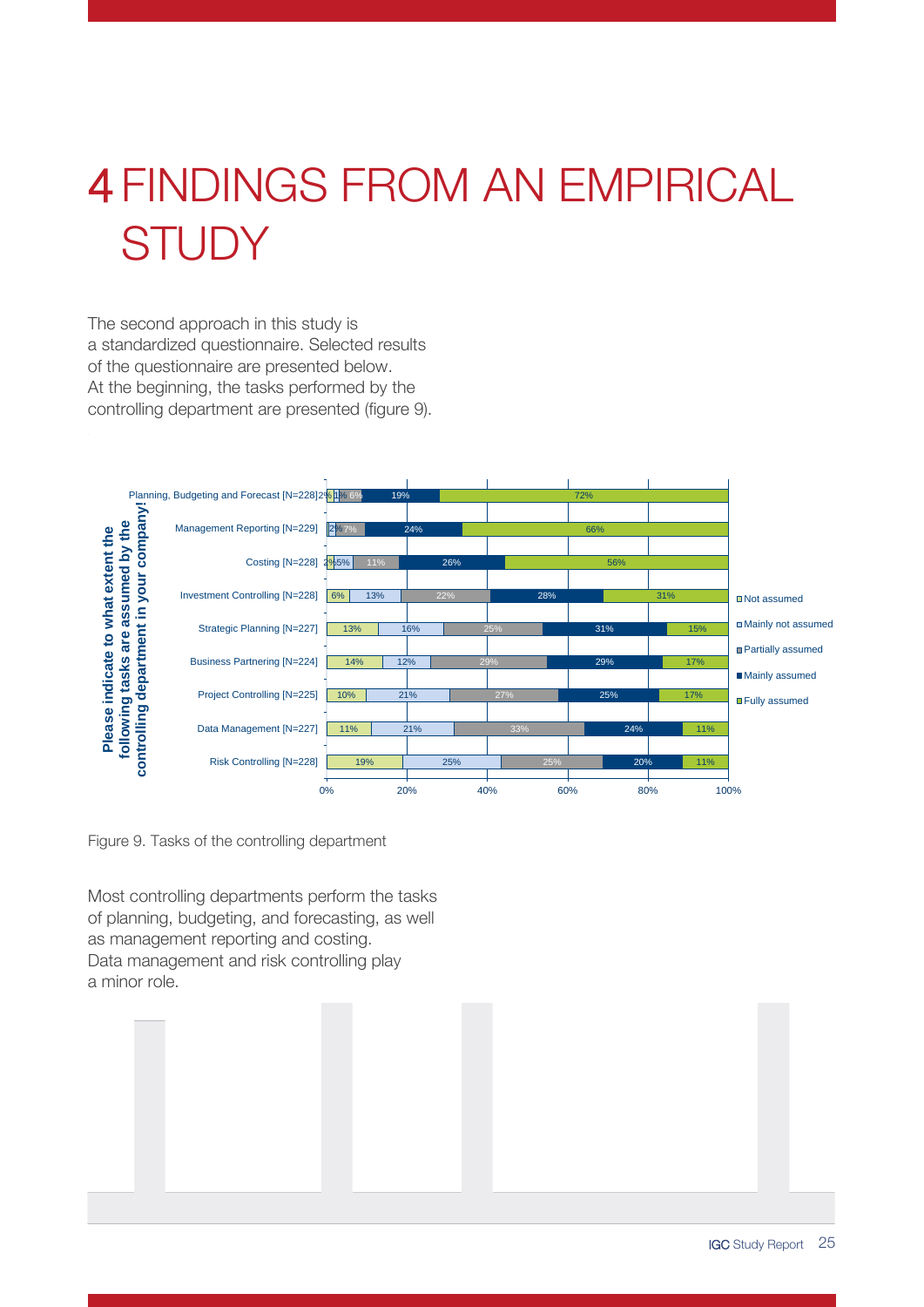The following figures (10 and 11) are dedicated to the intensity of use of digital technologies.

The study results indicate that generally few technologies are used in forecasting at the moment (figure 10). Driver models and scenario planning are partly used in company's forecasting, while other digital technologies are

used with low intensity. The category "other" includes ERPs, Excel and other Business Intelligence Suites. After focusing on forecasting in this figure, next one shows the intensity of use of digital technologies in planning and budgeting (figure 11).



Figure 10. Intensity of use of digital technologies in forecasting



Figure 11. Intensity of use of digital technologies in planning and budgeting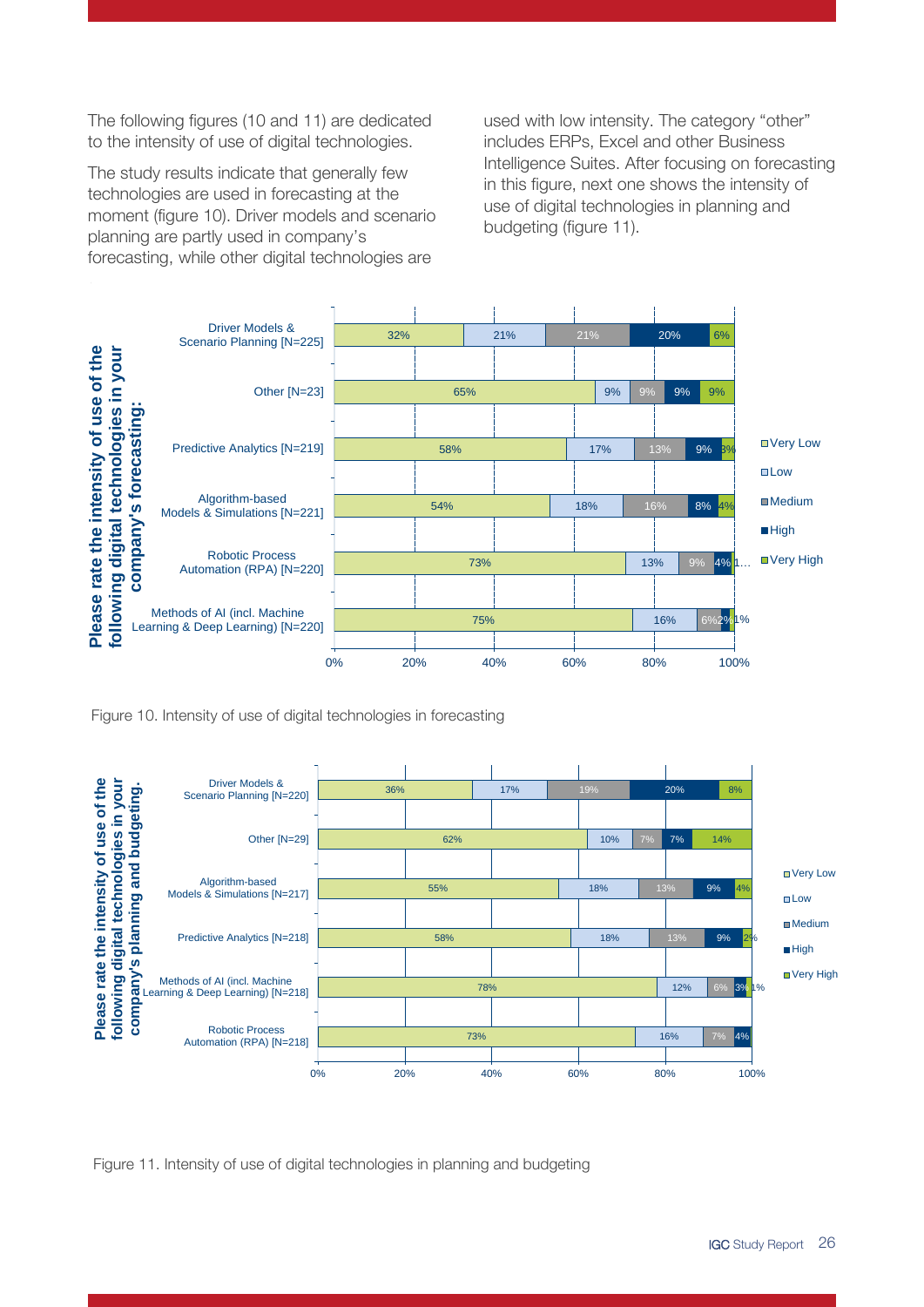Digital technologies in planning and budgeting show similar result as in the forecasting. The most used digital technology for planning and budgeting are driver models and scenario planning. Other digital technologies are only used (very) low usage intensity.

It is evident that only a small number of digital technologies is currently being used in both forecasting and planning/budgeting.

The application of different planning methods is presented in figure 12. The highest application rate by a considerable margin can be seen with traditional planning methods with over 51% participants stating a high application rate and 33% a rather high application rate. Rolling planning comes second in the study with a high application rate of 16% and a rather high application rate of 23%. Other methods such



Figure 12. Planning methods

 $4%1$ 62% 88% 73% 76%  $1%7$ 18% 4% 11% 13% 7% 9% 10% 25% 7%  $6%$  $3%$ 63% 3% 8%  $1\%$ 2% 0% 20% 40% 60% 80% 100% Classic Budgeting [N= 211] Better Budgeting [N=174] Other, namely [N=24] Zero-based Budgeting [N=175] Budgeting [N=211]<br>Budgeting [N=174]<br>Budgeting [N=174]<br>**Better**<br>Budgeting [N=175]<br>Beyond<br>Budgeting [N=169] Budgeting [N=174]<br> **Budgeting [N=174]**<br> **Budgeting [N=24]**<br> **Budgeting [N=175]**<br> **Beyond**<br>
Budgeting [N=169]  $\Box$ Low application rate ■Rather low application rate ■Medium application rate Rather high application rate **High** application rate

Figure 13. Budgeting methods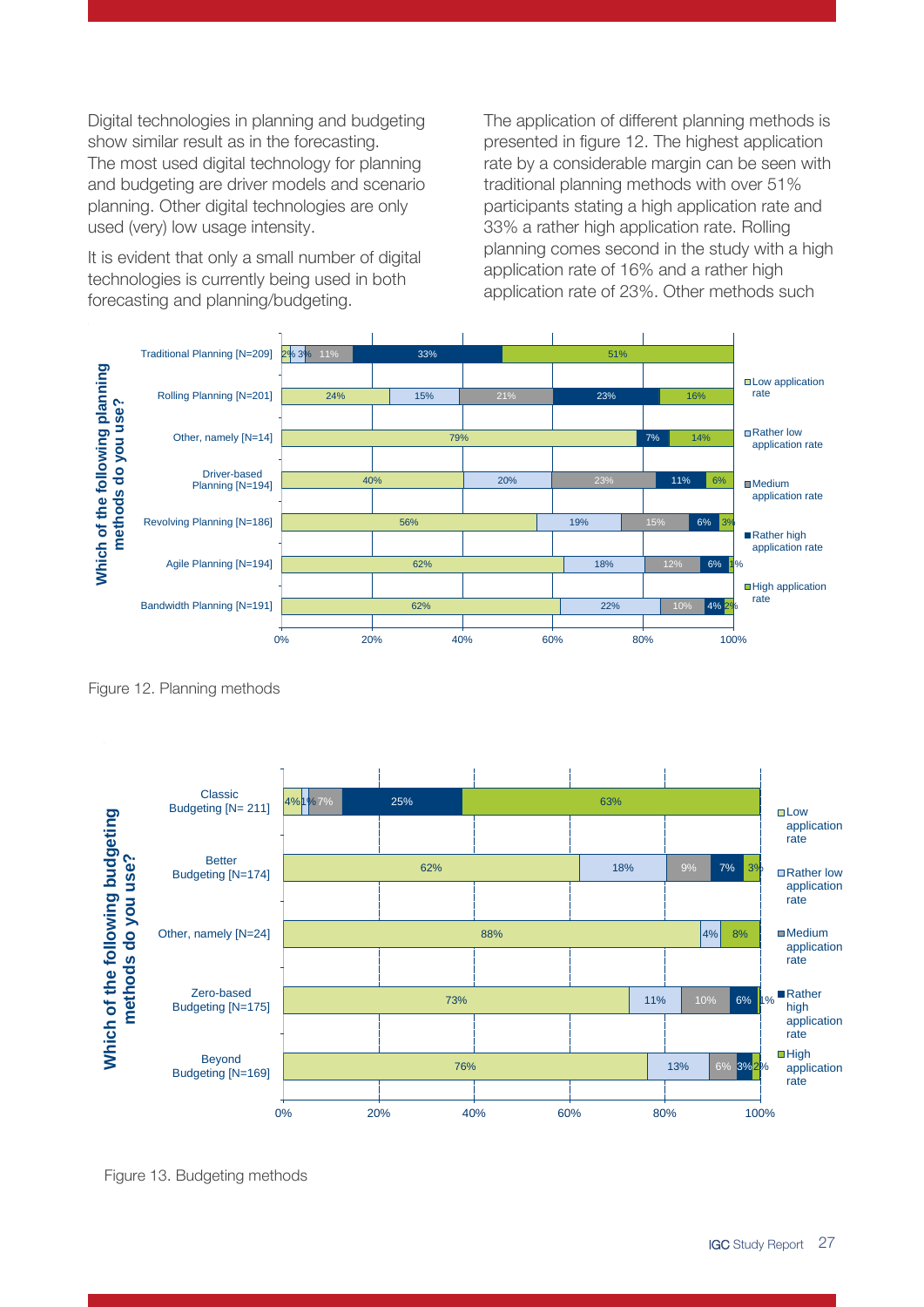as rolling planning, driver-based planning or revolving planning were found to have far less application in the sample of the study.

Similar to the planning process is in the budgeting process the Classic Budgeting the method that has the highest application rate with 63% stating a high and 25% a rather high application rate (figure 13). Other budgeting methods see a considerable drop off as the second most used method is the Better Budgeting with 3% stating a high and 7% a rather high application rate. Zero-based budgeting and beyond budgeting play a minor role.

### Number of forecasts

In the study, participants were asked how many forecasts are done yearly. 26% stated that they have 4 or more forecasts yearly. 15% of participants are forecasting 4 times, 28% 3 times, 18% have 2 forecasts and 9% state that they have only one per year. Only 1% have no

forecasts at all and 2% do not know how many forecasts are done on a yearly basis.

The figure 14 shows the current level of digitization of subprocesses in planning, budgeting and forecasting. The highest degree of digitization can be seen in the creation and updating of forecasts or to compare newly generated data for forecasts, plans or budgets to past data and analyse the corresponding deviations. The next highest degree of digitization is the subprocess of creating individual plans and budgets and to summarize and consolidate them.



Figure 14. Current level of digitization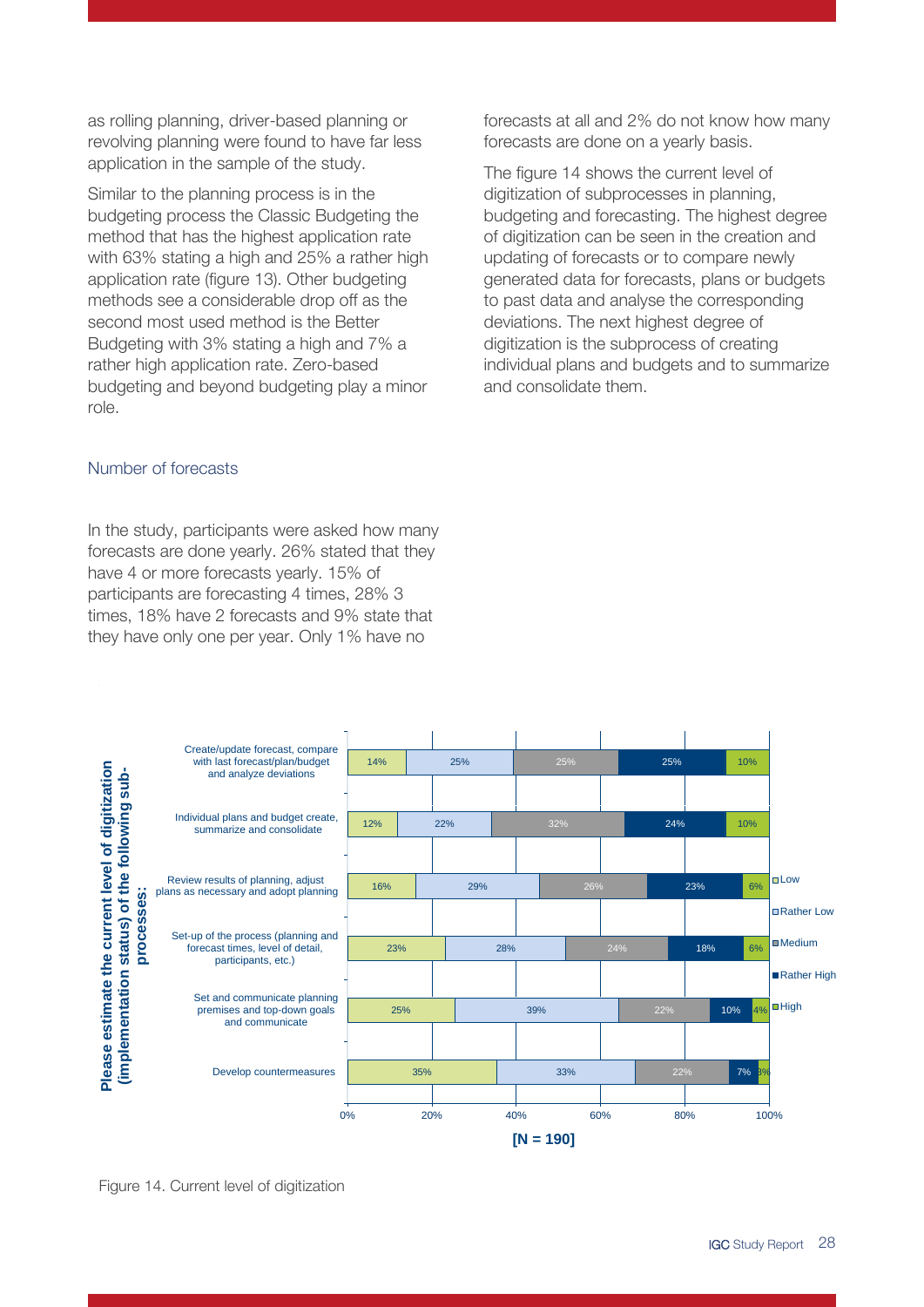The previous figures have shown the status quo with regard to digitization in planning, budgeting and forecasting. In the following, expected benefits, barriers and competence levels will be presented (figure 15).

The participants of the study state that the biggest barrier for using modern technologies in forecasting is the lack of competencies of the employees which 50% of the respondents see as the main reason. 47% see a problem in the culture and the acceptance in the company.



Figure 14 shows the current level of digitization of subprocesses in planning, budgeting and forecasting. The highest degree of digitization can be seen in the creation and updating of forecasts or to compare newly generated data for forecasts, plans or budgets to past data and analyse the corresponding deviations. The next highest degree of digitization is the subprocess of creating individual plans and budgets and to summarize and consolidate them.

The previous figures have shown the status quo with regard to digitization in planning, budgeting and forecasting. In the following, expected benefits, barriers and competence levels will be presented (figures 16 and 17).

An insufficient internal database is seen by 45% as a barrier to the usage of modern technologies. Further barriers in forecasting are for example organizational barriers, lack of business cases for the use of the technologies and missing reference projects and examples (figure 16).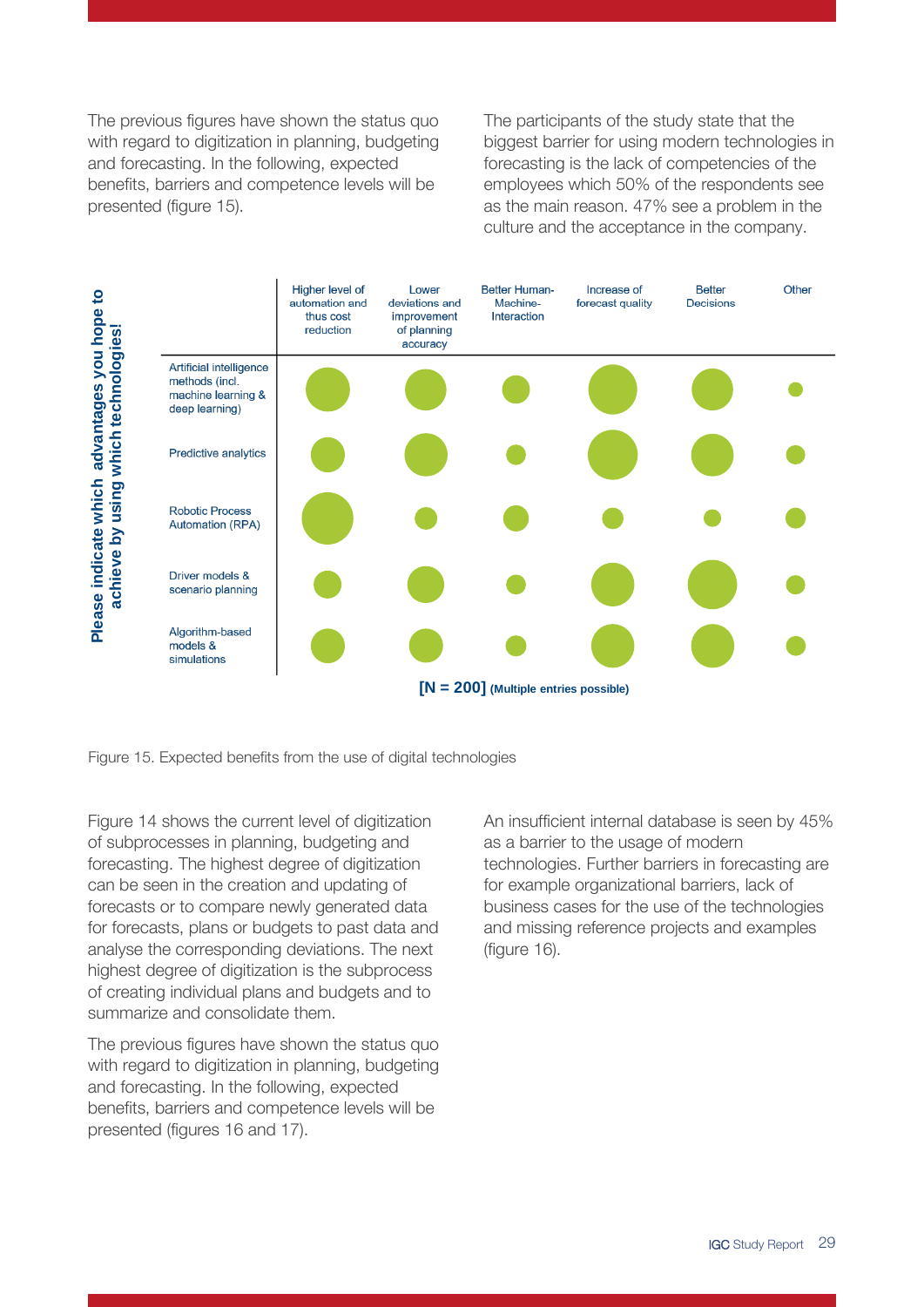

Figure 17. Barriers to the use of modern technologies in forecasting

The result for barriers in planning and budgeting (figure 17) is similar to the barriers in forecasting. The biggest barriers for the planning and budgeting are according to the

study the lack of competencies (48%), cultural and acceptance problems in the company (42%) and insufficient internal databases (39%).



Figure 16. Barriers to the use of modern technologies in planning and budgeting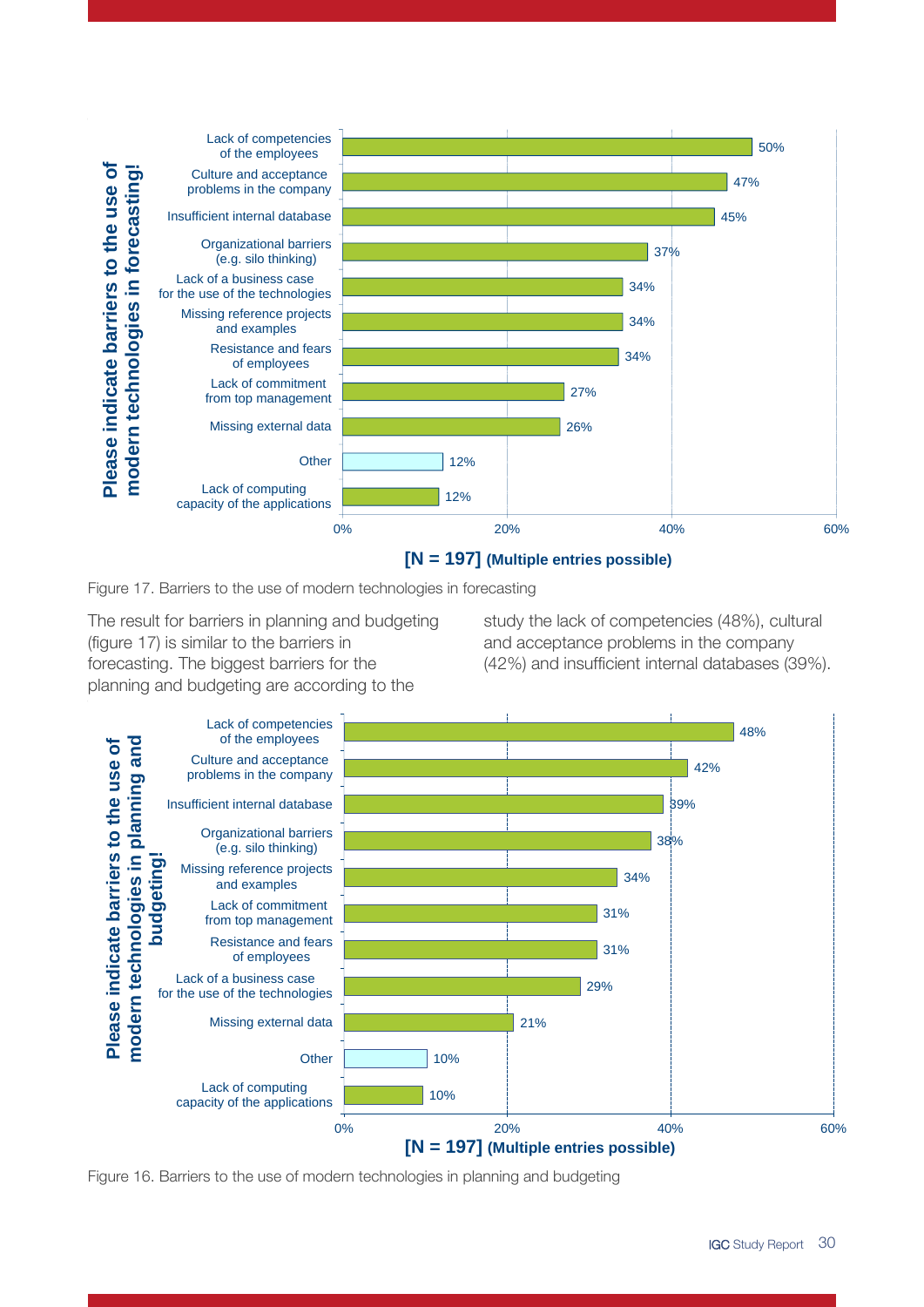After considering the barriers, the following two figures (18 and 19) show the current level of competency in planning, budgeting and forecasting.

good. Impulse giving is considered as the competence with the biggest backlog demand. Only 8% see themselves as very good lined up, 30% as good, but 42% state a low, 19% a high and 2% even a very high backlog demand.



Figure 18. Competence level in forecasting

The survey respondents evaluate their collaboration skills as the skill where they have the best lineup (fig. 18). 24% see themselves with a very good lineup,48% state a good lineup. The process-specific expertise is evaluated by 17% as very good and 47% as

Organizational skills are stated as the strongest asset in the study for the planning and budgeting processes (figure 19). 45% state a good lineup and 18% even a very good lineup. Creative will is seen as the second strongest point of the respondents as 42% see a good



Figure 19. Competence level in planning and budgeting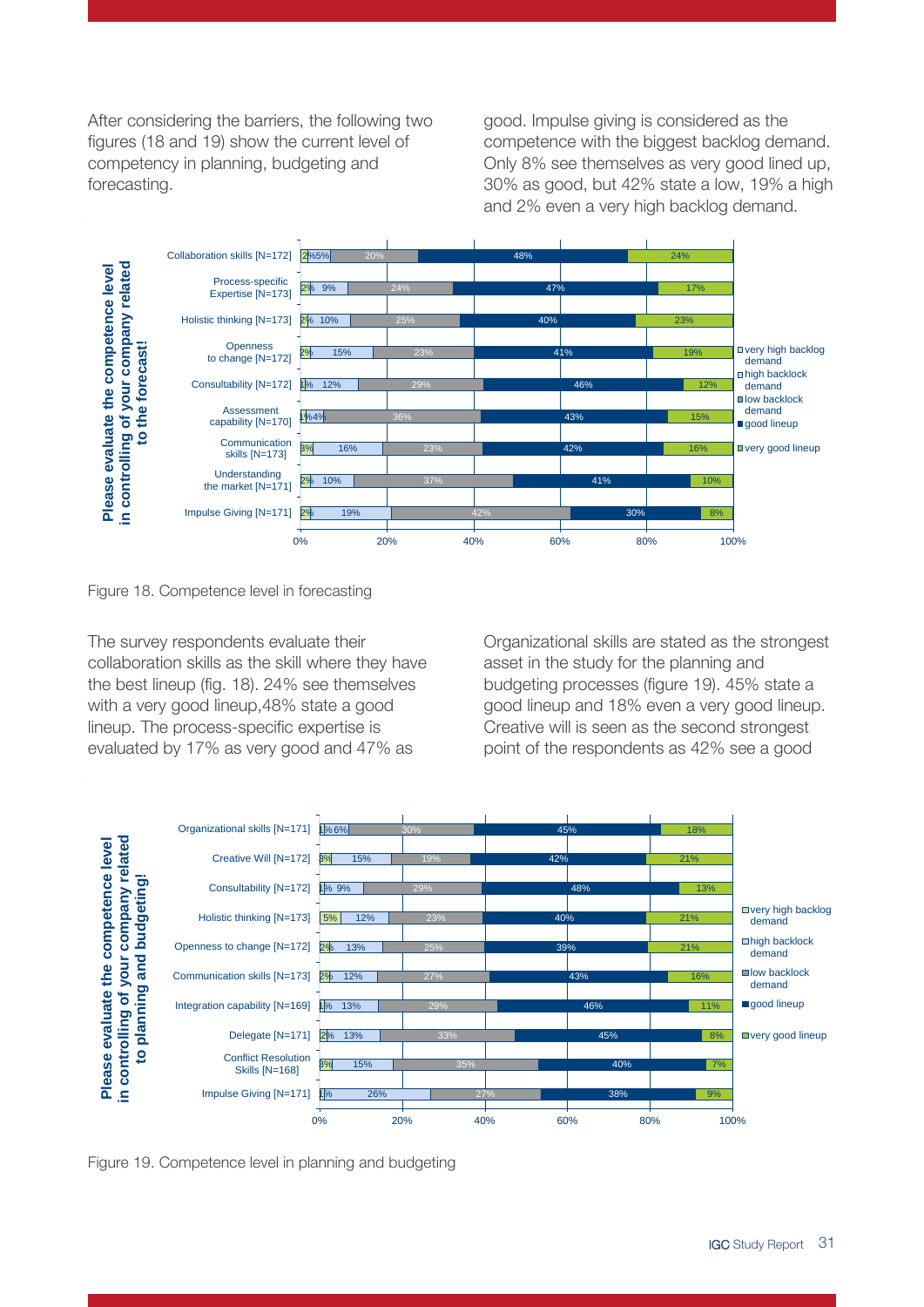lineup and 21% a very good lineup. As in the forecasting process impulse giving is seen as the competence with the biggest backlog as 27% state a low, 26% a high and 1% a very high backlog demand with only 38% seeing themselves with a good lineup and 9% specify a very good lineup.

involved managers. Furthermore, 31% agree with this statement and 35% of participants neither agree nor disagree while 19% disagree and 9% do not agree with this statement at all.



Figure 20. Methodological competences in planning, budgeting and forecasting

The highest methodological competence level respondents see in the accounting and reporting of their controlling department as 44% state a good lineup and 19% even a very good lineup (figure 20). For current business development 12% of participants specify a very good lineup and 47% a good lineup. The lowest methodological competence level can be seen in the integrated performance management where only 8% state a very good and 19% a good lineup, while 36% see a low, 28% a high and 9% a very high backlog demand.

At the end of the standardized questionnaire, participants were asked to comment on various statements (figure 21).

Planning is seen to be an important resource for information with 25% completely agreeing and 46% agreeing with this statement. Undesirable events can be identified early thanks to comparisons is a statement which is agreed upon by 68% with 20 even agreeing completely. Only 6% of respondents completely agree with the statement that preformulated goals in the planning process motivate the

### Satisfaction with company's success

When asked how satisfied the respondents are with their company success in comparison to their strongest competitor, 13% specify themselves as very satisfied. 39% are rather satisfied, 37% are partly satisfied, while only 9% are rather unsatisfied and 1% very unsatisfied with their own company success.

#### Corporate uncertainty

To conclude, the survey the respondents were asked how they evaluate the uncertainty surrounding their company environment. 9% rate their company environment with a very high level of uncertainty, 28% see a high uncertainty. The most respondents evaluate their uncertainty on a medium level (40%). 20% see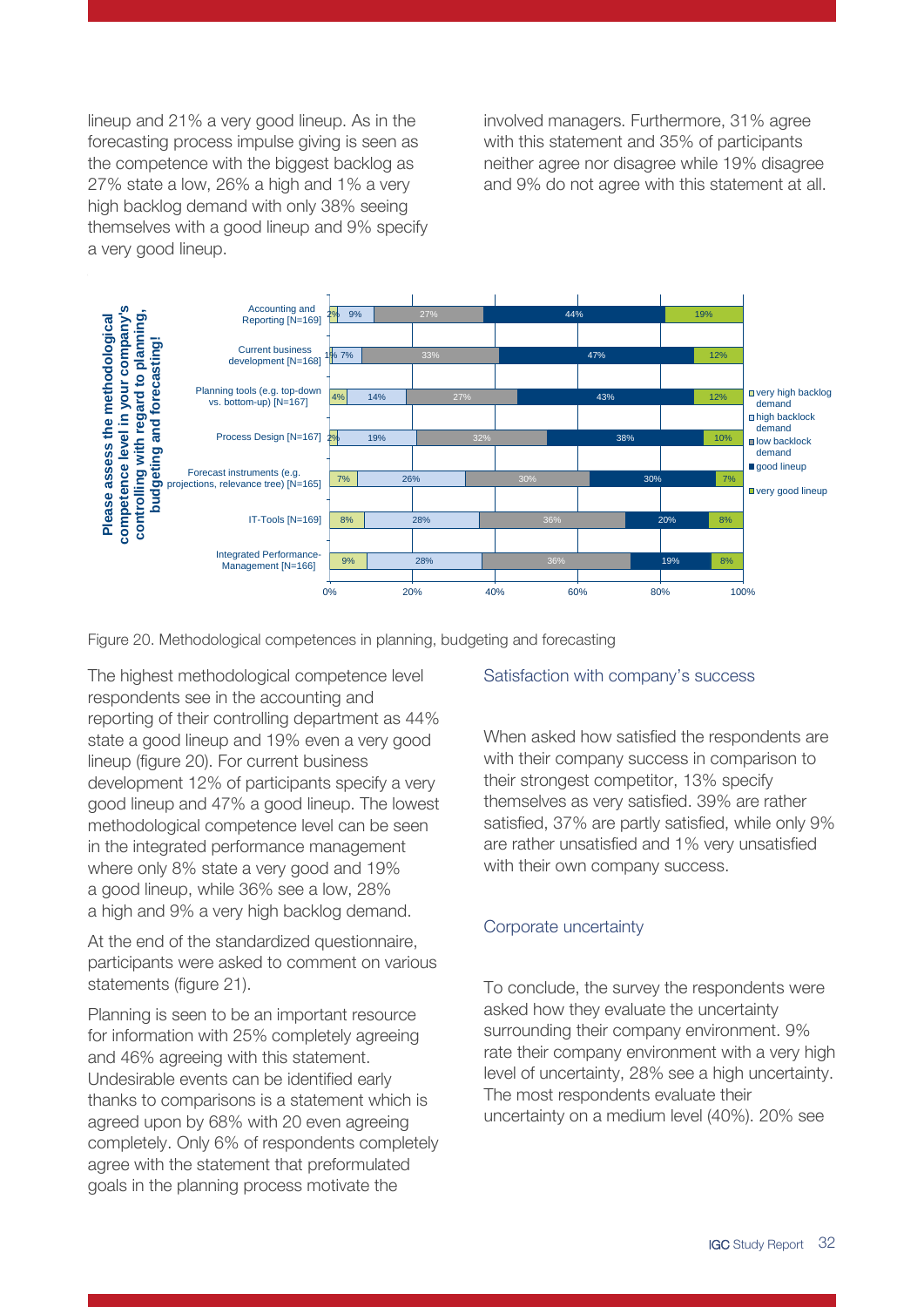a low and 4% a very low level of uncertainty surrounding their company.



Figure 21. Statements in context of planning, budgeting and forecasting

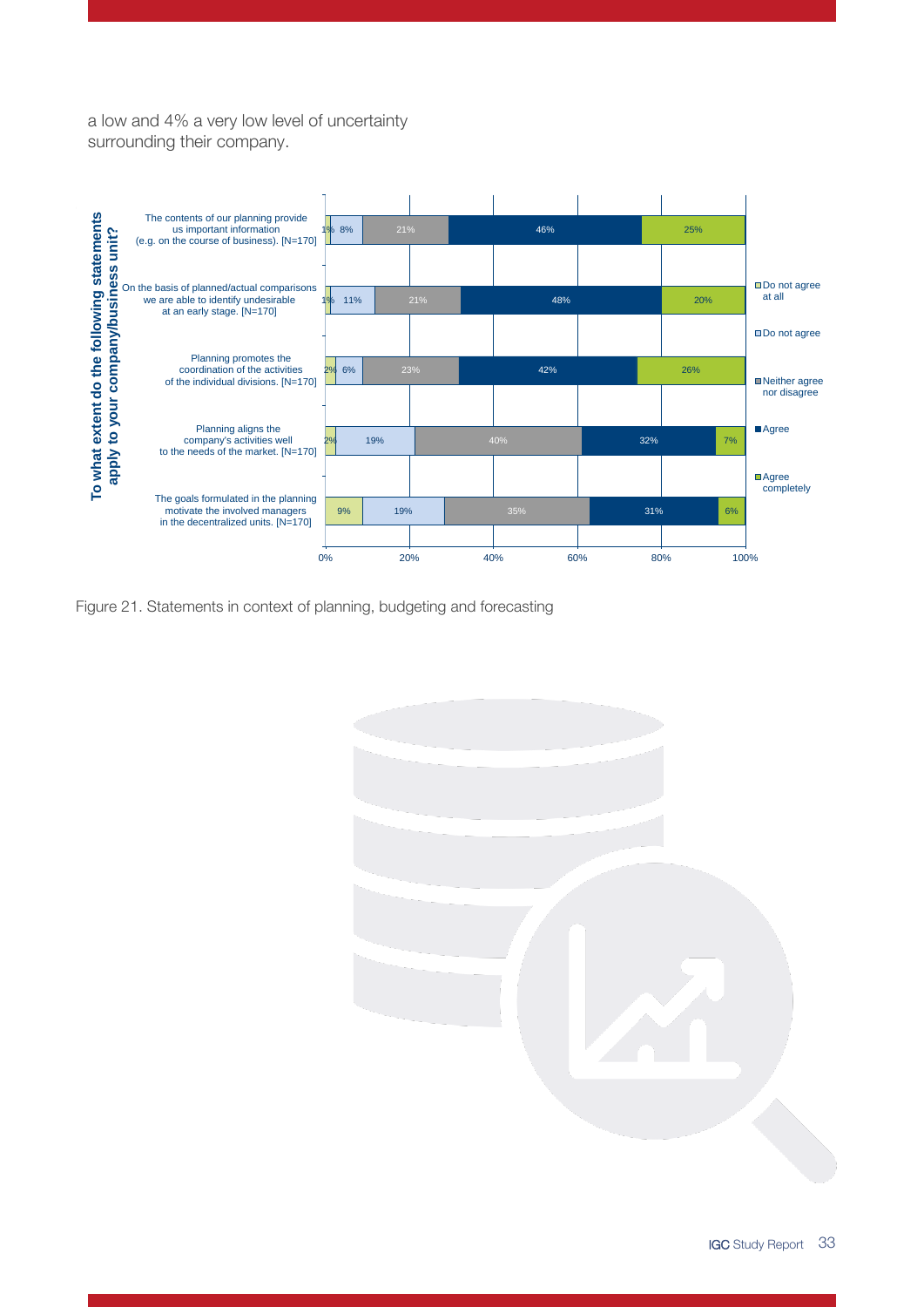## <span id="page-33-0"></span>5 EXPERT INTERVIEWS

### Controlling in general

As described in the introduction, the following interview partners were interviewed on the topic of digitization in planning, budgeting and forecasting:

- Mr. Alpha, Partner at a consulting firm (Firm A)
- Mr. Beta, Senior Manager Controlling with a large industrial enterprise (Firm B)
- Mr. Gamma, Director Group Controlling at a large industrial corporation (Firm C)
- Mr. Delta, Partner at a consulting firm (Firm D)

There are two consulting firms in the sample. Firm A mainly advises corporate groups and large medium-sized companies. Firm B, on the other hand, advises the entire range of company sizes. Mr. Alpha explains that the IGC process model is often found in their client companies. Mr. Delta shares this opinion and lists the current degree of digitalization of the main processes at the clients on the basis of the process steps of the IGC process model: Strategic planning is largely done manually with a low level of digitization. There are isolated approaches, for example through a digital balanced scorecard. Mr. Alpha adds that in some companies, however, there is no strategic planning at all. Planning, budgeting and forecasting, which is the focus of this study, has a higher degree of digitization in some cases, but process support is weak and end-to-end digitization is lacking. Cost accounting is usually implemented in the ERP system but is often very rigid. End-to-end digitization is also lacking in management reporting, even if BI solutions are already being used. In project controlling and risk controlling, the degree of digitization is low.

Data management is the basic prerequisite for digitization in the previous main process steps.

The two industrial firms (firms B and C) use the IGC process model in their controlling processes. Although this is not always done explicitly, the processes are largely congruent. In addition, both companies are increasingly focusing on the business partner as the main role for controllers. The importance of controlling is generally rated highly at Firm C and Firm B. Firm C underlines this with the fact that the CFO is always part of the top management team.

### Controlling process "Planning, Budgeting and Forecasting"

As presented in the previous topic, all companies agree with the application of the IGC process model in practice. Within the Firm C divisions, however, there are also individual process characteristics for which there is not yet a groupwide formalization. Firm A also uses the process model in consulting projects, but existing processes of the clients are also considered and further developed on the basis of the process model. Increasingly, a top-down approach for planning can be observed, but there are also bottom-up procedures (countercurrent procedures). Mr. Gamma explains that the integrated planning process (integration of strategic planning and financial planning) is specified top-down. Mr. Beta states that a segment-specific differentiation of planning at Firm B would be useful in the future. In fact, the focus in the inpatient business (e.g., with hospitals) is on sales targets and in the outpatient business with end customers on market share targets. Mr. Gamma added that, in addition to the processes of the IGC process model, there is a "Firm C Digital Unit" which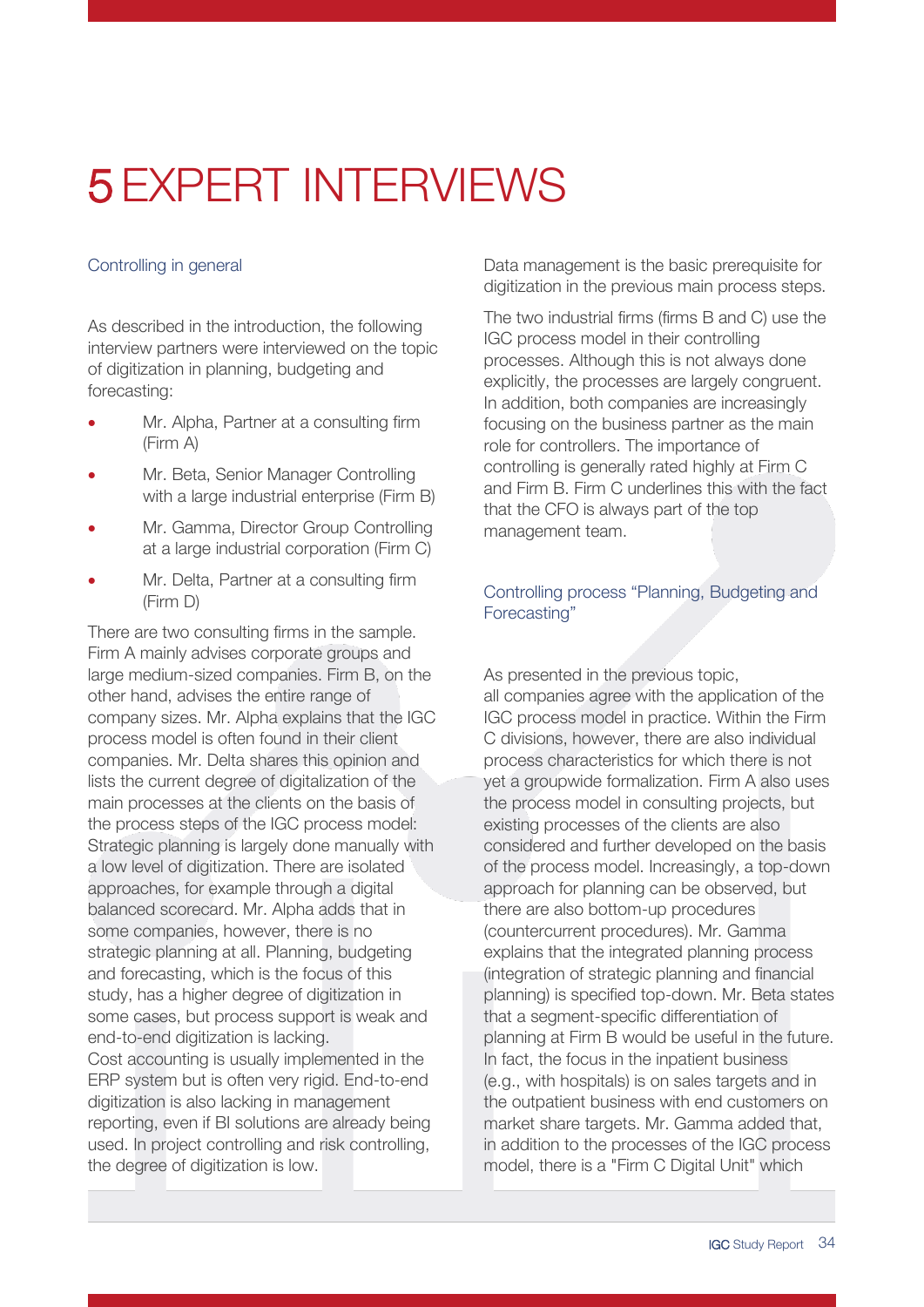coordinates data management across the entire Group and is located at a very high level.

A controversial topic in practice is the tension between planning accuracy and simplification of planning. Mr. Gamma recommends delineating and clearly defining the purposes of planning so as not to run the risk of distorting planning and forecasting through stakeholder expectations. It would not be possible to satisfy all stakeholders in the process. In this context, Mr. Alpha notes a bandwidth planning makes little sense, since planning defines where the company wants to go in the long term. However, he recommends thinking in different scenarios (realistic scenario, worst case, best case) when planning. Mr. Beta explained that the Board of Management expected a high level of detail in the planning. However, the acceptance of a lower level of detail in the planning was currently being examined. In the meantime, planning at Firm B has been shortened from a 3-year plan to a 1-year plan. However, Mr. Beta thinks that the 3-year planning was more compatible with the corporate strategy and that smaller fluctuations were not so significant. In principle, however, he prefers to go into greater detail in case of doubt in order to obtain a more accurate result. Firm C prepares a medium-term plan with a three-year planning horizon and also prepares three forecasts annually (two of them bottomup).

Another challenge is that planning and forecasting often diverge widely. Mr. Delta confirms that this is also due to the fact that planning tends to have a goalsetting character or is important in external communication. On the other hand, the forecast should be used as a separate instrument with the goal of high accuracy. By optimizing rigid planning cycles and incentive models, planning and forecasting could be harmonized. Mr. Alpha states that (semi-) automated simulation models could significantly increase the degree of target achievement in planning. Here, all levers (e.g., market-driven events such as commodity price developments) would be considered and integrated into various scenarios. Mr. Gamma explained that deviations from the plan are currently less critical at Firm C because the plan tends to be exceeded. Therefore, there is also an understanding in the management that planning is rarely accurate. Nevertheless, Firm C wants to optimize the planning accuracy.

Mr. Delta raised concerns regarding the new version of the IGC process model insofar as the previous process model with the separation of planning, budgeting and forecasting had been more targeted. Mr. Alpha (Firm A) also emphasizes that the planning/reporting and forecasting processes should be considered separately. With regard to the digitization potential presented below, planning is more strategy-driven and forecasting is more machine-driven.

### Digitization potential of the subprocesses

The subprocesses are as follows:

- Set-up of the process
- Establish and communicate planning premises and top-down goals
- Create, summarize and consolidate individual plans and budgets
- Review results of planning, adjust plans as needed and adopt plan
- Create/update forecast, compare with last forecast/plan/budget and analyse variances
- Develop countermeasures

In general, the interview partners see a low to medium level of digitization in practice. Digitization is often limited to the use of an ERP system.

Especially in the set-up of the process and the planning premises, the interview partners see a low potential for digitization. Mr. Delta explains that there is a particularly great need for optimization in this sub-process. The topic of planning coordination is enormously important, as many departments are involved here. Special tools (e.g., Confluence) could be used to digitize communication here. Existing data models are an obstacle, because many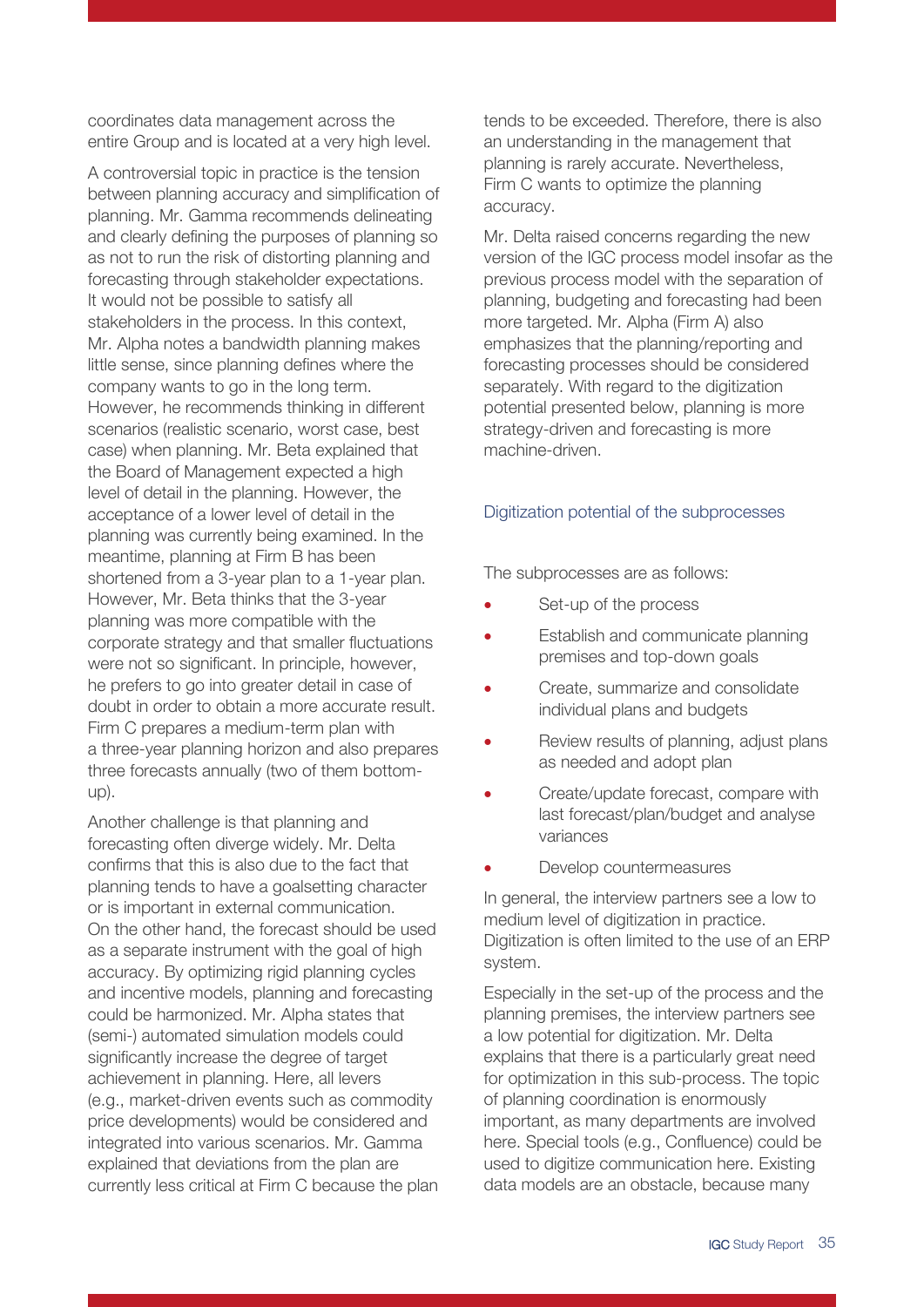systems are still too limited for multidimensional evaluation. The identification of relevant drivers is essential for the development of planning models. Mr. Gamma explained further digitization potentials of the subprocesses at Firm C: In Create, summarize and consolidate individual plans and budgets, Firm C has made progress in digitization by introducing an online management information system. In this tool, all planning data would be brought together centrally and automatically. A budget tool has also been introduced in which there are direct consolidation options. In the subprocess Create/update forecast, compare with last forecast/plan/budget and analyse variances, the digitization of the forecast would have a high priority. However, a limited or areaspecific data basis is often an obstacle here.

The interviewees share the opinion that humans remain relevant despite the high potential for digitization. Although operational processes can be partially automated, the final control of the results remains with the human being. Mr. Alpha believes that 50% of the controller positions in southern Germany could be reduced through process improvements and digital tools. Mr. Gamma also notes that RPA in accounting could result in an overcapacity of employees, but he explains that Firm C is in a growth process and that competencies of existing employees would only have to be transformed more with regard to digitalization. Mr. Beta explains that intensive human resources would be needed for the time being to maintain the data. He is confident that with sufficient data maintenance, automated values could be generated via machine learning in the future. He sees human intervention still occurring at Firm B in the future. Nevertheless, he notes that in certain areas, a purely machine calculation might make more sense, as operational political issues would not have any influence here and the calculation would be much more objective. In summary, every expert sees an automation of 100% as very unrealistic, since humans should always be included in the process with a right of veto.

### Implementation status of the digitization of subprocesses

All interviewees share the opinion that predictive analytics, machine learning and robotic process automation (RPA) are currently hardly used in planning, budgeting and forecasting. RPA is seen more as a bridging technology. Mr. Alpha estimates the use of predictive analytics at 15% of companies. At Firm C, there are initial machine learning approaches for forecasting. Predictive analytics also plays a role here. However, Mr. Delta notes that his clients have so far only had isolated use cases for identifying machine learning potential. Mr. Beta also explains that this is not yet being used at Firm B. Mr. Gamma says that these technologies in controlling are still at an early stage of development at Firm C. In the area of forecasting, there are initial machine learning approaches with the help of a pilot. Driver models, simulations and scenario planning are partly represented in practice, but Mr. Alpha notes that studies on the spread of these approaches may not represent the actual spread. In a 2009 study, for example, 75% of the companies surveyed responded that they use simulation models. He observes here, even today, a lower spread. In planning, however, some companies are well on the way to developing functioning simulation models.

In order to be active in the area of predictive-, prescriptive analytics or machine learning, the use of an ERP system is a prerequisite. Mr. Alpha, however, does not call the mere implementation of an ERP system digitalization, but rather automation, i.e., a first stage to digitalization. Nevertheless, an enormous leap in efficiency can already be observed through the introduction of a functioning SAP S/4 HANA system alone. The use of the analytics tool "SAP Analytics Cloud" is increasingly being observed, but the intelligence behind it is sometimes perceived as very trivial. Mr. Beta also says that the SAP Analytics Cloud would be used at Firm B. The availability of tools in this area is generally high, but it should be noted that a seamless implementation of tools, which may come from different companies, should be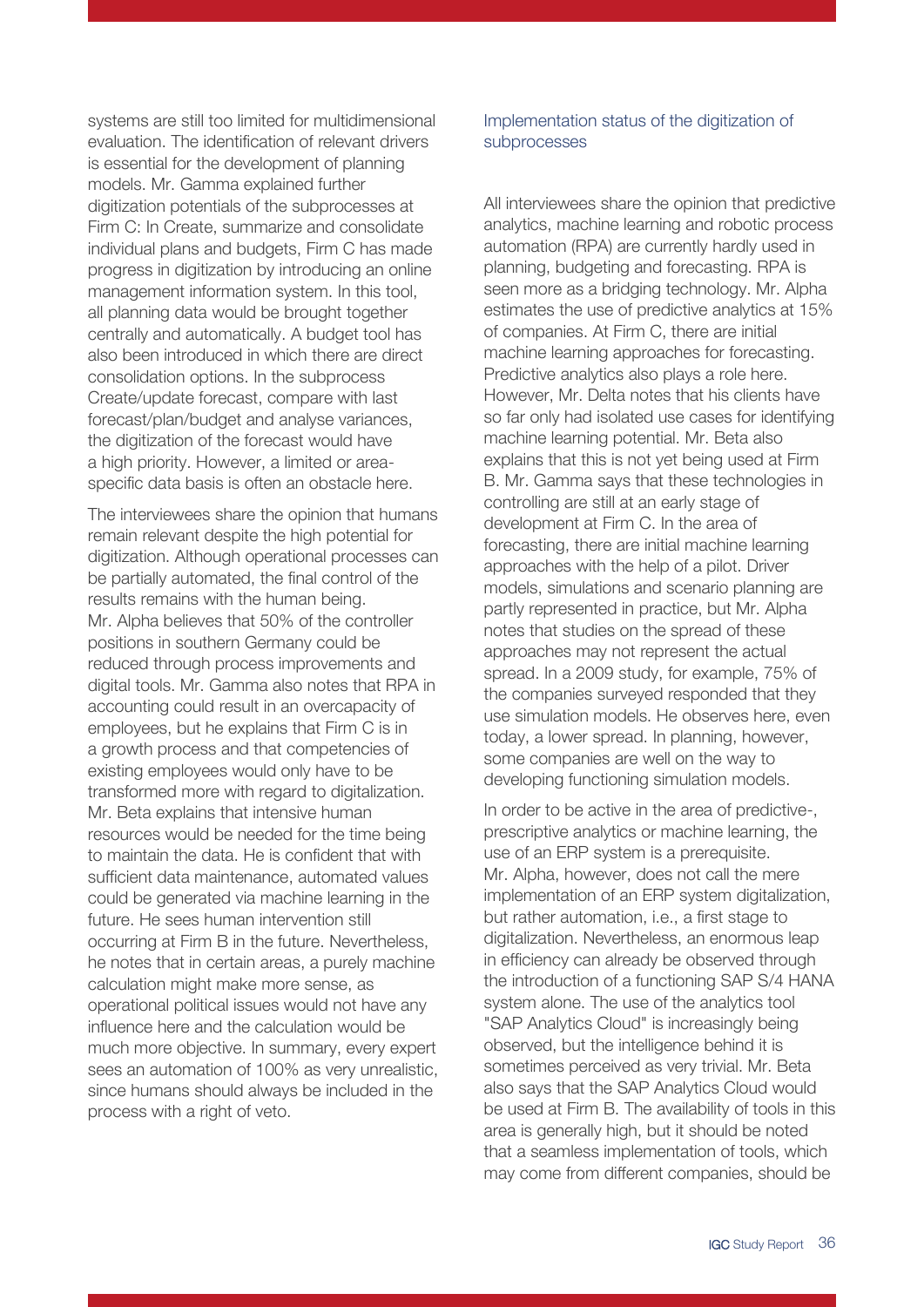integrated in the overall company and breaks should be avoided.

Possible advantages of digital technologies in controlling are that predictive or prescriptive analytics could be used to calculate scenarios and find correlations that humans do not discover. According to Mr. Alpha, this is particularly helpful for medium-term forecast calculations in the form of scenario models. He estimates that predictive analytics is used in 15% of companies and prescriptive analytics in 1%. A database with historical data of at least 5 years is required for use. The challenge at this point is often that organizational structures have changed in the five-year history (e.g., due to M&A activities), which means that the data history must be adjusted retroactively. The need for external data is given, but often not necessary.

The introduction of digital technologies requires a high expenditure of resources. According to Mr. Alpha, including the tool and the introduction, the costs are often in the sevendigit range. As a result, companies often postpone this investment to the future. Especially due to the Corona pandemic and the accompanying uncertain economic situation, investments were often postponed. The tradeoff between cost and added value is often difficult to make with digital technologies. For example, he said, it is difficult to justify why an investment should be made to introduce SAP HANA when a functioning ERP system already exists. One possible argumentation aid here is that all existing processes would be rethought through the introduction of HANA. Also, alternative lower-cost ERP systems are coming to the fore more often (e.g., Workday). At this point, Mr. Beta relates that the introduction of Sales Force was also difficult to justify financially, but standards were set as a result, which the company did not want to miss. In addition, there are hurdles in the implementation of data mining projects, for example, with regard to data protection and legal coordination. Apart from that, companies are often stuck with existing legacy systems and have to invest a lot of effort in change management. Although tools are easy to use nowadays, employees are often afraid of new

technologies and acceptance is difficult to build. On the positive side, Mr. Alpha mentioned that young people entering the workforce already have skills in digital tools through their training/studies. In practice, according to Mr. Delta, there is usually no hard cut with the blocking of legacy systems, but rather a soft cut with a gentle introduction to the new systems. This is particularly necessary in the case of teams that have grown over a long period of time and include employees with a high level of experience. The fear of replaceability is clearly noticeable. Mr. Gamma states that it is probably difficult to subordinate analyses created inhouse (e.g., via a CRM system) to a "black box" in the form of prescriptive analytics and to accept this.

#### Reference projects

Mr. Delta (Firm D) explains their inhouse trainee program "Digital Finance", where participants get a broad overview of diverse areas and tools in the digitalization of finance, for example in process mining, R, Python, ETL solutions (e.g., Alteryx) as an interface between legacy systems to automate manual handover processes through small pieces of code. In practice, corporations, such as Siemens, have already used Ateryx.

Mr. Alpha (Firm A) lists some successful examples in the implementation of digital technologies. For example, a professional simulation model was introduced in the Bayer Group. At SwissRe, a groupwide platform with extensive simulation capabilities was implemented. Advanced analytics components were introduced at Lanxess.

Mr. Beta (Firm B) cites the "SAP Analytics Cloud", which is currently being introduced, as a reference project. There is also a "Controlling Systems" team at Firm B, which has resources to try out new things in addition to its daily tasks. With regard to the introduction of SAP HANA, Mr. Beta pointed out that Firm B is pursuing a two-part project plan here, divided into a process-related and methodological part, whereby he would like to work on the process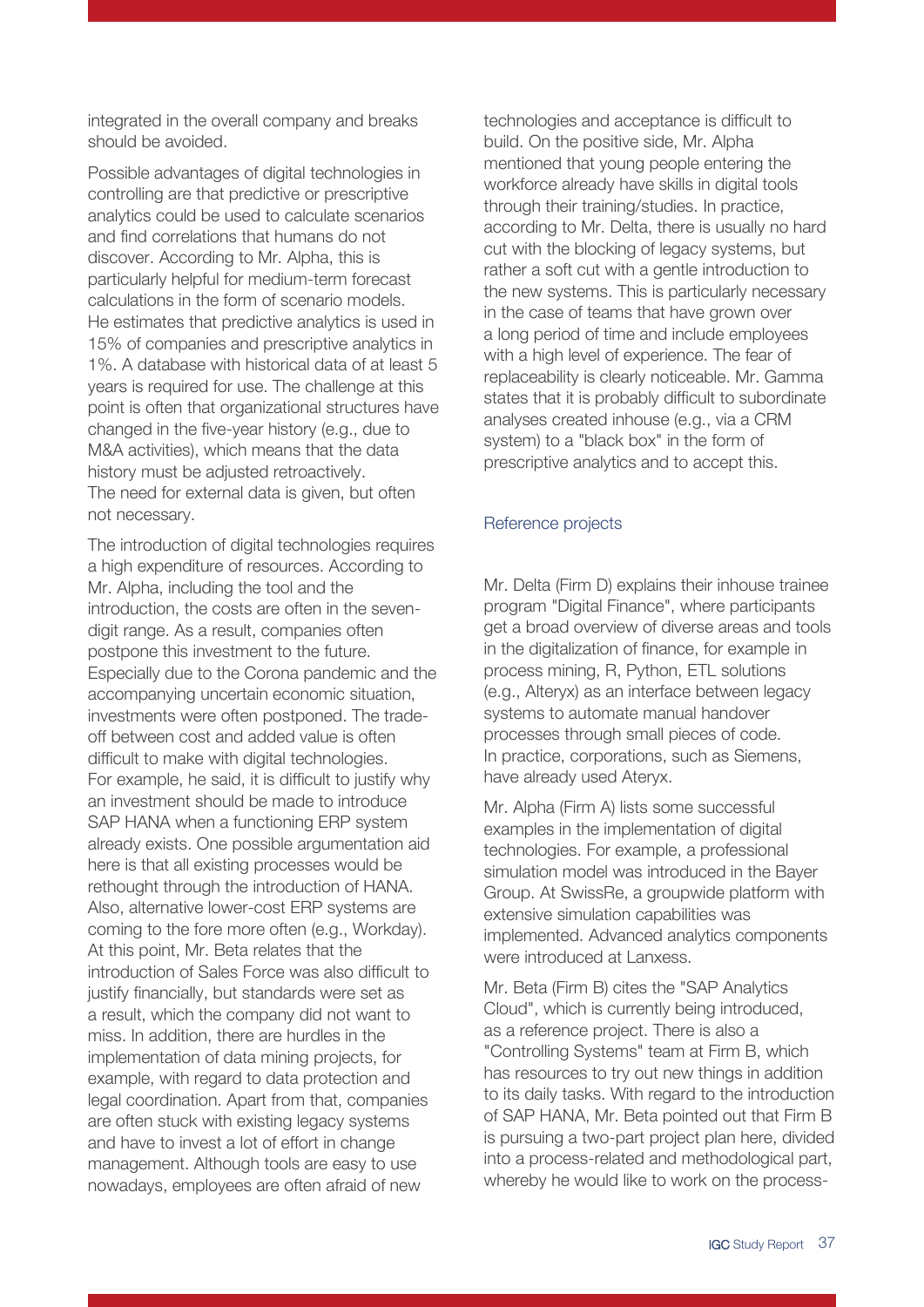related part first in order to avoid duplication of work.

Mr. Gamma (Firm C) explained that the first machine learning approaches were implemented in forecasting at Firm C. Here, forecasts of different business models were presented by special pilots. There are also initiatives in the area of RPA in certain areas through pilots in India and Germany.

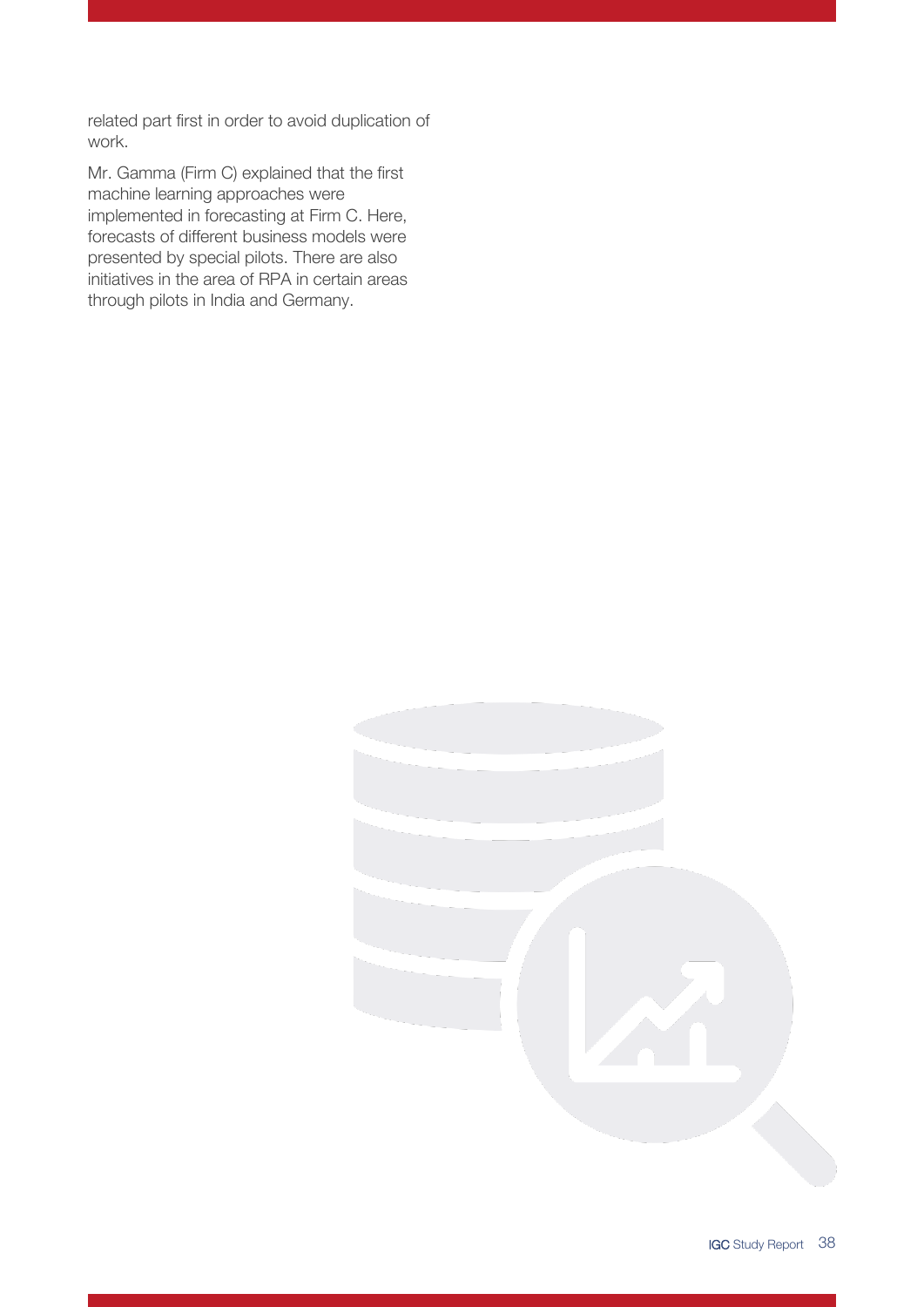## <span id="page-38-0"></span>6DIGITALIZATION IN PRACTICE

### What practitioners concern most

Part of the questionnaire was an open question that asked for reference projects in the area of digitization in planning, budgeting and forecasting. Based on the answers, some practical examples are presented below:

### Introduction and use of software/ERP solutions

In the area of software/ERP, the introduction of SAP S/4 HANA was increasingly mentioned. However, other tools were also mentioned, such as the introduction of Corporate Planner, SAS Visual Forecasting incl. Plato (planning tool for operational planning), CCH Tagetik and Sharepoint. In addition to the introduction of specific tools, the integration or linking of certain tools was also listed, such as the introduction of an interface between SAP and the management information system.

### Introduction of business intelligence systems

The introduction of business intelligence systems is increasingly being mentioned, especially for the analysis of the company's own data. These are intended specifically for the analysis and visualization of data and can be displayed via dashboards, for example. The systems are often cloud-based.

The introduction of SAP's own analytics tool "SAP Analytics Cloud" was also mentioned several times. The introduction of SAP Business Warehouse and volume planning in this tool was also stated.

#### Tool-based process improvement

In the case of process improvement through digital tools, for example, contract digitization or the introduction of a digital workflow in accounting were listed. The switch to digital files or digital document management was also mentioned.

### Automation/integration

When it comes to automation or integration, a variety of automation options were mentioned. For example, an automated supplier bonus control was introduced or management reporting was automated. The introduction of fully integrated budgeting processes was also mentioned. Another aspect is the integration of operational laboratory control (extension S&OP) into financial planning/forecasting.

### Digital technologies and artificial intelligence (AI)

Predictive analytics, driver-based, data-driven planning and simulation models were increasingly listed in this item. Machine learning is already playing a role at some companies. Time series analysis for revenue forecasting was also brought up. In addition, rolling planning and forecasting were mentioned. Another tool mentioned is Robotic Process Automation (RPA). In principle, the use of cloud solutions is playing an increasingly important role in order to be able to access data regardless of location.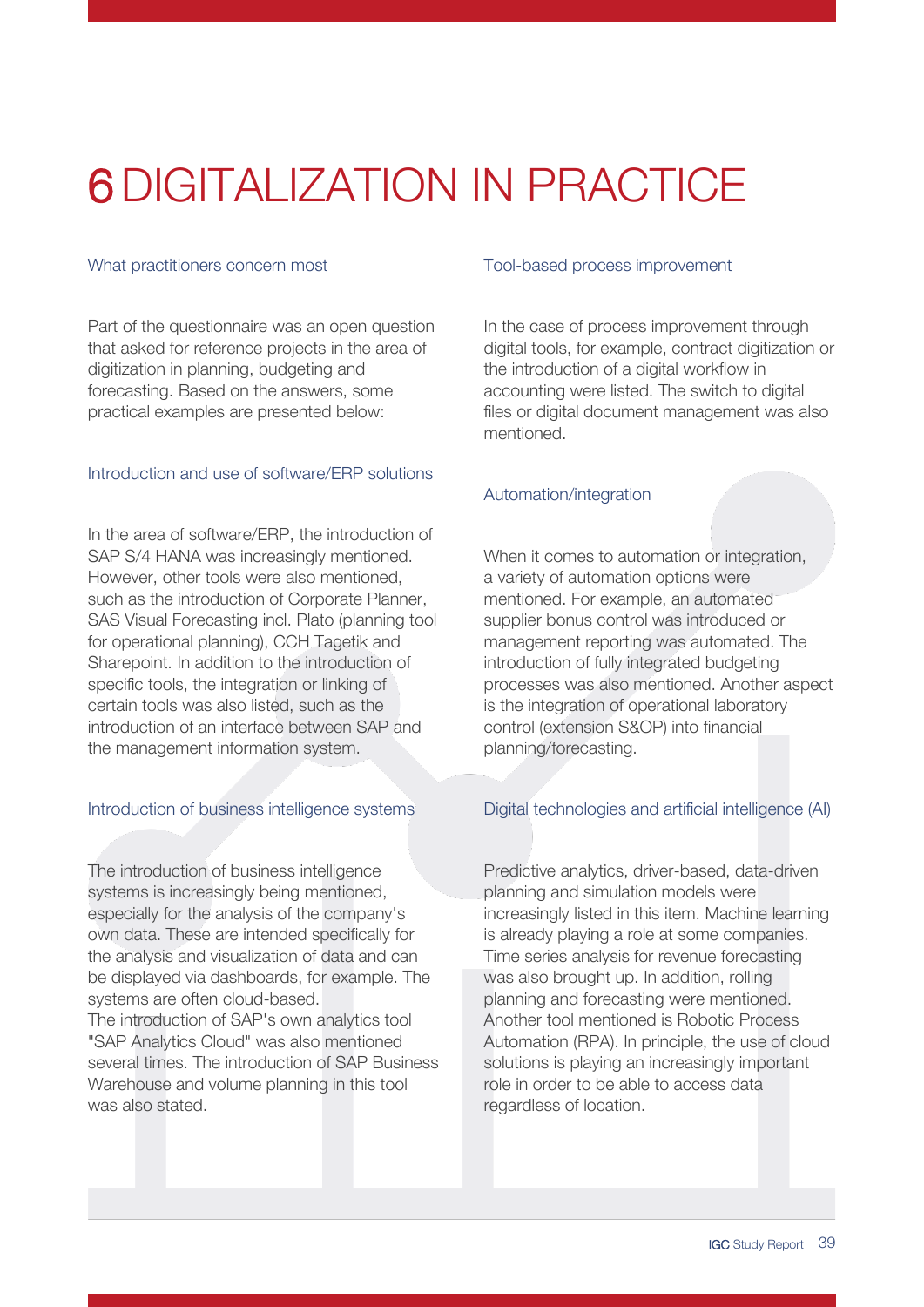#### Case studies

1. Kappes and Klehr were looking at the implementation process of a simulation model and how it could be done. The authors are saying that the Covid19 pandemic showed that even the most advanced systems using Predictive Analytics will fail due to the enormous disruption caused by the pandemic. To prepare for events with an extreme uncertainty there is a need for companies to outline several scenarios for a company's future including the respective measures. With scenarios a company will always have options at hand allowing a shorter reaction time and according to the authors gaining a competitive advantage as well as reducing the risk for the company. A first successful implementation can be found with Bayer AG who implemented their "integrated financial models" to support their decision-making. The Siemens group implemented a driver-based model with some automated aspects and the Zurich Insurance Group was able to implement a system that next to its scenariomodelling also supports their mandatory stress testing for their risk management.

The authors suggest that the simulations are implemented in the form of scenario modelling separated into three steps. The first step is the introduction of the basic scenario (Base Case) which then will be further developed with the help of a driver model and the necessary measures to be taken into a scenario. Varying the driver model and the planned measures will create a new scenario every time. The next step is the introduction of automation to the simulation. With the help of Predictive Analytics, a forecast based on internal (historic) data and external factors is generated and serves as the Base Case. Therefore, the simulations can always be based on the latest data and the focus can be shifted to the actual modelling process with driver models and measures.

Additionally, a risk simulation can be added in this step where specific risks are included in each scenario. The risks can then be aggregated with a Monte Carlo Simulation and used for risk management purposes. The last step is the optimization step where Prescriptive Analytics will be introduced to support the decision-making process and help identify the optimal scenario. But according to the author there is no widespread employment of this method as of yet although they see it as the next logical step of the previous developments. (Kappes and Klehr 2020, pp. 50-55, 2021, pp. 64-69)

2. Schertzinger et al. review in their case study the introduction of a new planning process at Swiss Re. According to the authors there were three big challenges to solve. One was the applications in use who had insufficient integration and with a high level of complexity due to additional adjustments and extensions in the past. The second challenge was that the planning process was evaluated as tedious, complex and bureaucratic. Additionally, the greater focus was on meeting the reporting standards and deadlines instead of the reported content as a result the planning process was seen as inefficient with only limited benefit. The last challenge was that the market environment for Swiss Re changed. Reinsurers are faced with a market with a higher dynamic and increased volatility requiring shorter reaction times. Therefore, a system was needed which could assess new developments and indicate the potential effects in a shorter time while maintaining a close level of detail. This made the introduction of scenarios a necessity.

The targets for the new planning process were integration, standardization, digitization and flexibilization and already prepare the expansion to other control mechanisms. The project was divided into four steps. The first step was the implementation of a coherent planning platform where all the individual segments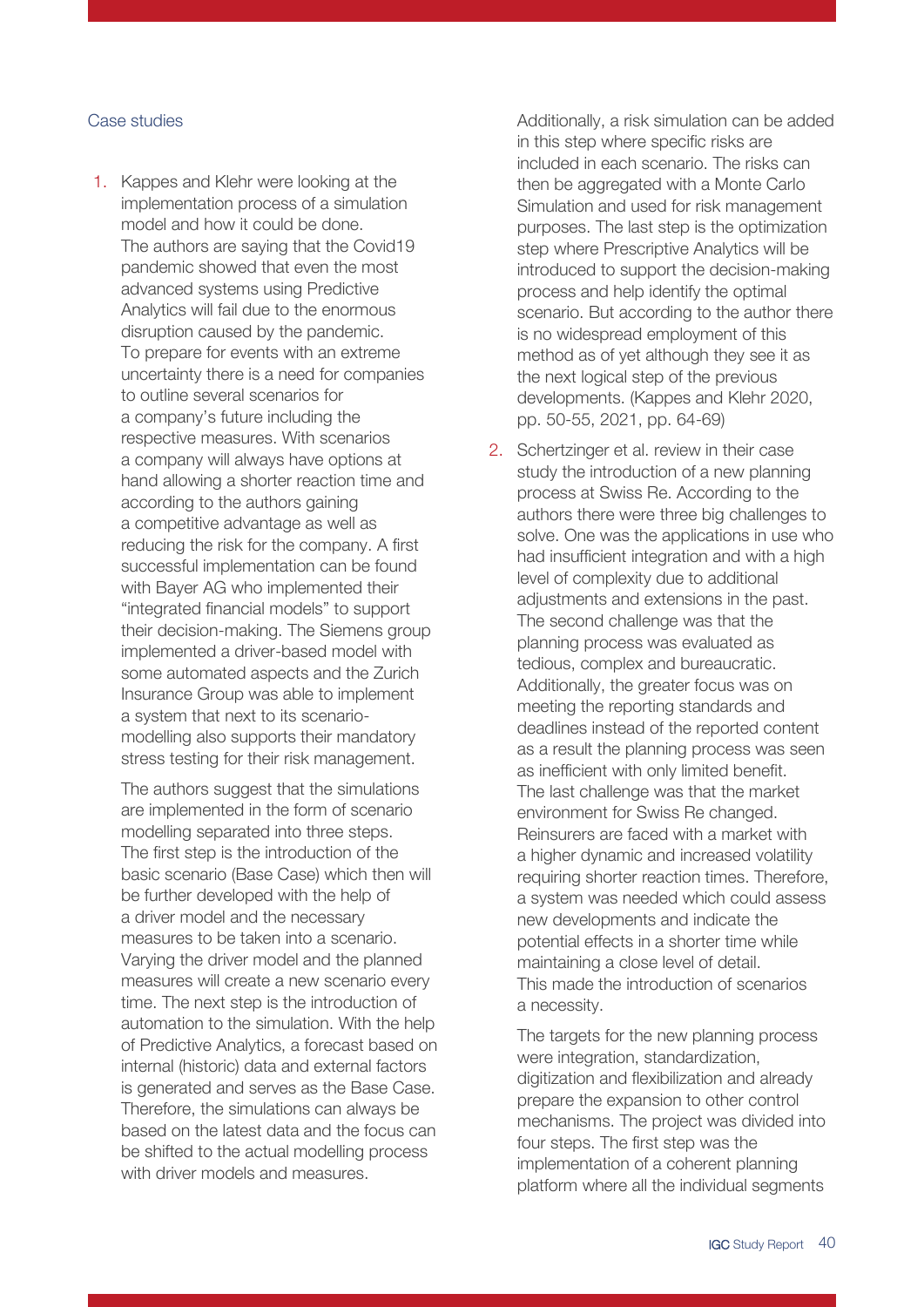and their plans are portrayed as modules and can then be combined to a complete plan. For the new platform a new harmonious data model had to be introduced which has a high complexity due to the nature of the business, but greatly improving the reporting due to the new standardized format used in all segments. The planning tool chosen to achieve the desired solution was the IBM Cognos TM1. The second implementation step was the introduction of a driver-based planning process with a high level of detail where drivers are adjusted according to internal or external factors to change a standardized base case. The third step was the integration of several valuation standards to the system as national legislation can dictate a certain valuation and the system should be able to work with all the needed standards while being consistent and reliable as well as the (automated) integration of different statements like the income statement, balance sheet or cash flow statement. The final step was the introduction of simulation, which can be used to create ad hoc scenarios to support the set target goals as well as support the risk management like in the identification of ORSA scenarios as it is mandated in Solvency II directive of the EU. According to the authors the simulation models will not only shorten the process and improve the trust internally, but also externally with regulating authorities. (Schertzinger et al. 2017, pp. 293-308)

3. Gleich et al. studied how a pharmaceutical company was able to successfully integrate their finance forecast with their operative forecasts. The target of the project was to improve the effectivity of management control as well as to increase the efficiency of planning and forecasting. A big challenge unique to the pharma industry was a very country-specific sales organization combined with a centralized service center. The issue was that the finance and the operative organization were not integrated, and the data was

often not accessible for the other organization. But the goal was to integrate both sides so that a new planning process can be created where both financial and operative forecasts can be used to exchange data and therefore improve the time needed to create a forecast as well as increase the accuracy of the forecasts due to more data being available. The integration of the financial forecasts and the operative forecasts has certain challenges. Partly company-specific based on the structure of the company, different views on the market in different departments, different person in charge of the forecasts as well as IT-specific challenges as certain data is only accessible for certain departments, but there were also industry-specific challenges like the very complex value chain. For example, the planning horizon for a pharmaceutical company is 18 months on average which is severely more prospective in comparison to the generic industry. Additionally, the production of drugs is mostly standardized, but the already mentioned very country-specific sales organization are in a strong contrast as the national legislations can differ and force the company to tailor its approach to the given legislations.

The company decided to go with a best practice approach consisting of four steps. The first step was the introduction of a driver-based model, which will eliminate the challenge of different views as it will bring a consistent view to all internal organizations. In this project the driverbased model was created with the financial organization before then creating specific models for the operative organizations. The inclusion of the team members not only guaranteed a technical integrity, but also improved the acceptance of the new process within the workforce. The second step was the implementation of an end-toend process which includes all the individual planning processes of the financial and operative organizations and combining it under a centralized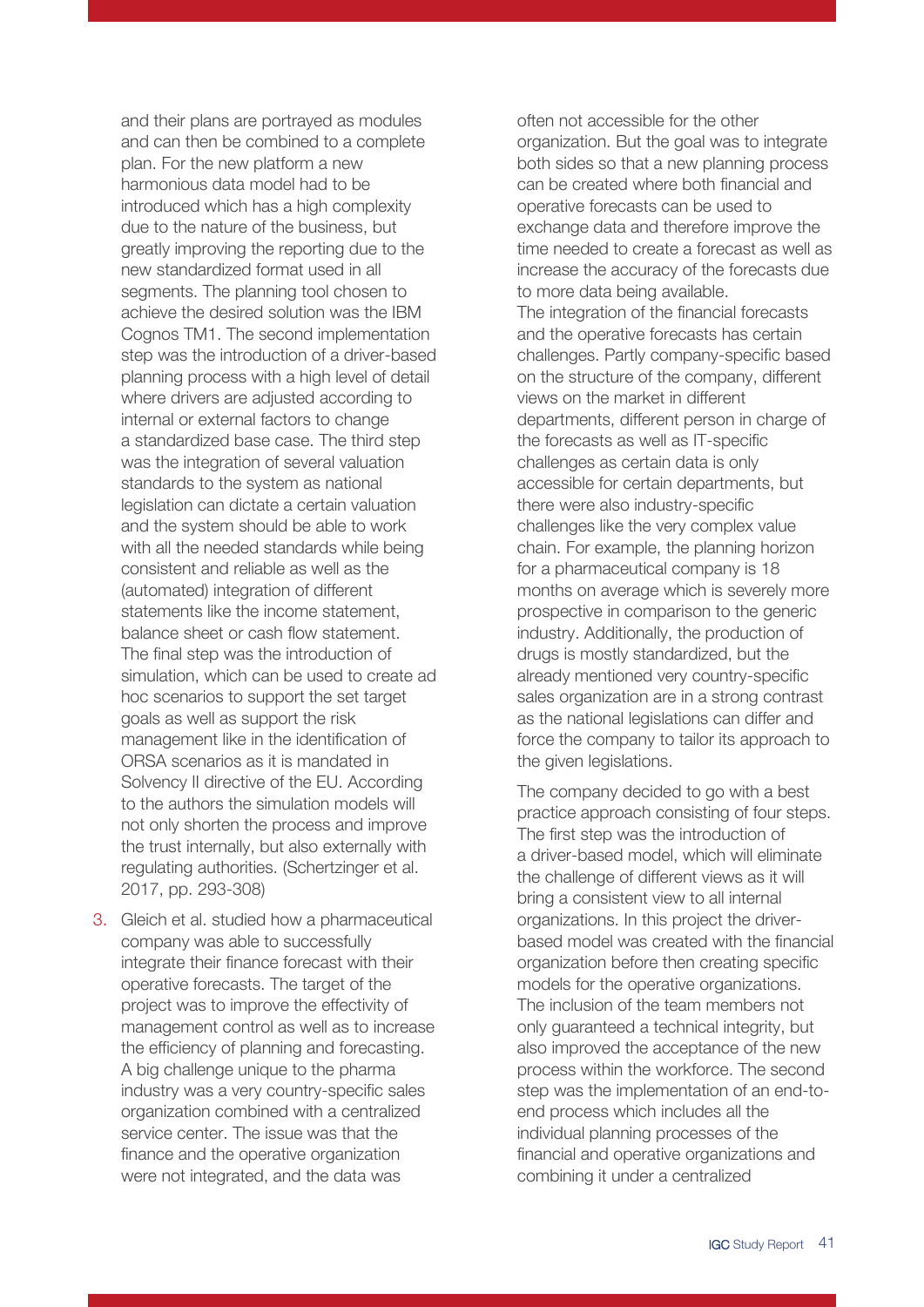responsibility and creating a integrated coordination step where the partaking departments in the process come together and harmonize their respective forecast resulting in forecasts that can be used for operative management as well as for the top management. The third step was the building of an integrated planning platform which will allow the forwarding of necessary data to other organizations due to the introduction of coherent interfaces.

In this case the pharmaceutical company already had introduced a digital platform, which meant that less effort was needed to create the desired integrated planning platform. The last step was the application of Predictive Analytics to specific forecasts where additional value could be gained by the capabilities of Predictive Analytics as it has the potential to be more objective and faster as traditional forecasts. (Gleich et al. 2019b, pp. 116-126)

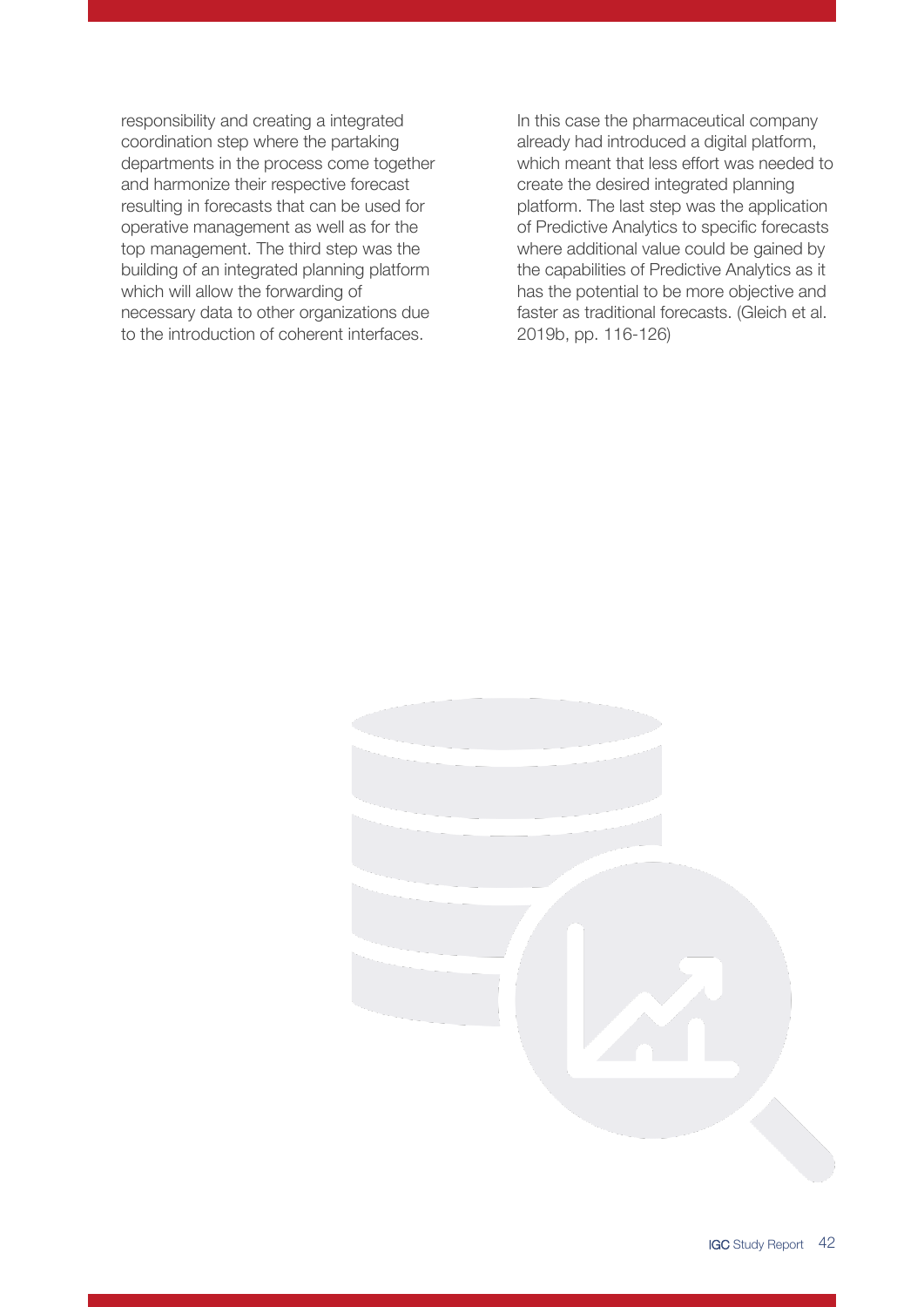## <span id="page-42-0"></span>7RECOMMENDATIONS FOR TRAINING IN CONTROLLING

Specific conclusions can be drawn from the study regarding the training and education requirements for practically active controllers.

Overall, 49 percent of the survey participants see a lack of competence among employees as the greatest obstacle to the digitization of planning, budgeting and forecasting.

In the area of planning, budgeting and forecasting, the findings of the competence analysis show that employees in accounting and reporting are comparatively well positioned. They also have knowledge of market and business development.

It is interesting to note that around 20% of companies also see a need to catch up in planning tools. Greater deficits are identified in process design (21%), forecasting tools (33%), IT tools (36%) and, above all, integrated performance management (37%). The focus of training and continuing education should then also be on the latter two categories.

In terms of personal skills, there is a greater need to catch up in the soft skills of giving impetus (27%), communication skills (19%) and openness to change (17%).

In concrete terms, this means for controller training and continuing education:

Digital technologies and their application are important. However, the analysis shows that, on the one hand, the methodological fundamentals of planning, budgeting and forecasting and, above all, their integrated application need to be trained even more intensively. A second topic area here is the active communication of market knowledge and the animation of active change. This can be generated in particular in change management workshops and presentation training courses, such as those already fundamentally provided for in level 5 of the Controller Academy training.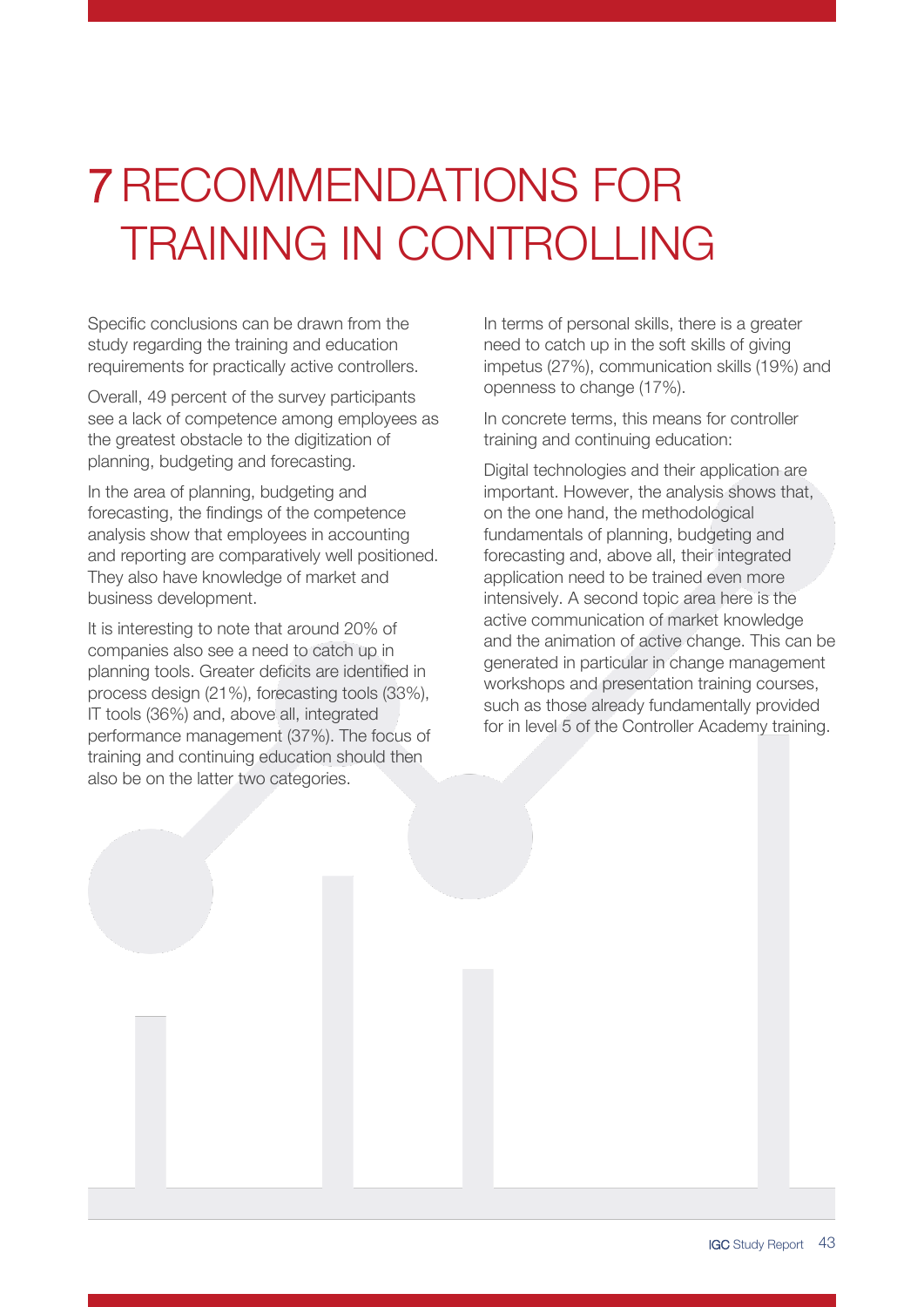## <span id="page-43-0"></span>8 FURTHER IMPLICATIONS

Distinguish between planning, budgeting and forecasting

The results of the study showed that digital technologies are not applied equally in planning, budgeting and forecasting. For the IGC controlling process model, this means the following: For planning and budgeting, opportunities for improvement are seen via AI and scenario analysis, and automation of bottom-up planning is also seen via RPA. In forecasting, it is currently hoped that RPA will make it possible to automate the evaluation of closed data, which will also make it possible to achieve greater data accuracy and more precise sensitivity analyses.

### Create awareness for opportunities and risks of digitization in planning, budgeting and forecasting

Digitization in planning, budgeting and forecasting is in an area of tension in practice. The awareness of existing potential for success is undisputed. However, companies are hesitant to tackle the topic of digitization due to (probably unnecessary) fears. Companies should implement a change management process that considers employees' fears of digital transformation. Mature training concepts are also needed to train employees' skills for the digital transformation.

### Understand the strategic perspective of digitization

Digitization should be highly placed in companies to note the relevance of the topic. It belongs on the agenda of shareholders, executive boards and supervisory boards/advisory boards. Digitization should be understood as a strategically significant step for future success potential. Only if this is done centrally at a high level will a company-wide integration of digital processes and tools succeed.

### Identify backlogs and eliminate them in a targeted manner

Digital technologies in planning, budgeting and forecasting are currently only used to a small percentage in practice. There is no fixed recipe for success for a successful digitization strategy. Rather, it requires digitization concepts adapted to the corporate context. It can be helpful to look at the digitization project in two parts: In the first step, process and methodological adjustments are developed through digitization, and in the second step, these are transferred into systems and tools.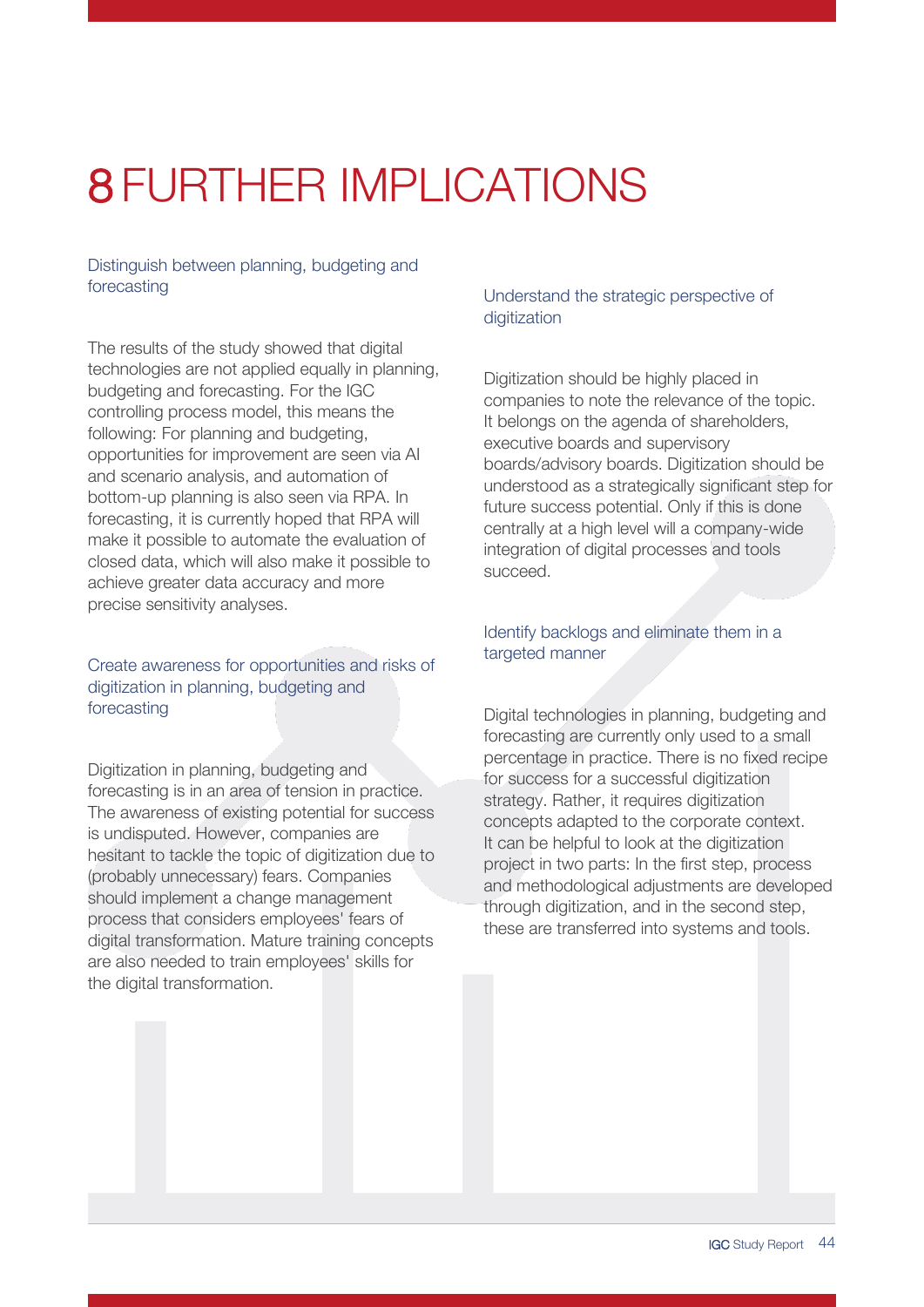### <span id="page-44-0"></span>9 CONCLUSION

In summary, the study has yielded several important implications for theory and practice. Companies have recognized that digital technologies for the controlling subprocess of planning, budgeting and forecasting each offer different potentials in terms of increasing efficiency and effectiveness.

With regard to digitization, it even seems necessary to consider the topics of planning and budgeting on the one hand and forecasting on the other hand somewhat separately.

In planning and budgeting, the companies recognize that digital technologies can on the one hand make the process faster and also increase the accuracy of planning (and thus the information content). Here it is again important to address the difference between planning and budgeting compared to forecasting. In the future, too, good planning should contain an action-steering element in the sense of "what do I want to do" and not just consist of extrapolating "where will we get to". In this respect, there are at least certain limits to automation here. Not yet applied by the companies in the study, but already hinted at both in theory and in the current CIMA paper on corporate planning, is the possibility of largely automating bottom-up planning in the companies and only providing for a "manual override" from the management's point of view. This could free up valuable controller capacities for other topics. Also of interest for risk-oriented corporate management is the scenario-based evaluation of existing data. Machine learning and driver-based planning can provide support here. In terms of controller competencies, companies need to sharpen their skills in the supposed core areas of planning tools, but also in performance management and IT knowledge. Even if artificial intelligence is seen as the core technology of the future - which is correct - limits and restrictions should become clear here: In controlling in particular,

aspirations and reality too often contradict each other. The current IT landscape in most companies, even larger ones, does not yet allow for information at the push of a button. SAP HANA and connection to the Analytics Cloud will make even more possible in the future, but machine-based decisions are neither possible nor desirable from a controller's perspective. On the other hand, the study shows that many companies do not implement the existing and quite inexpensive "low hanging fruits" through RPA, for example, because the necessary competencies are not available internally. AI should therefore be demystified and provided with realistic expectations.

In terms of efficiency and effectiveness, there is probably more potential to be tapped in forecasting than in planning and budgeting. Machine learning can help to extrapolate even large amounts of data and increase the accuracy of forecasts. In this respect, faster and more agile countermeasures can also be taken in companies. Here, it is not so much the supposed lack of data or inadequate tools that fail, but on the one hand the partial lack of business understanding and on the other hand the communication skills.

For the future, a reference model with the digitization steps for planning, budgeting and forecasting should be developed. The following checklist shows a few more important points here:

- Planning and budgeting: check the setup of the planning process; check data sources for consistency; identify timelags in the planning process and determine any automation potential in bottom-up planning; use AI primarily in the area of bottom-up planning, but maintain the ultimate primacy of humans.
- Forecasting: Aggregate and standardize data sources for current forecasts: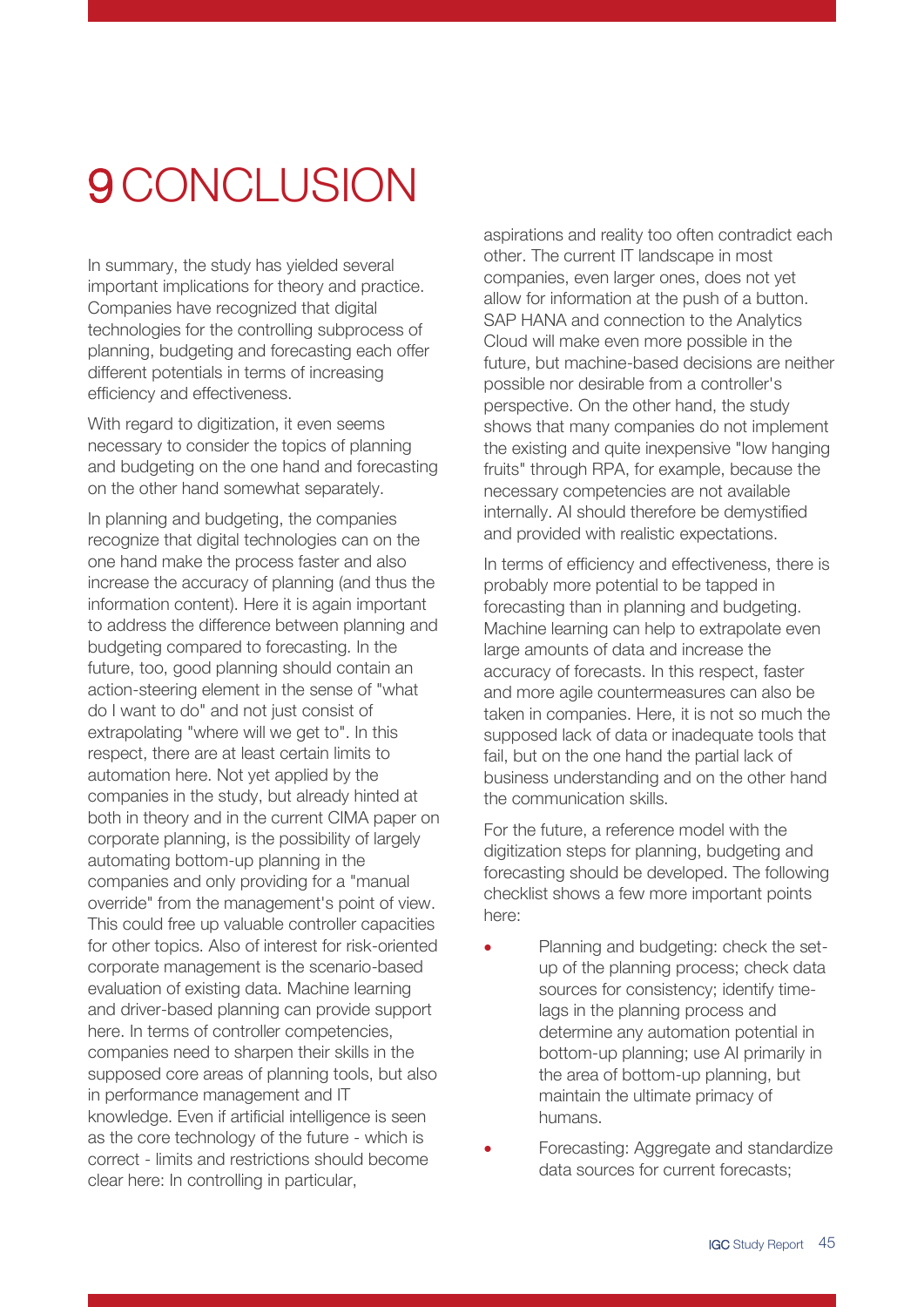create a uniform IT data basis; identify automation potential and exploit it through machine learning; establish more agile and faster feedback cycles.

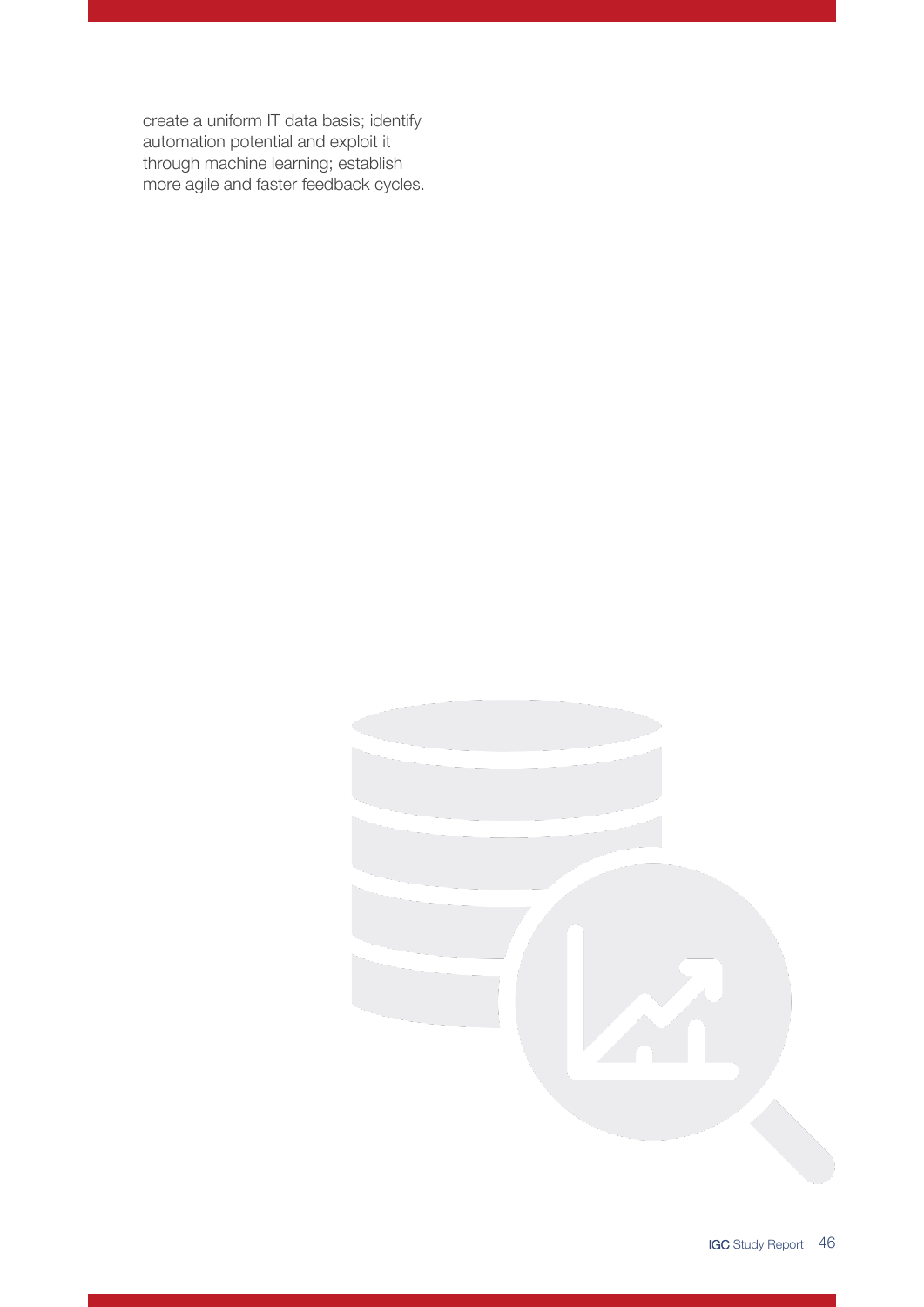## <span id="page-46-0"></span>10 REFERENCES

Amann, K., Petzold, J., and Westerkamp, M. 2020. Management und Controlling: Instrumente-Organisation-Digitalisierung-Ziele, Wiesbaden: Springer Fachmedien Wiesbaden.

Baumöl, U., and Perscheid, G. 2019. "Der Weg ist das Ziel : wie Sie mithilfe von adaptiven Planungsverfahren und innovativen IT-Lösungen den Datenberg erklimmen," Controlling : Zeitschrift für erfolgsorientierte Unternehmenssteuerung (31), pp. 34-38 (doi: 10.15358/0935-0381-2019-S-35).

Bergmann, M., Brück, C., Knauer, T., and Schwering, A. 2020. "Digitization of the budgeting process: determinants of the use of business analytics and its effect on satisfaction with the budgeting process," Journal of Management Control (31:1-2), pp. 25-54 (doi: 10.1007/s00187-019-00291-y).

Binder, B., and Dillerup, R. 2021. "Planung im digitalen Zeitalter," Controller Magazin (46:1), pp. 73- 79.

Blase, P., and Mannella, A. 2016. "Reimagine forecasting: High stakes decision making for CFOs,"

Budnik, S., Macaulay, M., and O'Donnell, R. 2017. Digital transformation report.

Deloitte 2018. "Virtual Financial Controller: How digital technologies affect the everyday life of a financial controller,"

Dillerup, R., Witzemann, T., Schacht, S., and Schaller, L. 2019. "Planung im digitalen Zeitalter," Controlling & Management Review : Zeitschrift für Controlling & Management (63:3), pp. 46-52.

Duh, R.-R., Chow, C. W., and Chen, H. 2006. "Strategy, IT applications for planning and control, and firm performance: The impact of impediments to IT implementation," Information & Management (43:8), pp. 939-949 (doi: 10.1016/j.im.2006.08.007).

Egle, U., and Keimer, I. 2021. "Digitaler Wandel im Controlling," (37).

Emler, M., and Tunco, C. 2017. "Etablierte IT-Hebel und aktuelle Digitalisierungspotenziale in Planung und Forecasting," pp. 10-16.

Federmann, F., Häckel, B., Isbruch, F., Kratsch, W., Möller, K., Voit, C., and Wunderlich, P. 2020. "Treiberbasierte Simulation im Controlling bei Infineon," Controlling (32:2), pp. 28-35 (doi: 10.15358/0935-0381-2020-2-28).

Friedl, G. 2019. "Künstliche Intelligenz im Controlling," Controlling (31:5), pp. 35-38 (doi: 10.15358/0935-0381-2019-5-35).

Gleich, R., Kappes, M., and Leyk, J. 2019a. "Planung, Budgetierung und Forecasting,"

Gleich, R., Kappes, M., and Leyk, J. (eds.) 2019b. Planung, Budgetierung und Forecasting: Der Controlling-Berater Band 59, Freiburg: Haufe Gruppe.

Grund, T., Schönbohm, A., and Tran, K. 2020. Moderne Unternehmensplanung im Zeitalter der Digitalisierung: Ansätze und Erfolgsfaktoren in der Praxis, [S.l.]: Gabler.

Holthoff, G., and Decher, R. 2020. "Implementierung von Predictive Analytics im Forecasting," Controlling (32:6), pp. 53-59 (doi: 10.15358/0935-0381-2020-6-53).

Horvath, P. 2015. Controlling im digitalen Zeitalter, Stuttgart.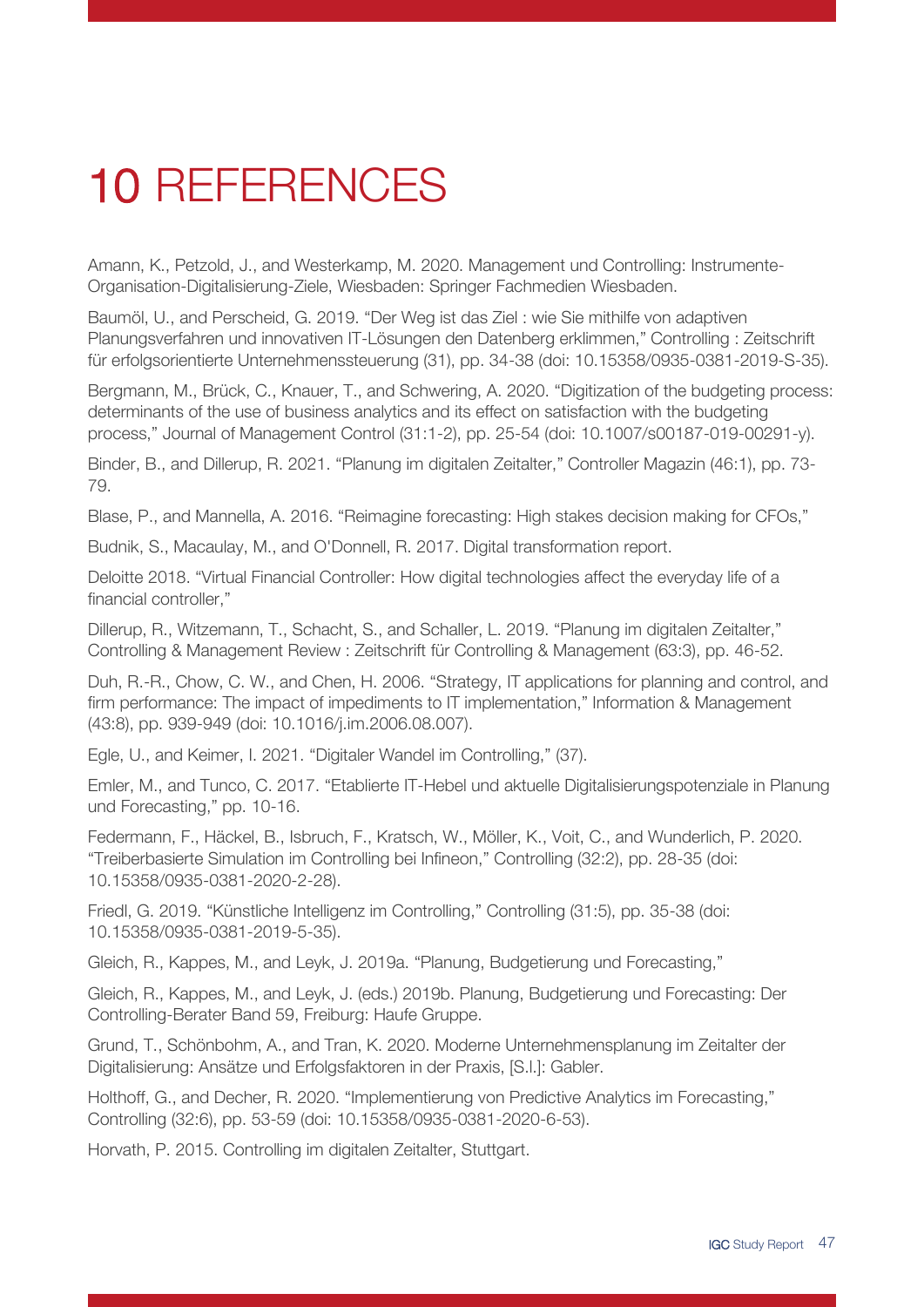Interntional Group of Controlling (ed.) 2017. Controlling-Prozessmodell 2.0: Leitfaden für die Beschreibung und Gestaltung von Controllingprozessen, Freiburg, München, Stuttgart: Haufe Gruppe.

Kappes, M., and Klehr, D. 2020. "Simulation und Szenarien - Modellierung als Kerninstrument der Unternehmenssteuerung: Wie das Controlling wirksam die Gestaltung der Zukunft unterstützt," Controller Maga-zin (45:5), pp. 50-55.

Kappes, M., and Klehr, D. 2021. "Simulation und Szenarien-Modellierung und deren Einsatz in der Unternehmenssteuerung an einem Beispiel," Controller Magazin (46:3), pp. 64-69.

Kappes, M., and Leyk, J. 2018. "Digitale Planung," Controlling (30:6), pp. 4-12 (doi: 10.15358/0935- 0381-2018-6-4).

Keimer, I., and Egle, U. (eds.) 2020. Die Digitalisierung der Controlling-Funktion: Anwendungsbeispiele aus Theorie und Praxis, Wiesbaden: Springer Fachmedien Wiesbaden GmbH; Springer Gabler.

Keimer, I., Gisler, M., and Bundi, M. 2018. Wie digital ist das Schweizer Controlling?: Eine schweizweite Analyse auf Basis eines Reifegradmodells, Luzern: Hochschule Luzern - Wirtschaft, Institut für Finanzdienstleistungen Zug, IFZ.

Kieninger, M., Mehanna, W., and Vocelka, A. 2016. "Wie Big Data das Controlling verändert," Controlling (28:4-5), pp. 241-247 (doi: 10.15358/0935-0381-2016-4-5-241).

Knebel, C. 2019. Data Scientis - eine neue Funktion für Controller?

Koch, R., Form, S., and Priebe, D. 2020. "Die Budgetierung im Kontext der Digitalisierung: Eine wissenschaftliche Untersuchung zu den Potenzialen für die Budgetierung," Controlling (32:4), pp. 54- 60 (doi: 10.15358/0935-0381-2020-4-54).

Koschitzki, B., Maron, C., Oehler, K., Schentler, P., Schmitt, M., Sindl, S., Steiner, M., and Willmann, H. 2011. "Systematische Auswahl von IT-Lösungen zur Planung: Teil 1," Controller Magazin.

Kreher, M., Gundel, U., Sellhorn, T., Hess, T., Köster, A., and Weiß, K. 2020. "Digitalisierung im Rechnungswesen 2020,"

Labbé, R., Jeanperrin, T., Morel, S., Charpentier, G., and Rémy, P. 2015. "Digital transformation to empower CFOs,"

Langmann 2019. Digitalisierung im Controlling, Springer Fachmedien Wiesbaden.

Leon, L. D., Rafferty, P. D., and Herschel, R. 2012. "Replacing the Annual Budget with Business Intelligence Driver-Based Forecasts," Intelligent Information Management (04:01), pp. 6-12 (doi: 10.4236/iim.2012.41002).

Lingnau, V., and Mayer, B. 2021. "Glaskugel 4.0 – Forecasting im industriellen Controlling," Controlling (33:1), pp. 37-42 (doi: 10.15358/0935-0381-2021-1-37).

Lips, T., and Mayer, T.-L. 2017. "Mit Digital Forecasting den Vertrieb besser steuern: Methodik und Nutzen automatisierter Forecasts,"

Mehanna, W., Tatzel, J., and Vogel, P. 2016. "Business Analytics im Controlling - Fünf Anwendungsfelder," Controlling (28:8-9), pp. 502-508.

Merrill, E., Tay, A., and Ehrenhalt, S. 2018. Forecasting in a digital world.

Michel, U. 2015. 10 Thesen zum Einfluss der Digitalisierung auf Unternehmenssteuerung und Controlling.

Möller, K., Federmann, F., Pieper, S., and Knezevic, M. 2016. "Predictive Analytics zur kurzfristigen Umsatzprognose," Controlling (28:8-9), pp. 509-518 (doi: 10.15358/0935-0381-2016-8-9-509).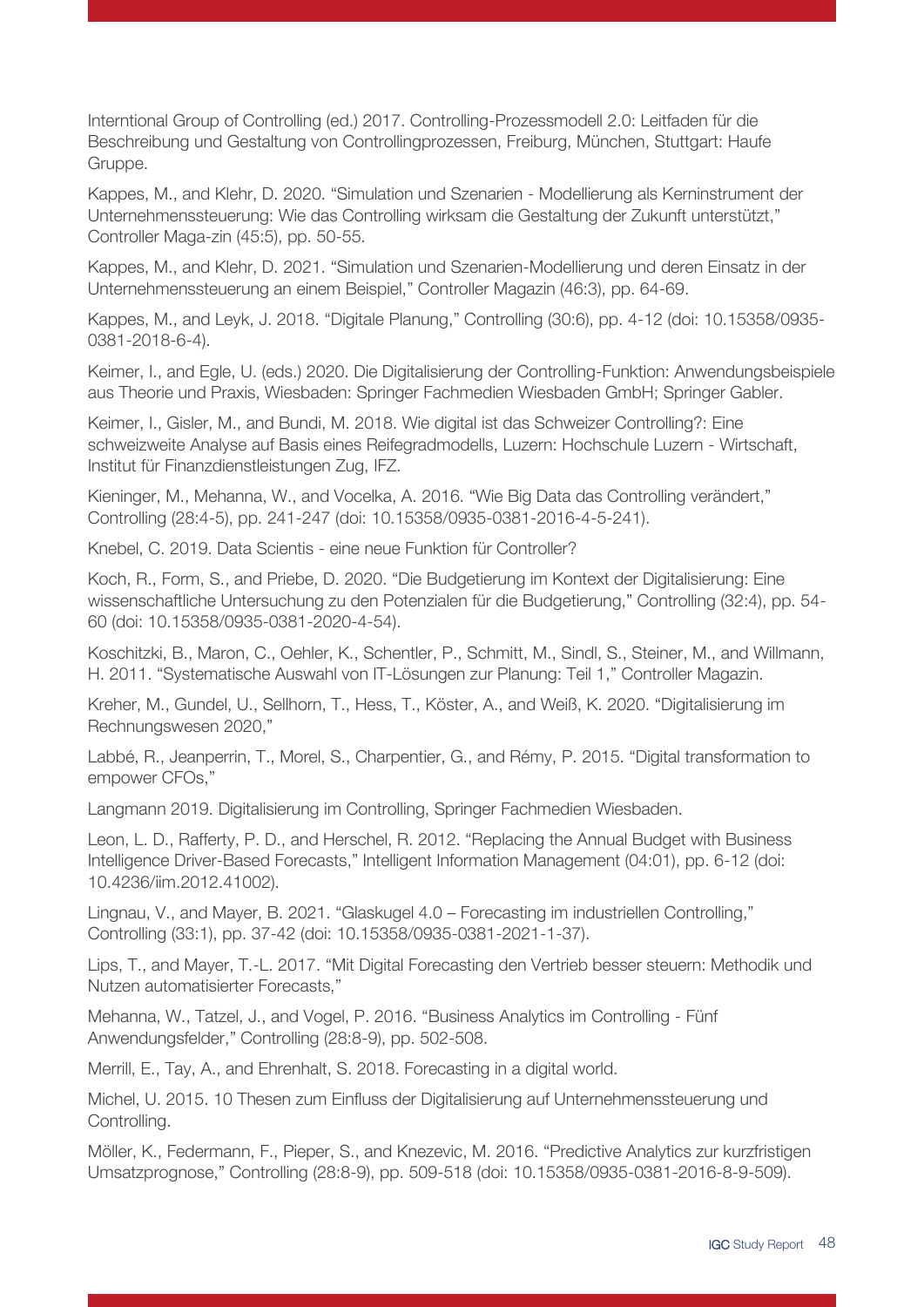Nasca, D., Munck, J. C., Wald, A., and Gleich, R. 2018. "Wie die digitale Transformation zum Erfolgsfaktor der "Modernen Budgetierung" wird-Ergebisse einer empirischen Studie und Best-Practice-Beispiele," Controlling, pp. 37-45.

Noeth-Zahn, S. 2020. Von schwarzen Schwänen und Algorithmen: Advanced Analytics für eine bessere Unternehmenssteuerung in der Krise.

O´Mahony, J., and Lyon, J. 2015. "Planning, Budgeting and Forecasting: an eye on the future,"

Rasch, M., and Koß, R. 2015. "Digital Controlling: Digitale Transformation im Controlling,"

Roßmeißl, E. 2015. Herausforderungen für das Controlling durch Industrie 4.0.

Schertzinger, A., Teuscher, U., and Kappes, M. 2017. "State-of-the-Art-Planung bei der Swiss Re," in Digitalisierung der Unternehmenssteuerung: Prozessautomatisierung Business Analytics Big Data SAP S4HANA Anwendungsbeispiele, M. Kieninger (ed.), Stuttgart: Schäffer-Poeschel Verlag, pp. 293-308.

Schön, D. 2018. Planung und Reporting im BI-gestützten Controlling, Wiesbaden: Springer Fachmedien Wiesbaden.

Seasongood, S., Shaheen, D., Wright, C., and Murray, M. 2018. Seeing the Future More Clearly: How Machine Learning Can Transform the Financial Forecasting Process.

Smith, C. D., and Mentzer, J. T. 2010. "Forecasting task-technology fit: The influence of individuals, systems and procedures on forecast performance," International Journal of Forecasting (26:1), pp. 144-161 (doi: 10.1016/j.ijforecast.2009.05.014).

Thaler, M., and Pierer von Esch, S. 2020. "Planung in Zeiten digitaler Geschäftsmodelle," Controlling & Management Review : Zeitschrift für Controlling & Management (64:3), pp. 8-15.

Ugner, G., and Rodt, M. 2019. "The Power of Algorithmic Forecasting,"

Werner, R., von Hirschhausen, G., and Schleer-van Gellecom, F. 2020. Predicitive Excellence Study: Data-driven forecasting methods sustain company value.

Willmes, C., and Hess, T. 2014. "Ein Meer an Daten - Ein Mehr an Wissen: Eine empirische Studie zum Elnsatz von Big Data im Controlling,"

Willmes, C., Hess, T., and Gschmack, S. 2015. "Die Bedeutung von Big Data im Controlling," Controlling (27:4-5), pp. 256-262 (doi: 10.15358/0935-0381-2015-4-5-256).

Witzeman, F., and Epstein, R. 2019. Studie: Planung im digitalen Zeitalter. [https://www2.deloitte.com/de/de/pages/finance-transformation/articles/planung-im-digitalen](https://www2.deloitte.com/de/de/pages/finance-transformation/articles/planung-im-digitalen-zeitalter.html)[zeitalter.html.](https://www2.deloitte.com/de/de/pages/finance-transformation/articles/planung-im-digitalen-zeitalter.html) Accessed 7 May 2021